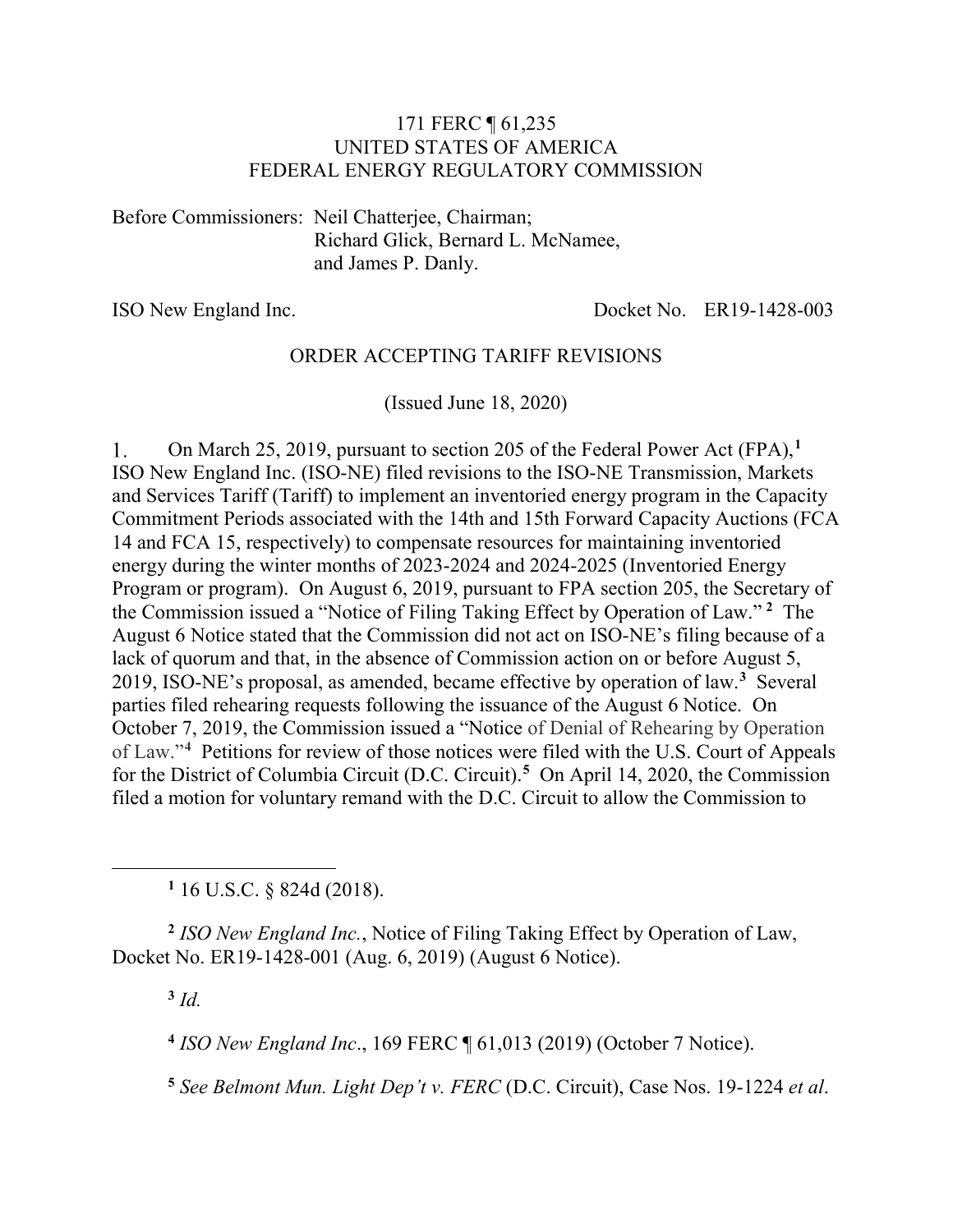issue an order addressing the filing now that the Commission has a quorum in this proceeding. On April 21, 2020, the D.C. Circuit granted the motion.**[6](#page-1-0)**

In this order, we find that the Inventoried Energy Program is just and reasonable 2. and accept the proposed Tariff revisions, to become effective May 28, 2019, as discussed below. We address the initial comments and answers filed in this proceeding as well as the arguments raised in the requests for rehearing; however, because this order is our initial order on the merits, we do not make findings on the rehearing requests.

## **I. Background**

 $\overline{3}$ . On May 1, 2018, ISO-NE filed a petition for waiver of certain Tariff provisions to allow ISO-NE to retain two retiring generating units owned by Exelon Generation Company, LLC (Exelon), Mystic Units 8 and 9, for the 2022-2023 and 2023-2024 winter periods to maintain fuel security.**[7](#page-1-1)** In support of its waiver request, ISO-NE cited a series of studies that showed a high level of operational risk, under a variety of scenarios, associated with the retirement of Mystic Units 8 and 9 and the Everett Marine Terminal (Everett).**[8](#page-1-2)** These studies indicated that the loss of both Mystic Units 8 and 9 and Everett**[9](#page-1-3)** would lead to the depletion of operating reserves and load shedding.

 $\overline{4}$ . On July 2, 2018, the Commission rejected ISO-NE's petition for waiver and preliminarily found that the Tariff may be unjust and unreasonable because it fails to address specific regional fuel security concerns identified in the studies presented by ISO-NE.**[10](#page-1-4)** Pursuant to its authority under FPA section 206,**[11](#page-1-5)** the Commission directed ISO-NE to either: (1) submit by August 31, 2018, interim Tariff revisions that provide for the filing of a short-term, cost-of-service agreement to address demonstrated fuel security concerns and to submit by July 1, 2019, permanent Tariff revisions reflecting improvements to its market design to better address regional fuel security concerns; or

<span id="page-1-0"></span> $\overline{a}$ **<sup>6</sup>** *Belmont Mun. Light Dep't v. FERC* (D.C. Circuit), Case Nos. 19-1224 (Apr. 21, 2020).

<span id="page-1-1"></span>**<sup>7</sup>** ISO-NE, Petition for Waiver, Docket No. ER18-1509-000, at 3 (filed May 2, 2018) (Petition for Waiver).

**<sup>8</sup>** *Id*. at 3 n.6.

<span id="page-1-5"></span><span id="page-1-4"></span><span id="page-1-3"></span><span id="page-1-2"></span>**<sup>9</sup>** The only fuel source for Mystic Units 8 and 9 is natural gas purchased from Everett, which is located adjacent to the Mystic Generation Station.

**<sup>10</sup>** *ISO New England Inc*., 164 FERC ¶ 61,003, at P 49 (2018) (July 2 Order).

**<sup>11</sup>** 16 U.S.C. § 824e.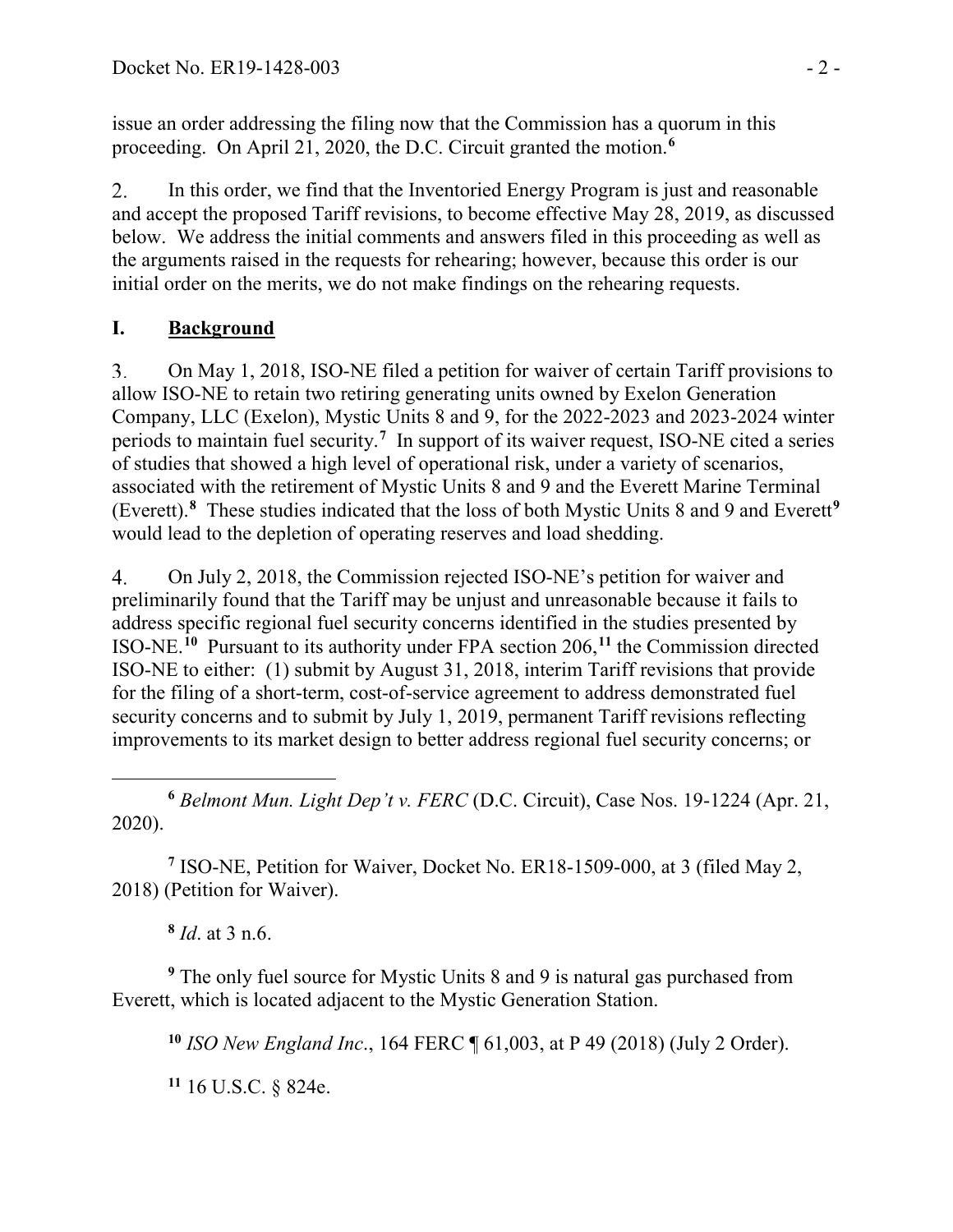(2) by August 31, 2018, show cause as to why the Tariff remains just and reasonable absent those filings.**[12](#page-2-0)**

In response to the July 2 Order, ISO-NE submitted proposed fuel security cost-of- $5<sub>1</sub>$ service Tariff provisions, which allow for the retention of resources for fuel security under a short-term, cost-of-service agreement, and the Commission accepted those revisions on December 3, 2018.**[13](#page-2-1)** The interim Tariff revisions are only in effect for FCAs 13 through 15, which cover the Capacity Commitment Periods of 2022-2023, 2023-2024, and 2024-2025, respectively.**[14](#page-2-2)** On August 30, 2019, the Commission granted an extension of time to April 15, 2020, for ISO-NE to submit its proposed longterm, fuel security mechanism. On March 25, 2019, ISO-NE submitted the instant filing.

## **II. ISO-NE's Filing**

## **A. Program Components**

6. ISO-NE's proposed program has five components: (1) two-settlement structure; (2) forward rate; (3) spot rate; (4) trigger conditions; and (5) maximum duration.**[15](#page-2-3)** ISO-NE proposes a two-settlement structure under this voluntary program, under which participants may elect to participate in either the forward and spot market components of the program or just the spot market component. Participants that opt to participate in both components take on a financial obligation for inventoried energy during the program delivery period (December through February) at the forward rate in the first settlement period. Any deviations from inventoried energy maintained for each event trigger (an Inventoried Energy Day) are settled in the second settlement period at the spot rate.

 $7.$ ISO-NE proposes a fixed forward rate of \$82.49/MWh for inventoried energy sold forward during the entire delivery period, which is an estimate of the minimum rate that a natural gas-only resource would require in order to sign a winter peaking supply contract for vaporized liquefied natural gas (LNG).**[16](#page-2-4)** ISO-NE explains that this rate is based on a simulation model that estimates a fair market value for a natural gas contract between a natural gas-only generator and an LNG storage facility.

**<sup>14</sup>** *Id*. P 3.

<span id="page-2-2"></span><span id="page-2-1"></span><span id="page-2-0"></span> $\overline{a}$ 

<span id="page-2-3"></span>**<sup>15</sup>** Transmittal at 9.

<span id="page-2-4"></span>**<sup>16</sup>** *Id*. at 11.

**<sup>12</sup>** July 2 Order, 164 FERC ¶ 61,003 at P 55.

**<sup>13</sup>** *ISO New England Inc.*, 165 FERC ¶ 61,202, at P 49 (2018) (December 3 Order).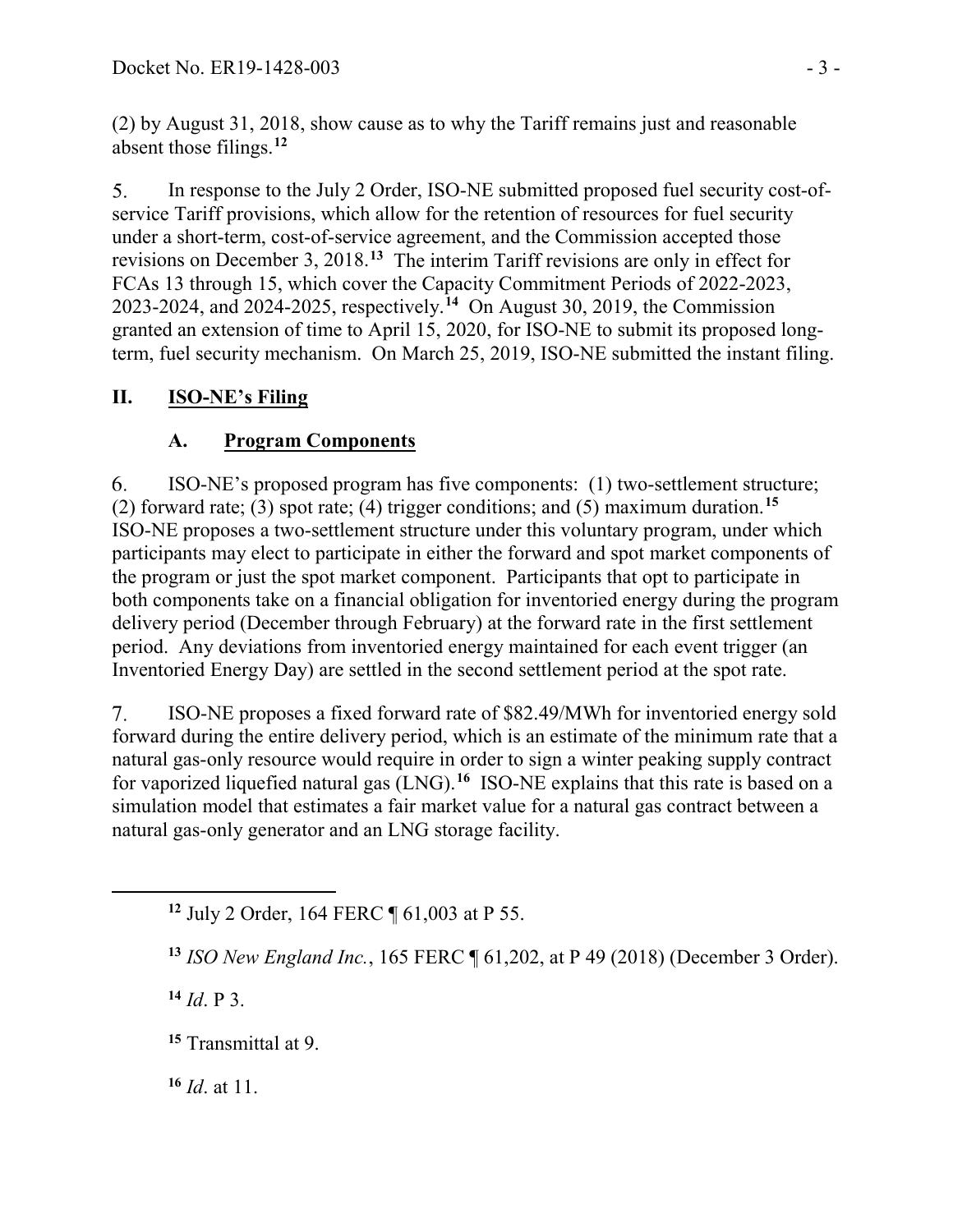8. ISO-NE proposes a spot rate of \$8.25/MWh for each event trigger during the delivery period, stating that this rate represents the price at which a resource is indifferent between selling stored energy for forward settlement or spot settlement.**[17](#page-3-0)** ISO-NE states that it calculated the spot rate by taking the forward rate of \$82.49/MWh and dividing it by the expected number of Inventoried Energy Days per winter (10 days). Resources participating in only the spot market will be compensated at the spot rate for any inventoried energy maintained for an Inventoried Energy Day.**[18](#page-3-1)**

ISO-NE states that an Inventoried Energy Day is triggered for any calendar day in 9. December through February when the average high temperature and low temperature on that day at Bradley International Airport in Windsor Locks, Connecticut is less than or equal to 17 degrees Fahrenheit.**[19](#page-3-2)** ISO-NE explains that, because the trigger conditions rely on observed rather than forecast temperatures, whether a particular day is an Inventoried Energy Day will only be known afterwards. Therefore, ISO-NE will require participants to report their inventoried energy the morning after each Inventoried Energy Day. ISO-NE states that it will measure a participant's inventoried energy to determine its spot settlement when the event trigger conditions have been met.

 $10.$ The proposal includes a maximum duration parameter of 72 hours to cap the quantity of inventoried energy that each resource can provide. ISO-NE explains that this time period does not represent a minimum quantity to participate in the program, and that resources with less than 72 hours of inventory will be compensated for the quantity that they maintain in inventory. ISO-NE proposes this parameter for both forward and spot settlements to avoid compensating participants for inventoried energy that is unlikely to improve the region's winter energy security. ISO-NE explains that the maximum duration cap is intended to reflect the decrease in the incremental reliability benefit of an additional MWh of inventoried energy as the resource's quantity of inventoried energy increases.**[20](#page-3-3)**

## **B. Program Objectives**

11. ISO-NE identifies three program objectives: (1) simplicity; (2) compensation for resources that provide winter energy security and improve reliability; and (3) sound

**<sup>17</sup>** *Id*.

<span id="page-3-0"></span> $\overline{a}$ 

<span id="page-3-2"></span><span id="page-3-1"></span>**<sup>18</sup>** *Id*. at 12, 18-19. ISO-NE states that its historical data indicates that approximately 10 Inventoried Energy Days per winter should be expected and thus, in turn, the spot rate is calculated as \$8.25/MWh.

**<sup>19</sup>** *Id*. at 13.

<span id="page-3-3"></span>**<sup>20</sup>** *Id.* at 14.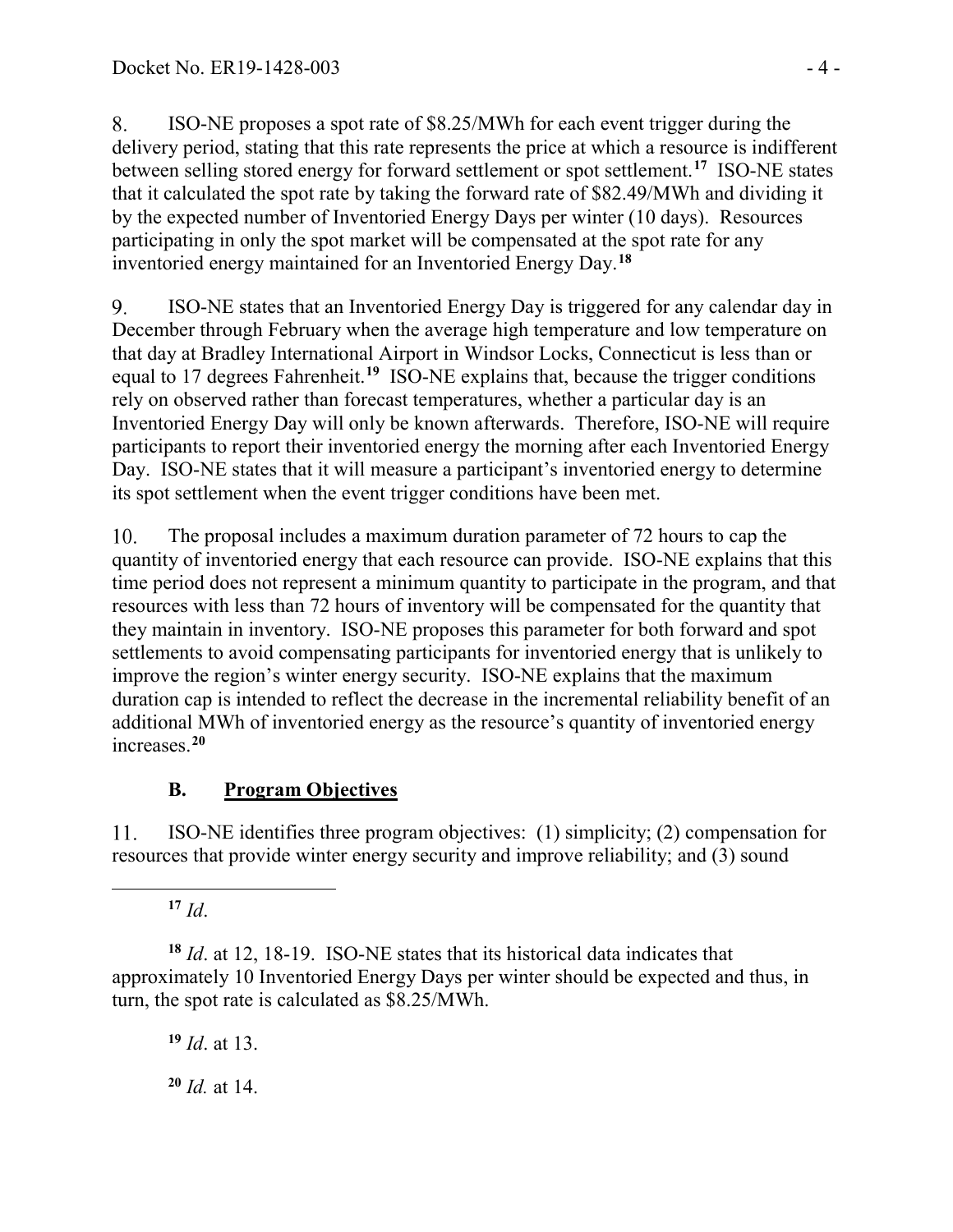market design.<sup>[21](#page-4-0)</sup> ISO-NE states that it prioritized simplicity to ensure that the program was designed and filed quickly, so market participants could reasonably forecast potential revenue. ISO-NE explains that the program focuses on inventoried energy because the region's reliance on electric energy from natural gas-fired generators is a key contributor to the region's winter energy security challenges. ISO-NE contends that incenting resources to maintain greater inventoried energy can address the lack of inventoried energy, which can lead to winter energy security concerns due to loss-of-load events. ISO-NE argues that the program may result in greater inventoried energy levels because it: (1) incents market participants to acquire more inventoried energy than they otherwise would; (2) creates a potential opportunity cost associated with converting inventoried energy into electric energy, reducing the likelihood that resources with inventoried energy are dispatched, which helps maintain the region's inventoried energy; and (3) decreases the likelihood that such resources that maintain inventoried energy will seek to retire.**[22](#page-4-1)**

Further, ISO-NE states that it seeks to adhere to sound market design principles 12. (i.e., specifying a clearly defined product, transparently pricing the product, incenting market participants to deliver the product in a cost-effective manner, and settling any forward sale of the product against its spot delivery within a framework that is technology-neutral). ISO-NE notes, however, that, because it prioritizes simplicity, the proposal does not reflect all of these market design principles.**[23](#page-4-2)** ISO-NE maintains that the proposal comports with the idea of "similar compensation for similar service" because it seeks to ensure that all providers of inventoried energy are similarly compensated.**[24](#page-4-3)** But ISO-NE argues that fully incorporating the other principles**[25](#page-4-4)** would add significant complexity to the program and implementation process and additional

<span id="page-4-1"></span><span id="page-4-0"></span> $\overline{a}$ 

- **<sup>22</sup>** *Id*. at 8-9.
- **<sup>23</sup>** *Id.* at 6.
- **<sup>24</sup>** *Id.* at 5-6.

<span id="page-4-4"></span><span id="page-4-3"></span><span id="page-4-2"></span>**<sup>25</sup>** ISO-NE uses the example of specifying demand for the attribute and developing a mechanism, such as a new or significantly revised auction, to sell the product at lowest cost. Transmittal at 6.

**<sup>21</sup>** *Id*. at 5-6.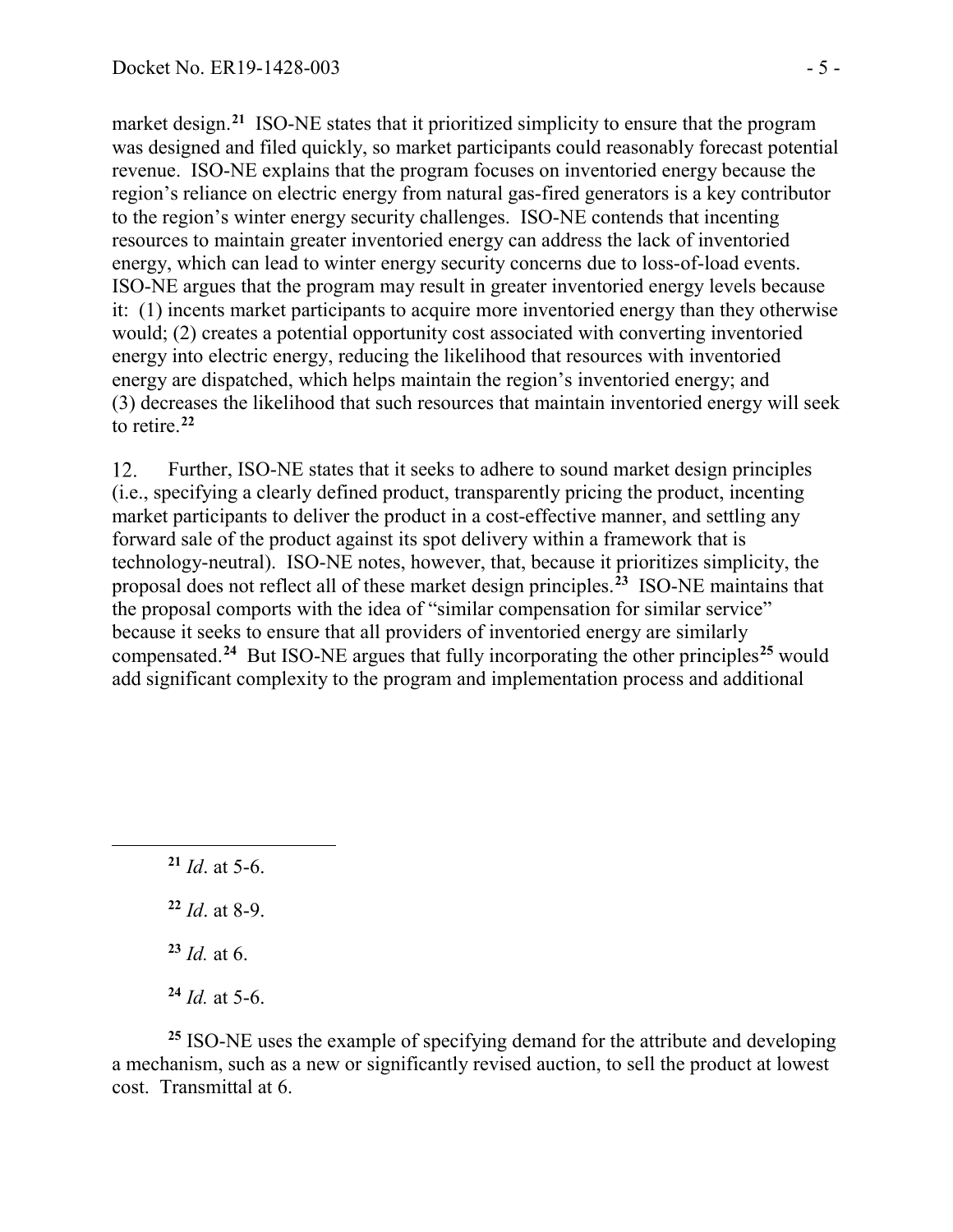design work that may prevent ISO-NE from influencing retirement decisions for the upcoming FCA in February 2020.**[26](#page-5-0)**

### **C. Eligibility**

ISO-NE proposes three conditions for selling inventoried energy: (1) the resource 13. must be able to convert the inventoried energy into electric energy at ISO-NE's direction during periods of system stress; (2) the conversion of inventoried energy to electric energy must reduce the amount of electric energy the resource can produce in the future (until the inventoried energy is replenished); and (3) the participant must measure inventoried energy in MWh and report to ISO-NE on a daily basis.

ISO-NE explains that the following resources would meet these conditions: 14. (1) oil, coal, nuclear, biomass, and refuse generators;**[27](#page-5-1)** (2) some hydro and pumpedstorage generators (i.e., those with water stored in a pond or reservoir); and (3) an electric storage facility, including those coupled with a wind or solar resource (noting that its inventory would be its charge that could be converted into electric energy). ISO-NE adds that demand response resources that meet these conditions would be eligible to participate in the program.**[28](#page-5-2)**

15. Natural gas resources are eligible to participate if the resource signs a contract for firm delivery of natural gas that would allow it to produce electric energy at ISO-NE's direction. ISO-NE explains that an eligible firm contract must not have any limitations on when natural gas can be called during the day**[29](#page-5-3)** and must not require the market participant to incur incremental costs greater than 250% of the delivery period's average forward price to exercise the contract. ISO-NE further explains that a natural gas generator could contract for LNG at one of the import facilities serving the region or with a counterparty that obtains natural gas from another source. However, ISO-NE proposes a cap of 560,000 MWh on the quantity of inventory on contracts with LNG facilities to

<span id="page-5-2"></span><span id="page-5-1"></span>**<sup>28</sup>** *Id.* at 16. ISO-NE states that a demand response resource that is eligible is one that has behind-the-meter fossil generation that can follow ISO-NE's dispatch instructions.

<span id="page-5-3"></span><sup>29</sup> In this order, we refer to this language in revised Tariff Section III.K.1(a)(iii) as the "no limitations" language.

<span id="page-5-0"></span> $\overline{a}$ **<sup>26</sup>** *Id.* at 6. ISO-NE states that retirement de-list bids for FCA 14, which will occur in February 2020, were due on March 15, 2019, and that any resulting retirements would occur on June 1, 2023.

**<sup>27</sup>** *Id.* at 15.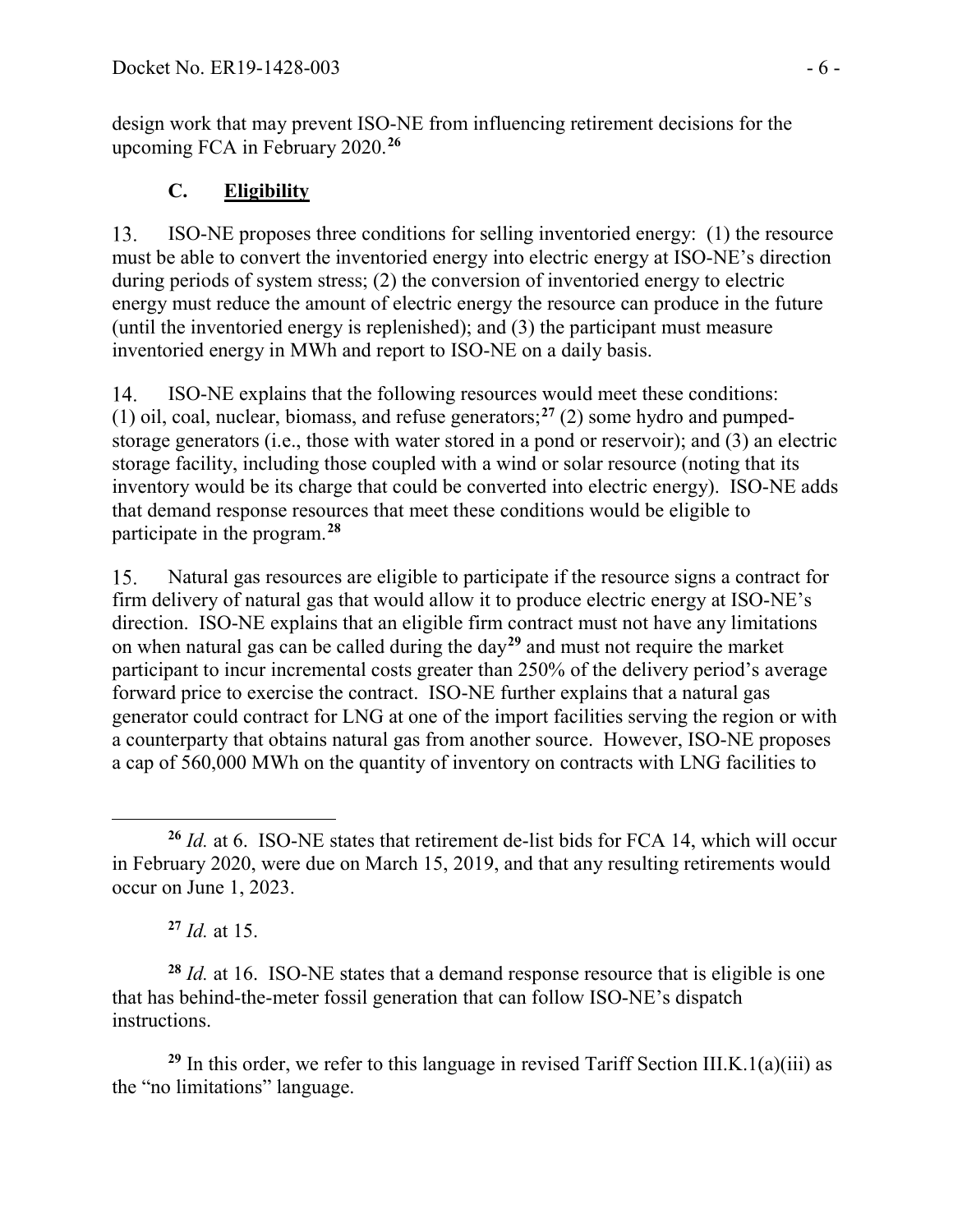reflect the maximum quantity of natural gas that could be delivered through these facilities.

 $16<sub>1</sub>$ ISO-NE notes that external resources, solar, wind, and settlement-only resources would generally not be eligible to participate. Resources retained for reliability by ISO-NE that are compensated via a fuel security cost-of-service agreement are not eligible to participate either for several reasons: (1) these resources have already indicated an intent to retire; (2) the program is unlikely to impact the decisions of these generators with respect to inventoried energy that do not participate in the markets like other resources; and (3) these resources have little incentive to participate because any revenue from the Inventoried Energy Program would likely offset their fuel security cost-of-service payments.**[30](#page-6-0)**

# **D. Cost**

17. ISO-NE estimates that the program would cost between \$102 and \$148 million per year, which is based on program participation, resource performance, and winter severity.**[31](#page-6-1)** ISO-NE's upper and lower bound estimates assume that 1.8 million and 1.2 million MWh of inventoried energy, respectively, would be sold forward and maintained for each Inventoried Energy Day. The upper bound estimate assumes that (1) all eligible non-natural gas resources sell their maximum quantity of inventoried energy forward; and (2) the total quantity of inventoried energy provided by natural gas generators is equal to the 560,000 MWh cap for LNG contracts. The lower bound assumes that the program does not incent any natural gas resources to sign contracts for LNG. ISO-NE adds that the program costs could ultimately fall above or below these estimates. ISO-NE proposes to allocate the program costs on a regional basis to Real-Time Load Obligation.**[32](#page-6-2)**

## **III. Notice of Filing and Responsive Pleadings**

18. Notice of ISO-NE's filing was published in the *Federal Register*, 84 Fed. Reg. 11,965 (March 29, 2019), with interventions and protests due on or before April 15, 2019.

19. Avangrid Networks, Connecticut Department of Energy and Environmental Protection, the Connecticut Attorney General, Connecticut Office of Consumer Counsel, Consolidated Edison Energy, Dominion Energy Services Company, Electric Power

**<sup>31</sup>** *Id.* at 19.

<span id="page-6-2"></span><span id="page-6-1"></span><span id="page-6-0"></span> $\overline{a}$ 

**<sup>32</sup>** *Id.* at 20.

**<sup>30</sup>** Transmittal at 18.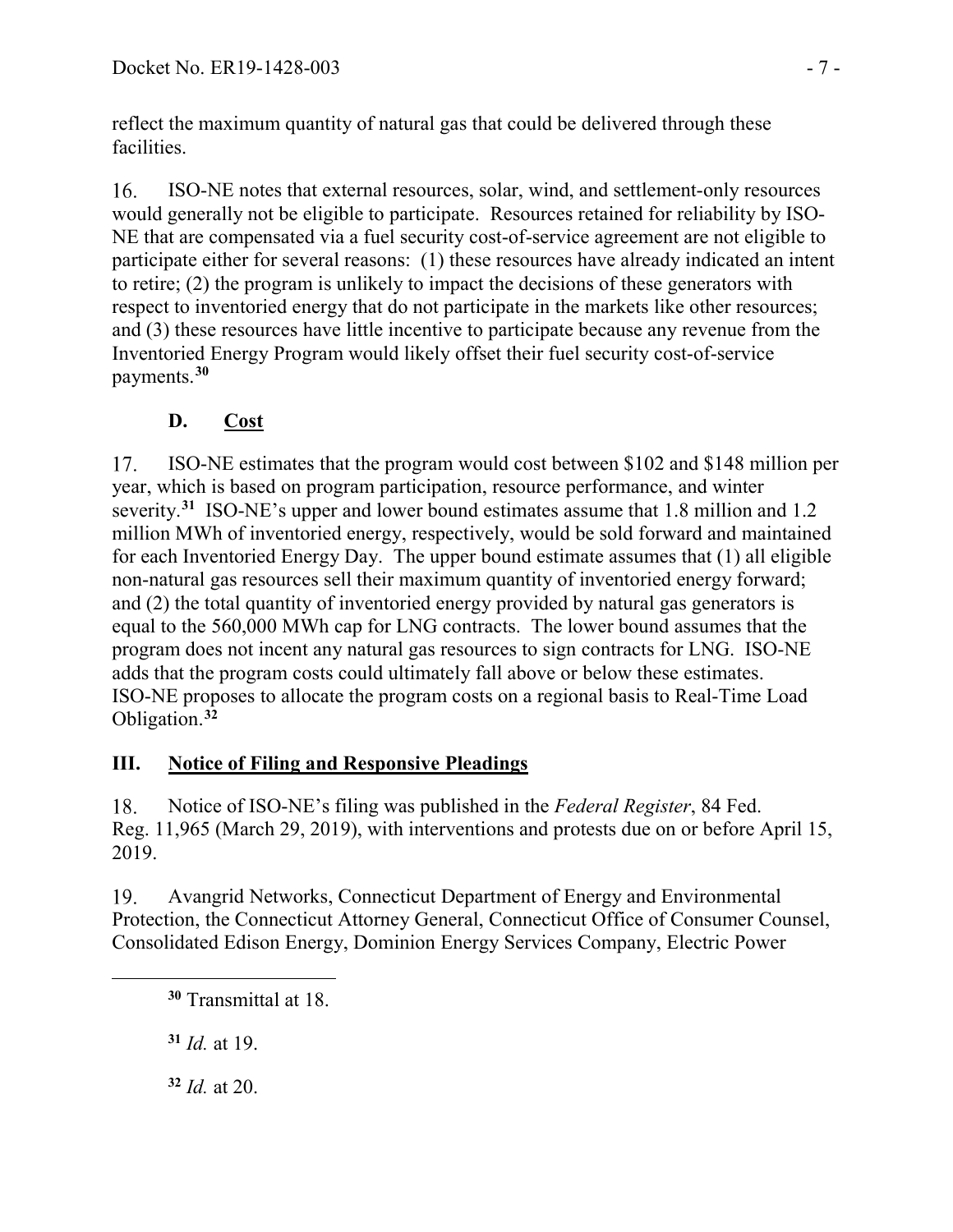$\overline{a}$ 

Supply Association (EPSA), Energy New England, LLC, the Environmental Defense Fund (EDF), Eversource Energy, Footprint Power Salem Harbor Development LP, H.Q. Energy Services (U.S.), Industrial Energy Consumer Group, Massachusetts Municipal Wholesale Electric Company, National Grid, the New England States Committee on Electricity (NESCOE), Ocean State Power LLC, PSEG Energy Resources & Trade LLC and PSEG Power Connecticut LLC, Shell Energy North America (U.S.), and Vitol filed timely motions to intervene. Algonquin Gas Transmission, API Parties,**[33](#page-7-0)** Brookfield Energy Marketing LP (Brookfield), Calpine Corporation (Calpine), Exelon Corporation (Exelon), FirstLight Power Resources (FirstLight), Internal Market Monitor for ISO-NE (IMM), Massachusetts Attorney General Maura Healey (Massachusetts Attorney General), New England Power Generators Association (NEPGA), New England Consumer-Owned Systems (NECOS),**[34](#page-7-1)** New England Power Pool Participants Committee (NEPOOL), New Hampshire Office of the Consumer Advocate, NRG Power Marketing LLC (NRG), Public Citizen,**[35](#page-7-2)** RENEW Northeast Inc., Repsol Energy North America, Sierra Club, Union of Concerned Scientists, Vermont Department of Public Service (Vermont DPS), and Verso Corporation (Verso) filed timely motions to intervene and comments or protests.**[36](#page-7-3)** Advanced Energy Economy and Vistra Energy Corporation and Dynegy Marketing and Trade LLC (Vistra) filed motions to intervene out-of-time.

Connecticut Public Utilities Regulatory Authority and Massachusetts Department 20. of Public Utilities filed notices of intervention. Maine Public Utilities Commission (Maine PUC), New Hampshire Public Utilities Commission, and Vermont Public Utility Commission filed notices of intervention and comments or protests.**[37](#page-7-4)**

<span id="page-7-1"></span>**<sup>34</sup>** For purposes of their protests, NECOS consist of New England Consumer-Owned Systems; Energy New England, LLC; and Direct Energy Business, LLC. For purposes of their rehearing request described below, NECOS consist of New England Consumer-Owned System and Energy New England, LLC.

**<sup>35</sup>** On July 17, 2019, Public Citizen filed a second, late-filed protest.

**<sup>36</sup>** Calpine and Vistra filed joint comments.

<span id="page-7-4"></span><span id="page-7-3"></span><span id="page-7-2"></span>**<sup>37</sup>** Vermont Public Utility Commission supports the April 12, 2019 protest filed by Vermont DPS that the Commission reject ISO-NE's proposed winter fuel inventory program because it is unjust and unreasonable. Vermont Public Utility Commission Comments at 1. New Hampshire Public Utilities Commission and New Hampshire Office of the Consumer Advocate filed a protest jointly as New Hampshire Parties. They state that they support the protests filed by the Maine PUC and Vermont DPS. Sierra

<span id="page-7-0"></span>**<sup>33</sup>** API Parties consist of the American Petroleum Institute, Natural Gas Supply Association and Independent Petroleum Association of America.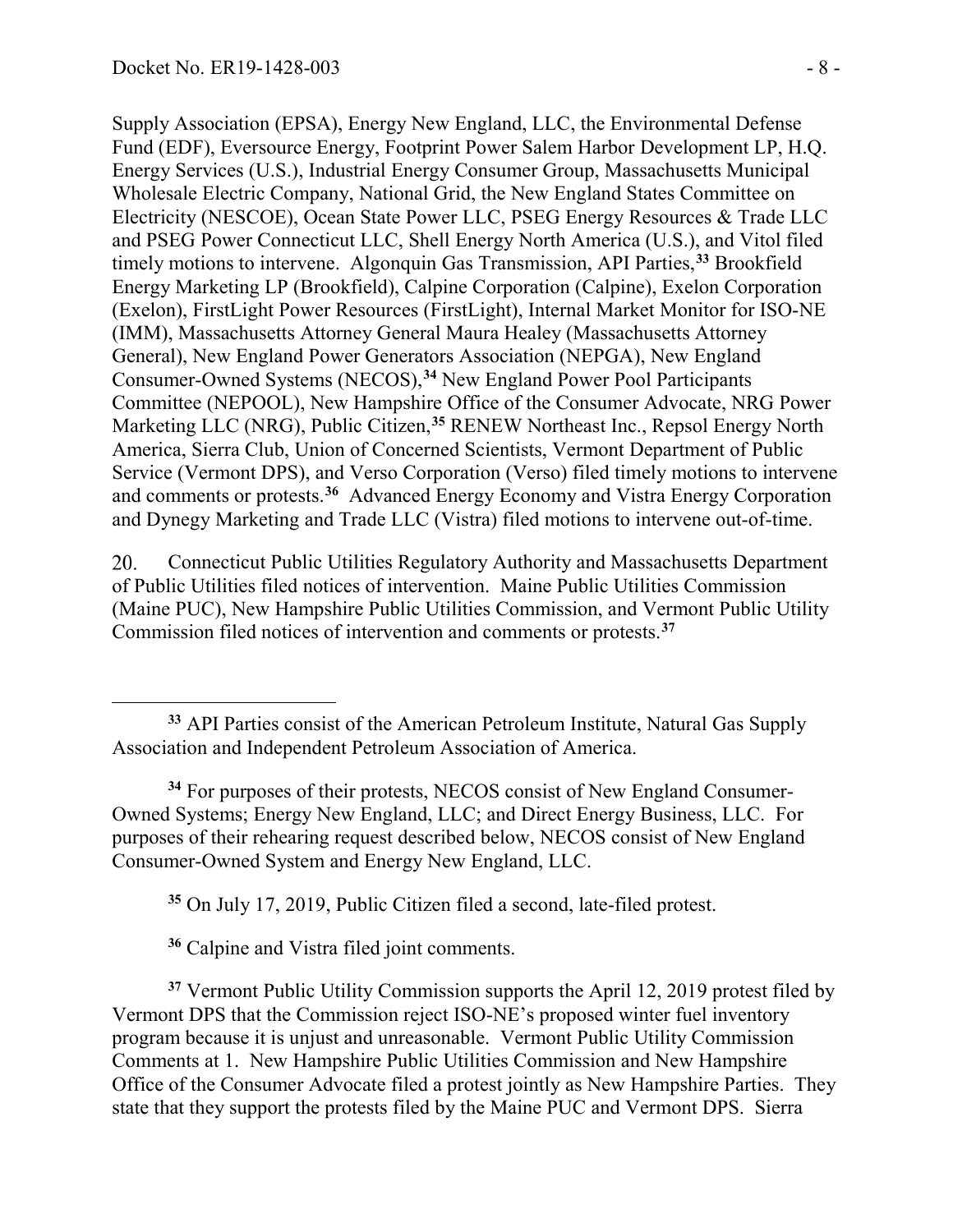21. On April 30, 2019, the IMM, ISO-NE, and NEPOOL filed answers to the comments and protests. On May 14, 2019, Massachusetts Attorney General filed an answer to ISO-NE's answer. On June 27, 2019, NEPGA filed an answer to the IMM's answer.

# **IV. Deficiency Letter**

On May 8, 2019, Commission staff issued a Deficiency Letter, seeking 22. clarification on various aspects of the proposal including potential reliability benefits, the "no limitations" language in the natural gas eligibility requirements, expected effects on retirement decisions, and whether the fixed rate would incent natural gas generators to sign firm transportation contracts.

On June 6, 2019, in Docket No. ER19-1428-001, ISO-NE filed its response to the 23. Deficiency Letter (Deficiency Letter Response). Notice of the Deficiency Letter Response was published in the Federal Register, 84 Fed. Reg. 27,323 (June 12, 2019), with interventions and protests due on June 27, 2019. Clean Energy Advocates, EDF, Maine PUC, Massachusetts Attorney General, NECOS, NRG, Verso, and Vistra filed comments and protests.

# **V. Notice Of Filing Taking Effect By Operation Of Law**

On August 6, 2019, pursuant to section 205 of the FPA, the Secretary of the 24. Commission issued the August 6 Notice stating that the Commission did not act on ISO-NE's filing because of a lack of quorum and that, in the absence of Commission action on or before August 5, 2019, ISO-NE's proposal, as amended, became effective by operation of law.**[38](#page-8-0)** The August 6 Notice stated that the effective date of the proposed Tariff sheets is May 28, 2019.

Consistent with section  $205(g)(1)(B)$  of the FPA, each Commissioner added to the 25. record of the Commission a written statement explaining the views of the Commissioner with respect to the change.**[39](#page-8-1)**

**<sup>38</sup>** August 6 Notice.

<span id="page-8-1"></span>**<sup>39</sup>** 16 U.S.C. § 824d(g)(1)(B).

<span id="page-8-0"></span> $\overline{a}$ Club, RENEW Northeast Inc., and Union of Concerned Scientists filed pleadings jointly as Clean Energy Advocates.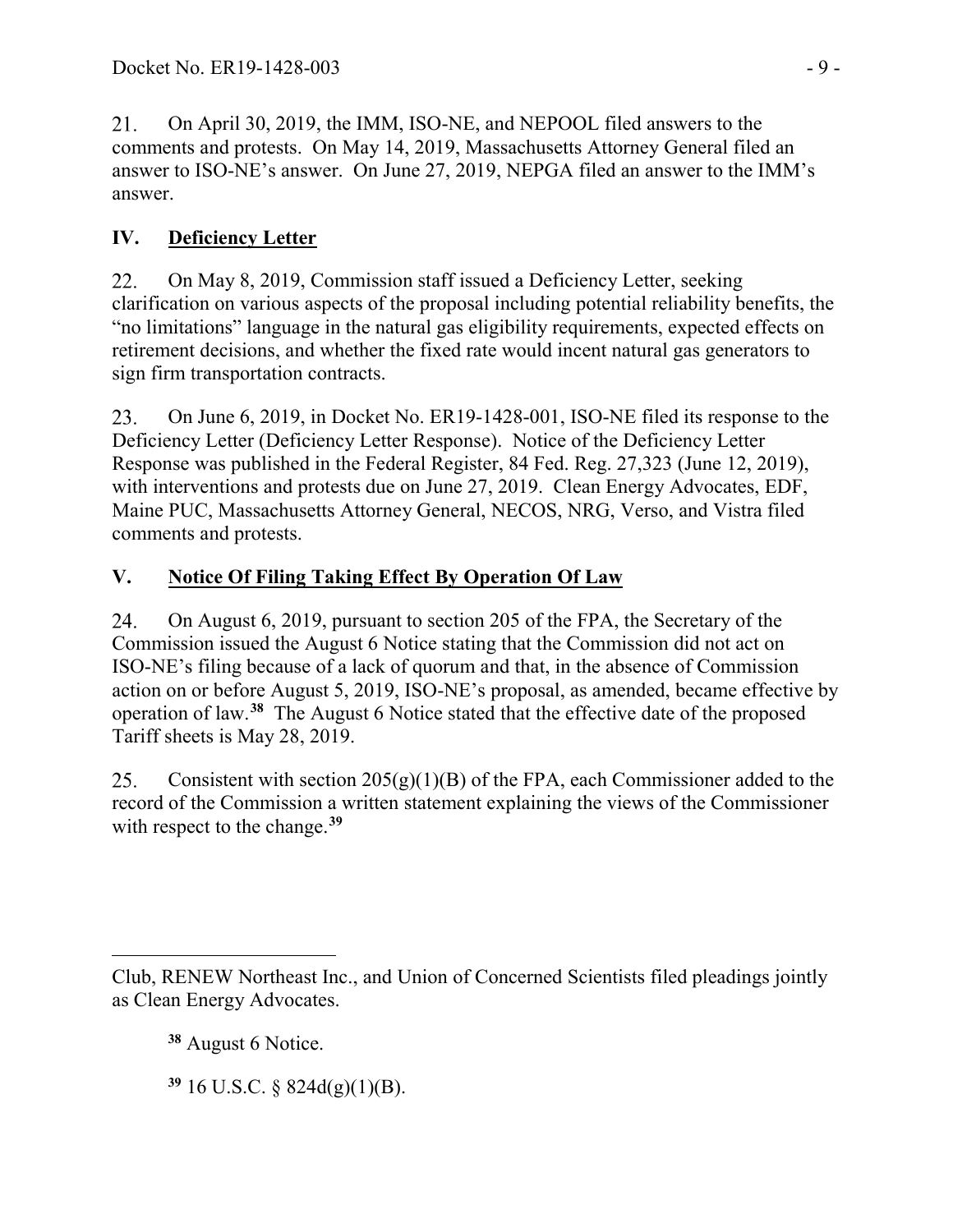### **VI. Rehearing Requests And Further Pleadings**

26. On August 30, 2019, Massachusetts Attorney General filed a request for rehearing.**[40](#page-9-0)** On September 4, 2019, Clean Energy Advocates, Maine PUC, NECOS, NESCOE, and New Hampshire Parties individually filed requests for rehearing.**[41](#page-9-1)**

27. On September 5, 2019, NextEra Energy Resources, Inc. (NextEra) filed a motion to intervene out-of-time.

As noted above, the Secretary of the Commission issued the October 7 Notice 28. stating that the requests for rehearing were denied by operation of law.**[42](#page-9-2)** The August 6 Notice and October 7 Notice were appealed to the D.C. Circuit, which has now remanded this proceeding to us.**[43](#page-9-3)**

## **VII. Discussion**

## **A. Procedural Matters**

Pursuant to Rule 214 of the Commission's Rules of Practice and Procedure, 29. 18 C.F.R. § 385.214 (2019), the notices of intervention and timely, unopposed motions to intervene serve to make the entities that filed them parties to these proceedings. Pursuant to Rule 214(d) of the Commission's Rules of Practice and Procedure, 18 C.F.R. § 385.214(d), we grant the late-filed motions to intervene of Advanced Energy Economy and Vistra given their interest in the proceeding, the early stage of the proceeding at the

<span id="page-9-1"></span>**<sup>41</sup>** Clean Energy Advocates September 4, 2019 Rehearing Request (Clean Energy Advocates Rehearing Request); Maine PUC September 4, 2019 Rehearing Request (Maine PUC Rehearing Request); NECOS and Energy New England, LLC September 4, 2019 Rehearing Request (NECOS Rehearing Request); NESCOE September 4, 2019 Rehearing Request (NESCOE Rehearing Request); New Hampshire Parties September 4, 2019 Rehearing Request (New Hampshire Parties Rehearing Request). New Hampshire Parties adopt NESCOE's request for rehearing and incorporate the arguments made in that pleading. New Hampshire Parties Rehearing Request at 2. New Hampshire Parties also express support for the rehearing request filed by the Maine PUC. *Id.* 

<span id="page-9-3"></span><span id="page-9-2"></span>**<sup>42</sup>** October 7 Notice, 169 FERC ¶ 61,013 at n.3 (citing 16 U.S.C. § 825*l*(a) (2018); 18 C.F.R. § 385.713(f) (2019)).

**<sup>43</sup>** *See supra* P 2.

<span id="page-9-0"></span> $\overline{a}$ **<sup>40</sup>** Massachusetts Attorney General August 30, 2019 Rehearing Request (Massachusetts Attorney General Rehearing Request).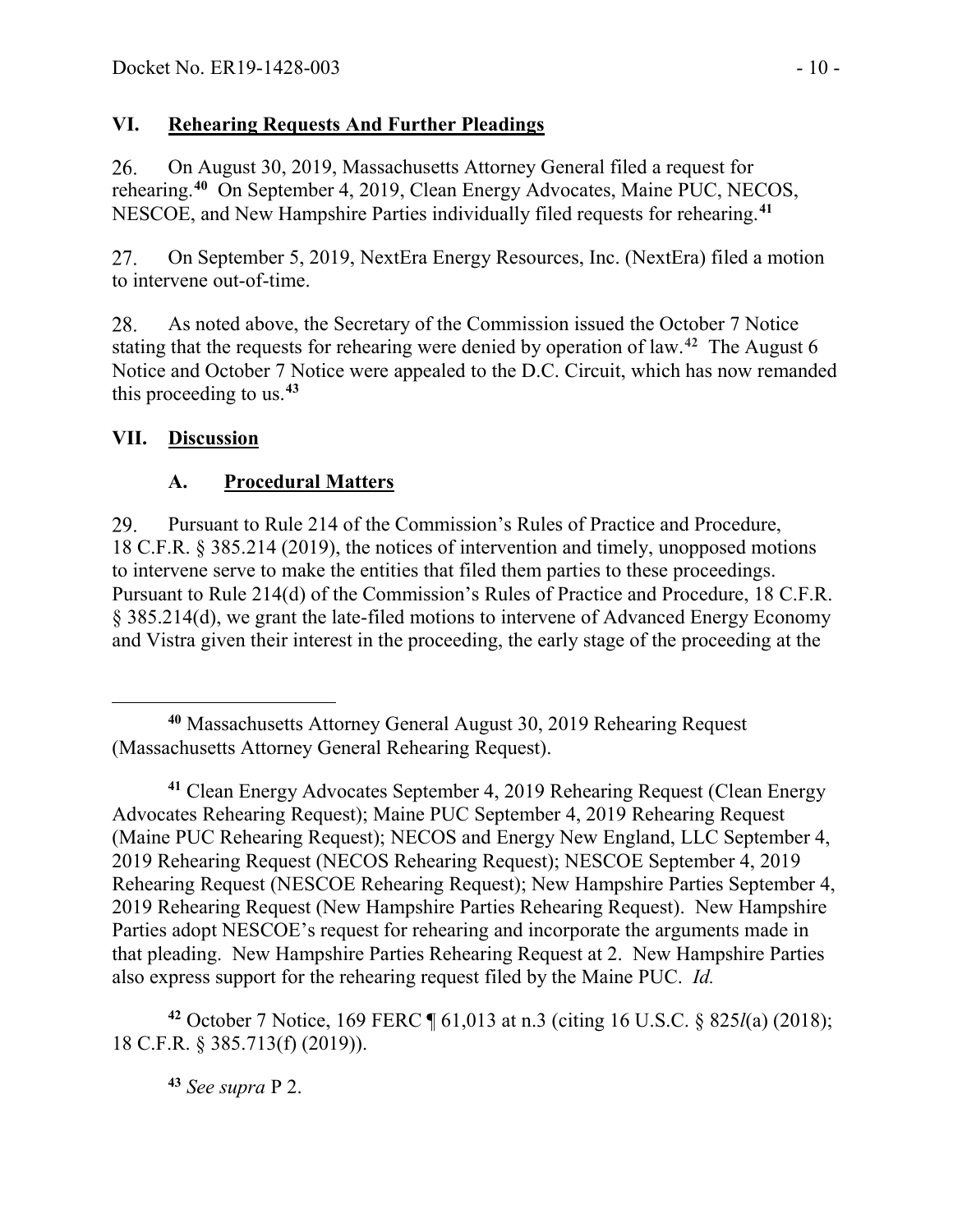time of their motions, and the absence of undue prejudice or delay. We also accept Public Citizen's late-filed protest.

30. We deny NextEra's late-filed motion to intervene. In ruling on a motion to intervene out-of-time, we apply the criteria set forth in Rule 214(d) of the Commission's Rules of Practice and Procedure**[44](#page-10-0)** and consider, *inter alia,* whether the movant had good cause for failing to file the motion within the time prescribed. When, as here, late intervention is sought after the issuance of a dispositive order,**[45](#page-10-1)** movants bear a higher burden to demonstrate good cause for granting such late intervention.**[46](#page-10-2)** NextEra has failed to demonstrate the requisite good cause as NextEra states that it submitted its intervention out-of-time "due to administrative oversight."**[47](#page-10-3)** We do not find this explanation sufficient to meet the higher burden to show good cause for granting intervention following a dispositive order. Accordingly, we deny NextEra's motion for leave to intervene out-of-time.

31. Rule 213(a)(2) of the Commission's Rules of Practice and Procedure, 18 C.F.R. § 385.213(a)(2) (2019), prohibits an answer to a protest unless otherwise ordered by the decisional authority. We accept the answers filed by the IMM, ISO-NE, NEPOOL, Massachusetts Attorney General, and NEPGA because they have provided information that has assisted us in our decision-making process.

## **B. Substantive Matters**

32. We find the Inventoried Energy Program is just and reasonable and accept the proposed Tariff revisions, to become effective May 28, 2019, as discussed below. We find that the Inventoried Energy Program is a reasonable short-term solution to compensating, in a technology-neutral manner, resources that provide fuel security.

**<sup>44</sup>** 18 C.F.R. § 385.214(d).

<span id="page-10-0"></span> $\overline{a}$ 

<span id="page-10-1"></span><sup>45</sup> Section  $205(g)(1)(A)$  of the FPA states that "the failure to issue an order accepting or denying the change by the Commission shall be considered to be an order issued by the Commission accepting the change for purposes of section 825*l*(a) of this title." 16 U.S.C. §  $824d(g)(1)(A)$ .

<span id="page-10-3"></span><span id="page-10-2"></span>**<sup>46</sup>** *See, e.g.*, *Midwest Indep. Transmission Sys. Operator, Inc.*, 102 FERC ¶ 61,250, at P 7 (2003); *Big Rivers Elec. Corp. v. Midcontinent Indep. Sys. Operator, Corp.*, 161 FERC ¶ 61,225, at P 12 (2017).

**<sup>47</sup>** NextEra September 5, 2019 Motion to Intervene Out-of-Time.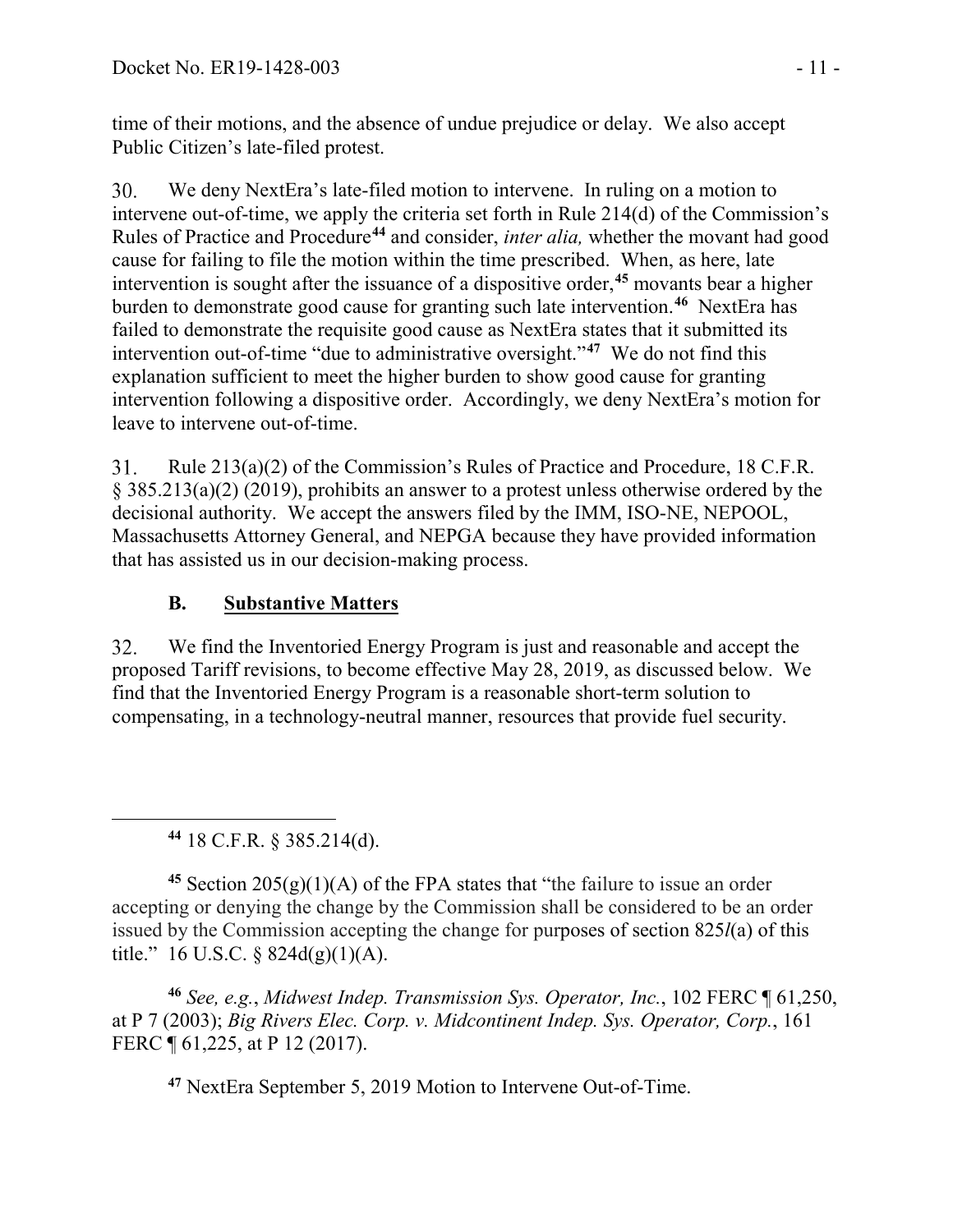33. We agree with ISO-NE that the current market design contains a "misaligned incentives" problem,**[48](#page-11-0)** such that fuel secure resources may not be sufficiently incented to make additional investments in energy supply arrangements, which may have adverse efficiency and reliability consequences under the existing market rules. As ISO-NE describes, misaligned incentives result from the different values that generators and society place on investments in energy supply arrangements. ISO-NE states that society places the value of such investments on the high energy price avoided, while generators value such investments based on the lower energy price they receive in the energy market as a result of the investment.**[49](#page-11-1)** We find that, by providing additional compensation to fuel secure resources, which may allow them to secure such energy supply arrangements, the Inventoried Energy Program is a short-term solution that helps address the misaligned incentives problem that currently exists in the Tariff.

Although ISO-NE acknowledges that the Inventoried Energy Program may not 34. constitute a fully market-based solution, we agree with ISO-NE that the proposal is a step in the right direction. In particular, the Inventoried Energy Program will help ISO-NE address winter energy security in light of the misaligned incentives in the market, while ISO-NE finishes developing a long-term market solution.

## **1. General Comments in Support**

35. Several commenters support the Inventoried Energy Program as a reasonable short-term solution to compensate resources that provide fuel security in a technologyneutral manner.**[50](#page-11-2)** FirstLight supports the program's objective to extend eligibility to all inventoried fuels and permit resources seeking forward certainty to support fuel arrangements.**[51](#page-11-3)** API Parties commend ISO-NE for recognizing the role of natural gas-

**<sup>49</sup>** *Id.*

<span id="page-11-2"></span><span id="page-11-1"></span>**<sup>50</sup>** API Parties Comments at 2; Brookfield Comments at 1-2; Calpine and Vistra Comments at 1; FirstLight Comments at 1, 3, 5. Brookfield states that the incremental compensation provided through the program provides appropriate incentives for eligible hydroelectric resources to store more water (and replenish such reserves) for conversion to electricity than would be otherwise economical during winter months. Brookfield Comments at 7.

<span id="page-11-3"></span>**<sup>51</sup>** FirstLight Comments at 1, 3, 5.

<span id="page-11-0"></span> $\overline{a}$ **<sup>48</sup>** ISO-NE Answer at 7 (citing ISO-NE Discussion Paper, "Energy Security Improvements," April 2019, https://www.iso-ne.com/static-assets/ documents/2019/04/a00 iso discussion paper energy security improvements.pdf at 11 (Energy Security Improvements Discussion Paper)).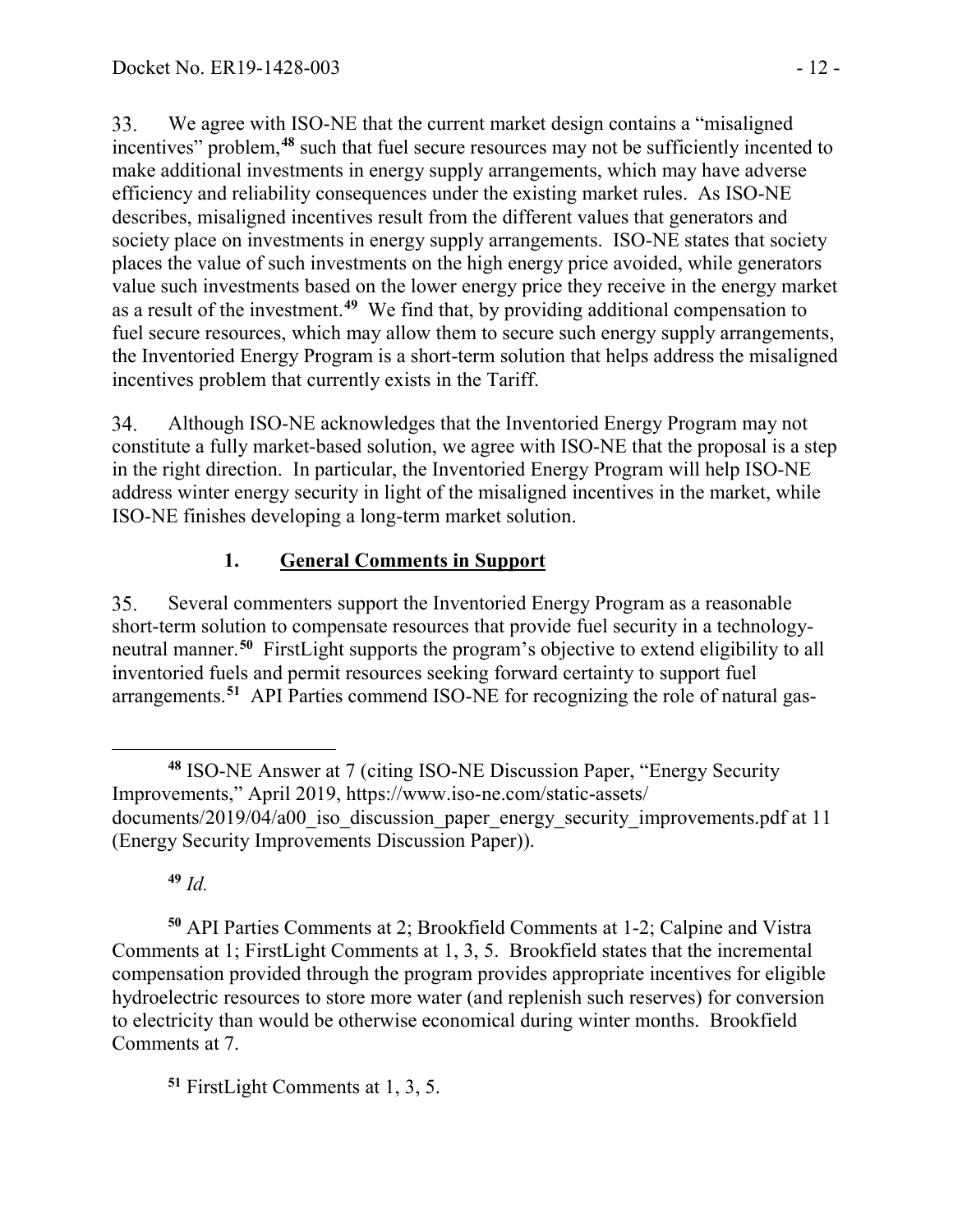fired generators in supporting fuel security by including them as eligible participants.**[52](#page-12-0)** While some commenters agree that there may be a better market design for such a program or that the program could be improved,**[53](#page-12-1)** these commenters still assert that the Commission should approve the program because it provides reasonable interim compensation and a bridge prior to development of the longer-term market solution.**[54](#page-12-2)** FirstLight urges the Commission to resist requests to amend the proposal because such requests would be an unhelpful distraction from the long-term market design efforts.**[55](#page-12-3)**

Calpine and Vistra state that the forward component of the Inventoried Energy 36. Program is the key to winter fuel security because it incentivizes market participants to take the necessary steps to achieve fuel security, including procuring an adequate amount of fuel and fully optimizing their existing fuel infrastructure.**[56](#page-12-4)** Calpine and Vistra also support ISO-NE's proposal to allow spot market participation for fuel arrangements that are not in place by October 1 because it will improve winter energy security and put firm natural gas purchases on more equal footing relative to fuel oil purchases that can be made after the October 1 deadline.**[57](#page-12-5)**

37. Algonquin states that the Inventoried Energy Program demonstrates that fuel security is the primary threat to grid reliability in New England and that the region must address and find a long-term solution to this fuel security challenge.**[58](#page-12-6)** But Algonquin contends that the long-term solution can only address New England's fuel security

**<sup>52</sup>** API Parties Comments at 2.

<span id="page-12-2"></span><span id="page-12-1"></span>**<sup>53</sup>** Brookfield Comments at 1; Calpine and Vistra Comments at 1, 6; FirstLight Comments at 1-3. Calpine and Vistra contend, for example, that the program could be improved by increasing the maximum duration cap from 72 hours to 120 hours for more robust pricing.

**<sup>54</sup>** Calpine and Vistra Comments at 5; FirstLight Comments at 1-3.

<span id="page-12-3"></span>**<sup>55</sup>** FirstLight Comments at 6.

<span id="page-12-4"></span>**<sup>56</sup>** Calpine and Vistra Comments at 5-6.

<span id="page-12-5"></span>**<sup>57</sup>** *Id.* at 6.

<span id="page-12-0"></span> $\overline{a}$ 

<span id="page-12-6"></span>**<sup>58</sup>** Algonquin Comments at 2-3.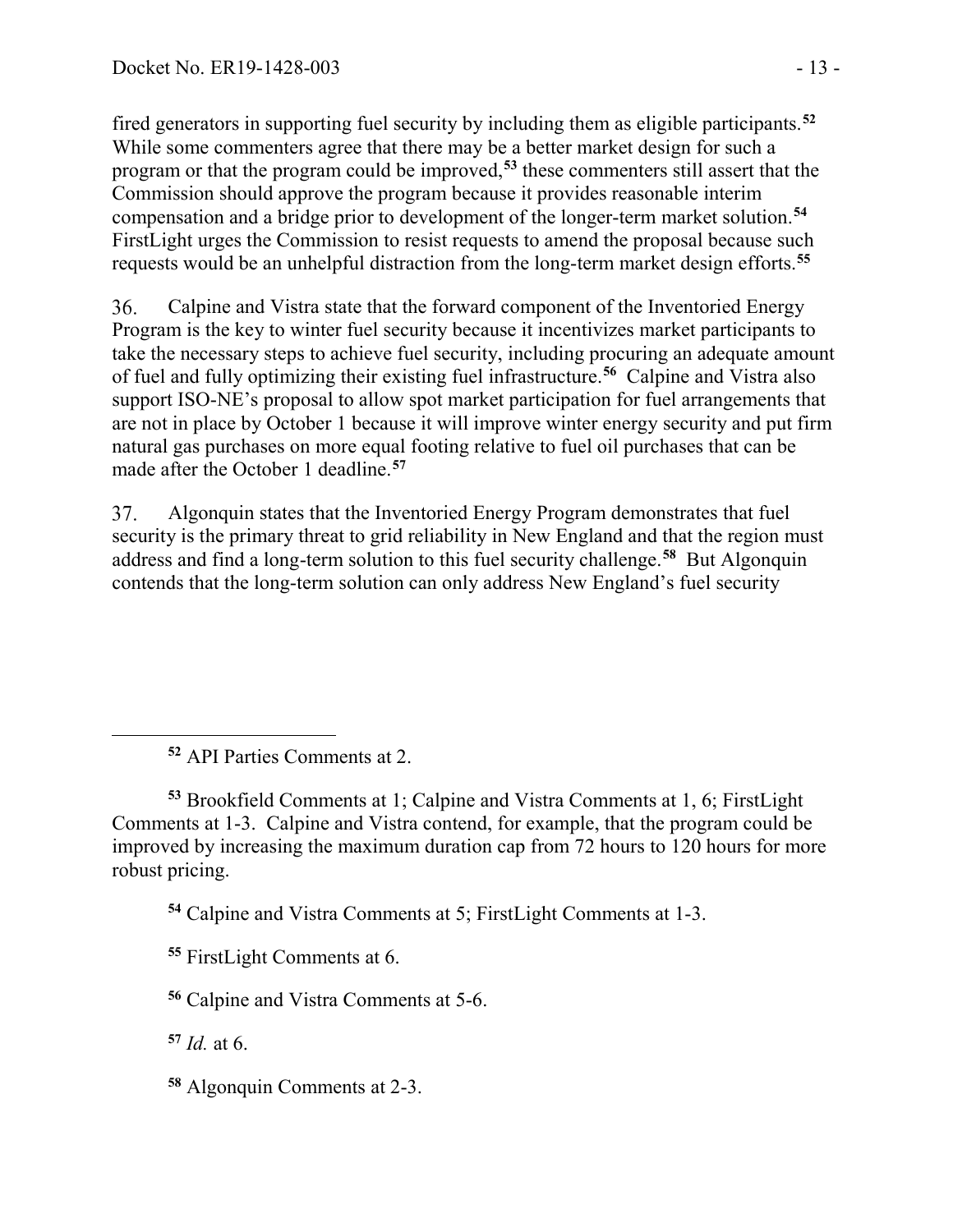challenges if it addresses the lack of firm natural gas transportation and storage in the region.**[59](#page-13-0)**

NEPOOL states that neither the Inventoried Energy Program nor any other 38. proposal had sufficient support to be approved by NEPOOL.**[60](#page-13-1)** NEPOOL states that stakeholders discussed the need for an interim program with some parties advocating for a more dedicated focus on the longer-term market-based solutions. NEPOOL states that NEPOOL voted on: (1) two stakeholder proposals that would have established different eligibility for compensation; and (2) one proposal that would have delayed establishment of the payment rate to inventoried energy so more current data could be used in that calculation.**[61](#page-13-2)**

39. NEPOOL asserts that the Commission should not direct specific changes that were not already addressed in the stakeholder process without full stakeholder consideration of such changes through the Commission-approved participant processes.**[62](#page-13-3)**

# **2. FPA Section 205 Burden and Need for Reform**

## **a. Comments and Protests**

Several parties argue that ISO-NE has failed to meet its burden under FPA 40. section 205 to demonstrate that the Inventoried Energy Program is just and reasonable and not unduly discriminatory or preferential.**[63](#page-13-4)** NECOS asserts that ISO-NE relies on the interim nature of the Inventoried Energy Program to inappropriately avoid establishing the justness and reasonableness of the proposal. NECOS asserts that the Commission must reject ISO-NE's proposed program because the FPA section 205

<span id="page-13-1"></span>**<sup>60</sup>** NEPOOL Comments at 1. NEPOOL provides details about the process and deliberations that preceded the submission of ISO-NE's filing.

<span id="page-13-2"></span>**<sup>61</sup>** *Id.* at 6. NEPOOL indicates that these stakeholder amendments did not receive the requisite votes in the stakeholder process.

<span id="page-13-3"></span>**<sup>62</sup>** NEPOOL Answer at 2-3 (citing IMM Comments; NRG Protest; Verso Comments).

<span id="page-13-4"></span>**<sup>63</sup>** Clean Energy Advocates Protest at 1-2; Maine PUC Deficiency Letter Response Protest at 3-5; NECOS Deficiency Letter Response Protest at 2; NRG Protest at 2-3, 9- 11.

<span id="page-13-0"></span> $\overline{a}$ **<sup>59</sup>** *Id.* at 3. Algonquin notes that, in ISO-NE, natural gas provides 49% of total annual electric energy production and 59% on peak summer days. Algonquin Comments at 3 (citing ISO-NE 2017 Regional Electricity Outlook at 24).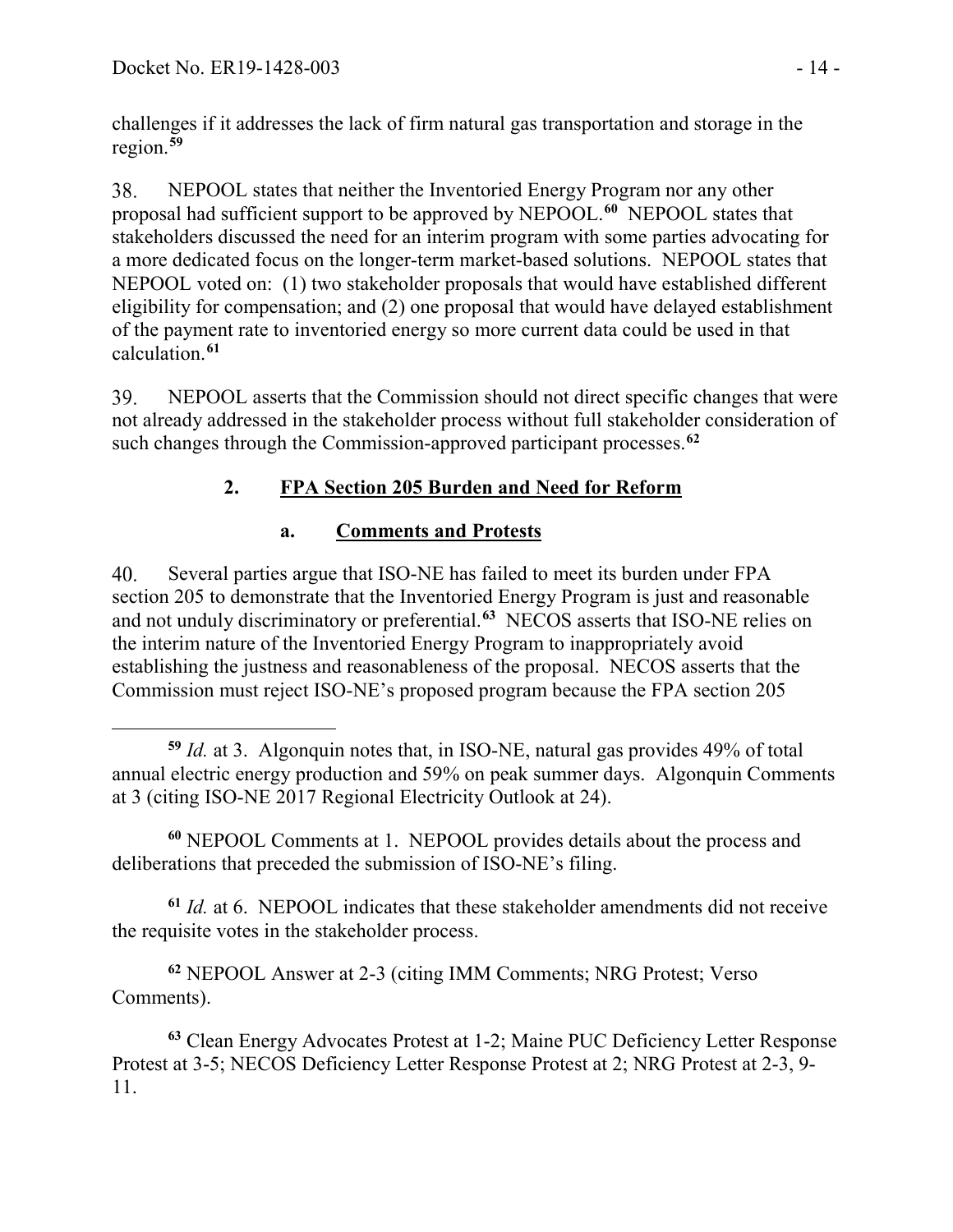burden does not permit deviation from the just and reasonable standard.**[64](#page-14-0)** Environmental Defense Fund adds that: (1) the interim nature of the Inventoried Energy Program does not relieve ISO-NE of its obligation to support its filing; and (2) there is no provision under FPA section 205 that permits the Commission to accept filings on an interim basis.**[65](#page-14-1)** NRG urges the Commission to resolve the fuel security issues pursuant to its directives in the FPA section 206 proceeding, in Docket No. EL18-182-000, pursuant to which ISO-NE will submit Tariff revisions to improve its market design to address regional fuel security concerns in the long-term.**[66](#page-14-2)** NRG suggests that the Commission reject the Inventoried Energy Program as currently proposed and provide guidance for a substitute, interim fuel security proposal.**[67](#page-14-3)**

41. In addition, several parties contend that ISO-NE has not demonstrated a need for the Inventoried Energy Program.**[68](#page-14-4)** Massachusetts Attorney General states that the Inventoried Energy Program lacks evidentiary support and will result in arbitrary and discriminatory rates.**[69](#page-14-5)** Maine PUC argues that, without a determination of need, there is no ability to measure the success of the Inventoried Energy Program.**[70](#page-14-6)**

Moreover, several commenters contend that the Inventoried Energy Program is 42. unjust and unreasonable because ISO-NE has failed to demonstrate that the program will benefit customers.**[71](#page-14-7)** NECOS points out that ISO-NE states that the Inventoried Energy

**<sup>64</sup>** NECOS Deficiency Letter Response Protest at 2.

**<sup>65</sup>** EDF Deficiency Letter Response Comments at 1-3.

**<sup>66</sup>** NRG Protest at 2-3.

<span id="page-14-1"></span><span id="page-14-0"></span> $\overline{a}$ 

**<sup>67</sup>** NRG Deficiency Letter Response Comments at 1-3.

<span id="page-14-4"></span><span id="page-14-3"></span><span id="page-14-2"></span>**<sup>68</sup>** Clean Energy Advocates Protest at 8-9; Massachusetts Attorney General Deficiency Letter Response Comments at 1; Massachusetts Attorney General Protest at 14-16; Maine PUC Deficiency Letter Response Protest at 2-3; Maine PUC Protest at 4-6; NECOS Protest at 15; New Hampshire Parties Protest at 10-11, 18, 13-14; Public Citizen April 15, 2019 Protest at 1-3.

**<sup>69</sup>** Massachusetts Attorney General Protest at 14-16.

**<sup>70</sup>** Maine PUC Protest at 4-6.

<span id="page-14-7"></span><span id="page-14-6"></span><span id="page-14-5"></span>**<sup>71</sup>** Clean Energy Advocates Protest at 1, 7, 11; Massachusetts Attorney General Protest at 1-2, 7, 11-13; NECOS Protest at 14; NRG Protest at 7; Public Citizen April 15, 2019 Protest at 1-3; Vermont DPS Protest at 1-3 (citing Testimony of Christopher Geissler, Attachment to Transmittal (Geissler Testimony) at 9 (noting speculative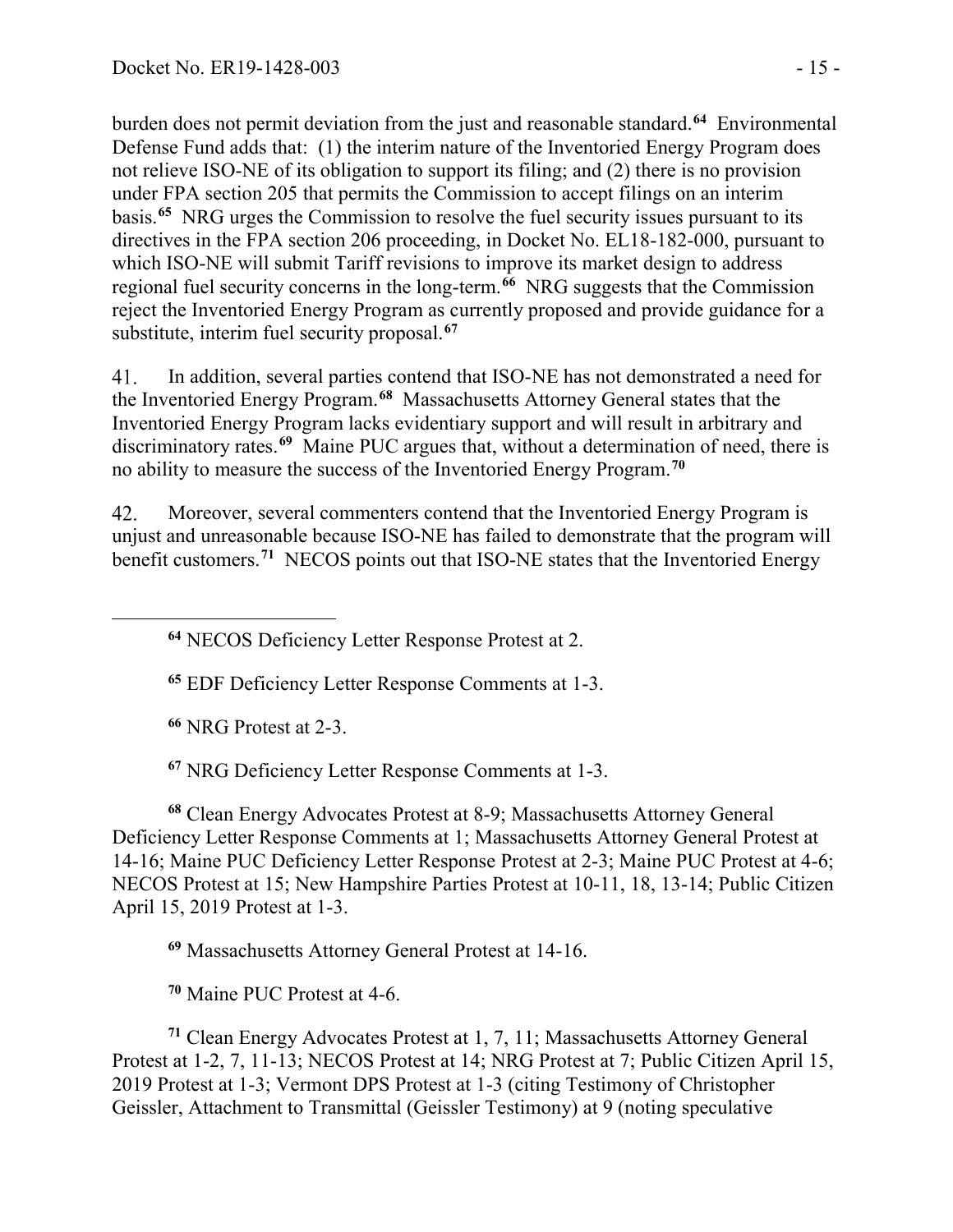Program "may" incent resources to take actions that they otherwise would not take, but it does not explain how that claimed incentive would work with such resources.**[72](#page-15-0)** Clean Energy Advocates argue that ISO-NE's continued reliance on the Operational Fuel Security Analysis (OFSA) is inadequate because the record in these proceedings establishes that ISO-NE has made changes to its fuel security review assumptions since July 2018 to project the region's needs more accurately.**[73](#page-15-1)**

Several commenters assert that ISO-NE failed to assess the quantity of inventoried 43. energy that would be optimal to estimate demand or to provide an objective metric.**[74](#page-15-2)** Maine PUC asserts that it is unjust and unreasonable to impose the indicative costs of the Inventoried Energy Program onto consumers because ISO-NE has not estimated what is being purchased, and that ISO-NE fails to define the requirement metric for fuel security reliability and then determine whether the Inventoried Energy Program is needed to meet this standard.**[75](#page-15-3)** NECOS state that ISO-NE provides no quantitative analysis or other evidence substantiating a specific winter inventory in barrels of oil or MWh of stored fuel needed to provide reliability during the winter months, arguing that ISO's proposal is unbounded, except for the proposed cap on energy deliverable from LNG contracts of 560,000 MWh.**[76](#page-15-4)** New Hampshire Parties contend that ISO-NE's concern that more thorough analysis would add too much complexity and consume too much time does not

**<sup>72</sup>** NECOS Protest at 14 (citing Transmittal at 5).

**<sup>73</sup>** Clean Energy Advocates Deficiency Letter Response Comments at 2-4, 8-11.

<span id="page-15-2"></span><span id="page-15-1"></span>**<sup>74</sup>** Massachusetts Attorney General Protest at 14-15; Maine PUC Protest at 7-8; NECOS Protest at 12; New Hampshire Parties Protest at 15-16. NRG also notes ISO-NE did not perform an analysis to estimate how much incremental fuel supply would have been obtained had the program been in place in one or more previous winters. NRG Deficiency Letter Response Comments at 5.

<span id="page-15-3"></span>**<sup>75</sup>** Maine PUC Protest at 4, 7-8 (citing Motion to Intervene Out of Time and Comment of the ISO New England External Market Monitor at 9, filed on May 25, 2018, in Docket No. ER18-1509-000 ("Before designing a market mechanism to ensure fuel security, it is necessary to define a clear reliability requirement that the ISO seeks to satisfy by procuring resources"…and such a requirement "should be based on a probabilistic analysis of potential fuel supply contingencies and adopt the one-day-in-10 year standard employed in all other planning studies")).

<span id="page-15-4"></span>**<sup>76</sup>** NECOS Protest at 12.

<span id="page-15-0"></span> $\overline{a}$ language such as "may improve," "likely to provide," "should decrease the likelihood," and "may help to ameliorate")).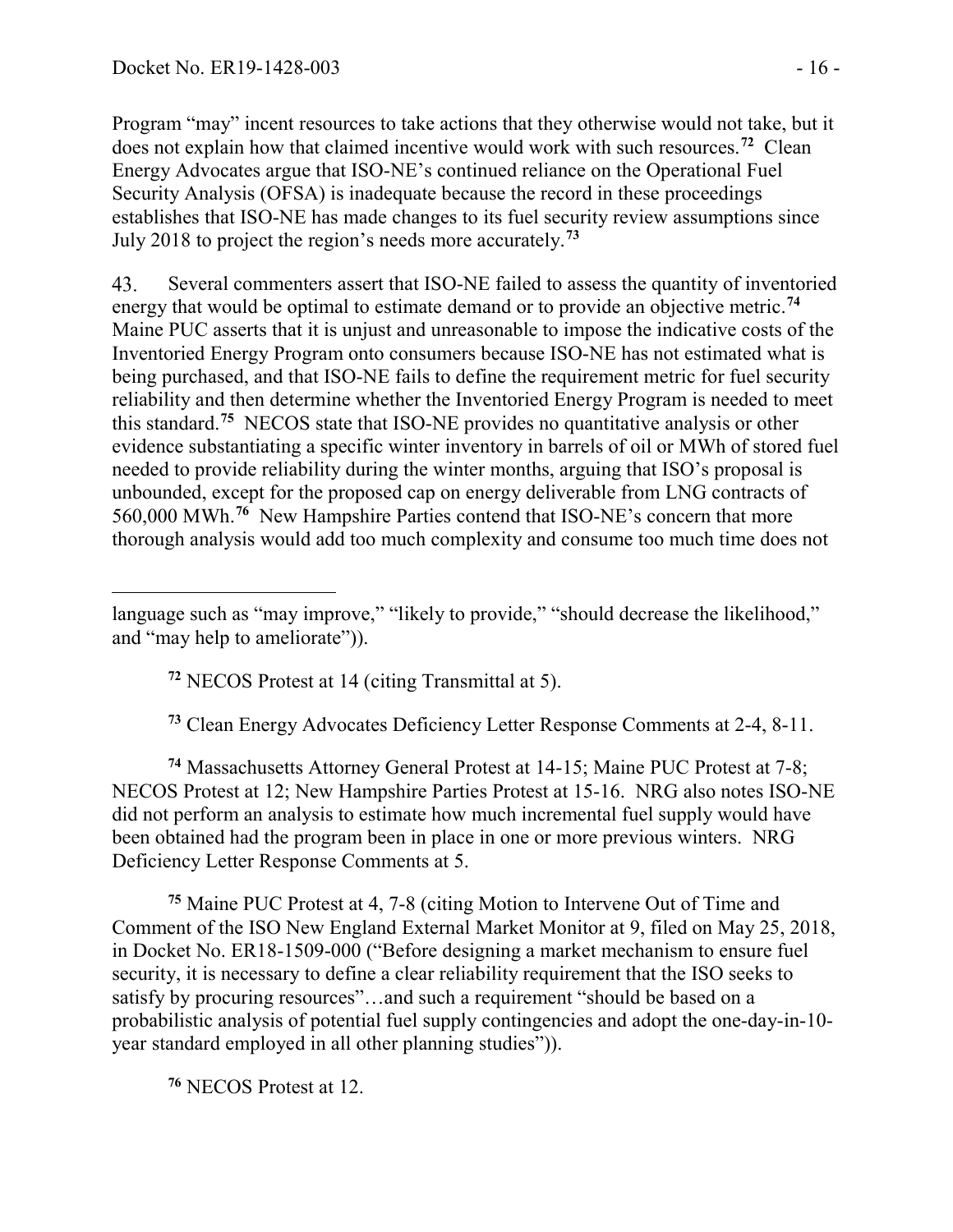justify incurring unnecessary and unreasonable costs to procure far more energy security than in the past.**[77](#page-16-0)**

In response, ISO-NE states that it prioritized simplicity and expedience in the 44. program's development and that it was appropriate to forgo the complex and timeconsuming development of a robust methodology to estimate the program's expected reliability benefits.**[78](#page-16-1)** ISO-NE states that it would generally expect the most significant change in modifications to fuel storage practices and management from resources that may not maintain significant quantities of inventoried energy under the current market rules, including oil-only resources and dual-fuel (natural gas/oil) resources. ISO-NE notes that such resources may also include natural gas-only resources that choose to sign winter peaking natural gas contracts for vaporized LNG.**[79](#page-16-2)**

45. In addition, NECOS states that its review of retirement delist bid submissions for recent FCAs (other than those of Mystic Units 8 and 9) provides no evidence that any of the types of resources included in ISO-NE's Inventoried Energy Program proposal are likely to be at risk of submitting retirement bids due to insufficient market revenues.<sup>[80](#page-16-3)</sup> In response, ISO-NE states that there are up to 5,000 MW of coal and oil capacity at risk of retirement, which contributes to the region's winter energy security concerns.**[81](#page-16-4)** ISO-NE reiterates that the program may meet its objective of improving the region's winter energy security even if it does not materially impact resource retirement decisions. ISO-NE states that it did not conduct any new energy security analyses to develop the Inventoried Energy Program, explaining that it relied on prior quantitative analyses of potential energy security issues associated with the winters of 2023-2024 and 2024-2025, including the OFSA, published by ISO-NE in January 2018.**[82](#page-16-5)** ISO-NE states that, because it was important that participants understand the program in time to prevent irreversible retirement decisions, it was appropriate to forgo the complex and time-

**<sup>77</sup>** New Hampshire Parties Protest at 15-16 (citing Transmittal at 6).

**<sup>78</sup>** ISO-NE Answer at 5.

<span id="page-16-1"></span><span id="page-16-0"></span> $\overline{a}$ 

**<sup>79</sup>** Deficiency Letter Response at 16.

**<sup>80</sup>** NECOS Protest at 15-16.

<span id="page-16-4"></span><span id="page-16-3"></span><span id="page-16-2"></span>**<sup>81</sup>** ISO-NE Answer at 4 (citing ISO New England Inc. 2019 State of the Grid presentation, at slides 16 and 24, https://www.iso-ne.com/staticassets/documents/2019/02/20190220\_pr\_state-of-the-grid\_presentation\_final.pdf).

<span id="page-16-5"></span>**<sup>82</sup>** Deficiency Letter Response at 3, 3 n.8 (citing to the OFSA, https://www.isone.com/static-assets/documents/2018/01/20180117\_operational\_fuelsecurity analysis.pdf).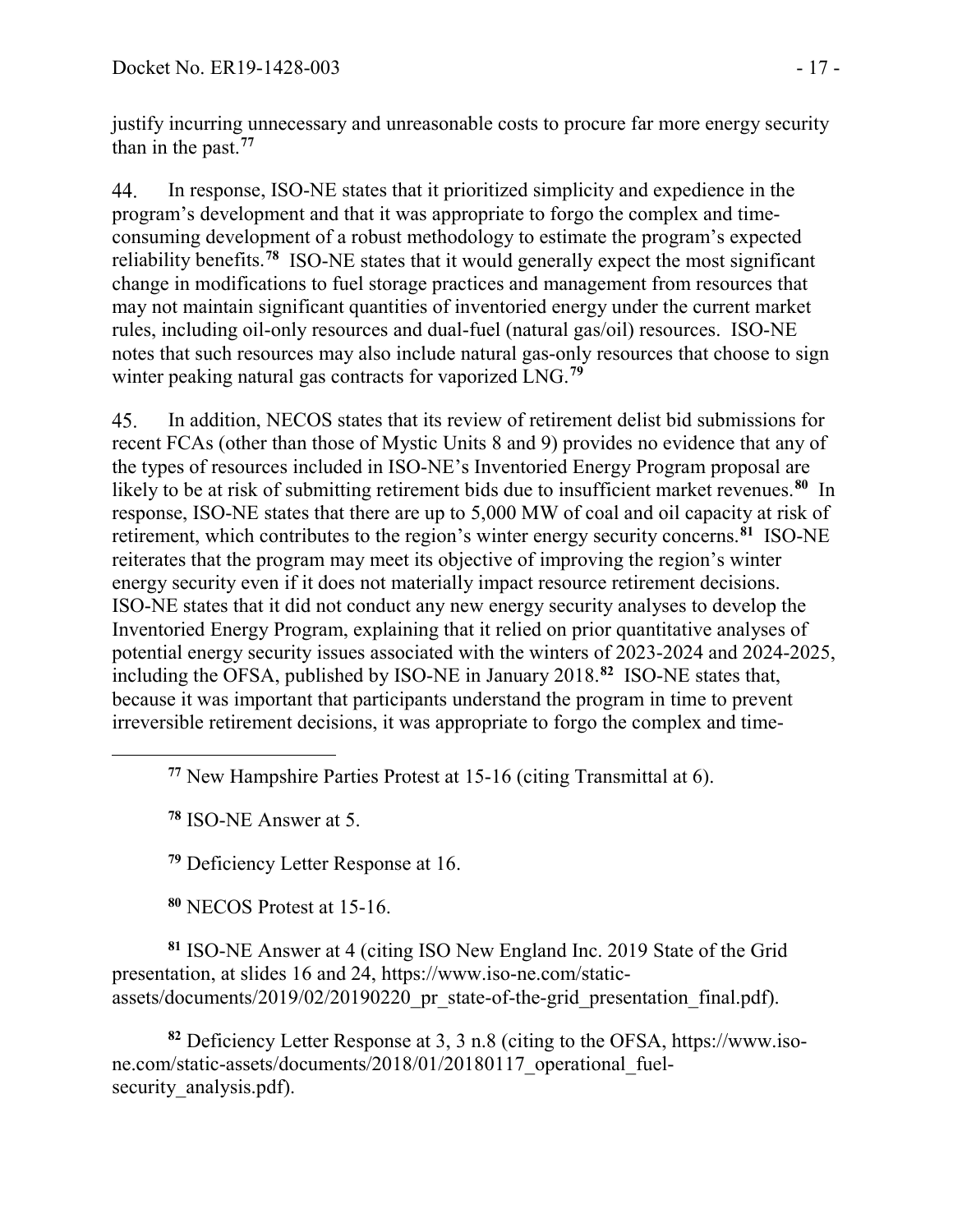consuming development of a robust methodology to estimate the program's expected reliability benefits.**[83](#page-17-0)**

 $46<sub>1</sub>$ Several commenters further assert that the Commission should not approve the Inventoried Energy Program because ISO-NE has not demonstrated that the costs are just and reasonable.**[84](#page-17-1)** Clean Energy Advocates argue that the \$148 million per year in charges associated with the Inventoried Energy Program is not just and reasonable because ISO-NE has not demonstrated that the benefits justify the costs.**[85](#page-17-2)** New Hampshire Parties argue that approximately \$41 million, or 35% of the estimated increase in consumer costs attributable to the program, would account for payments made to resources that provide no incremental reliability benefit.**[86](#page-17-3)** Without an energy security needs assessment, New Hampshire Parties state that there is no way to know that the other 65% of costs associated with compensation to other resources is needed.

47. In Public Citizen's second protest, which was filed in this proceeding and Docket No. ER19-2312-000, Public Citizen asserts that, in Docket No. ER19-2312-000, ISO-NE has provided information as to the rates that will be charged under the Inventoried Energy Program.**[87](#page-17-4)** Public Citizen contends that the filing in Docket No. ER19-2312-000 includes privileged submission of such Inventoried Energy Program rates and that under 18 C.F.R. § 388.112(b) (2019), interested intervenors must be able to access the rate data filed in Docket No. ER19-2312-000 as part of their right to evaluate rates filed in Docket No. ER19-1428-001 to ascertain whether they are just and reasonable.

<span id="page-17-0"></span> $\overline{a}$ 

<span id="page-17-1"></span>**<sup>84</sup>** Clean Energy Advocates Protest at 11; Massachusetts Attorney General Protest at 11-13; NECOS Protest at 13; New Hampshire Parties Protest at 10-11; Public Citizen April 15, 2019 Protest at 2-3; Vermont DPS Protest at 4. Public Citizen adds that programs that provide financial incentives to keep uneconomic coal and oil-fired power plants will result in increased greenhouse gas emissions and that ISO-NE provides no analysis on how it will negatively impact climate resilience.

**<sup>85</sup>** Clean Energy Advocates Protest at 12-13.

<span id="page-17-3"></span><span id="page-17-2"></span>**<sup>86</sup>** New Hampshire Parties Protest at 11 (citing *Winter Energy Security: Interim Compensation Treatment Amendment, Energy New England,* Slide 12, NEPOOL Participants Committee Meeting, March 13, 2019, https://www.isone.com/staticassets/documents/2019/03/npc\_20190313\_composite4.pdf (see PDF page 288)).

<span id="page-17-4"></span>**<sup>87</sup>** Public Citizen July 17, 2019 Protest at 1-2 (citing Transmittal, Docket No. ER19-2312-000, at 5).

**<sup>83</sup>** Deficiency Letter Response at 4-5.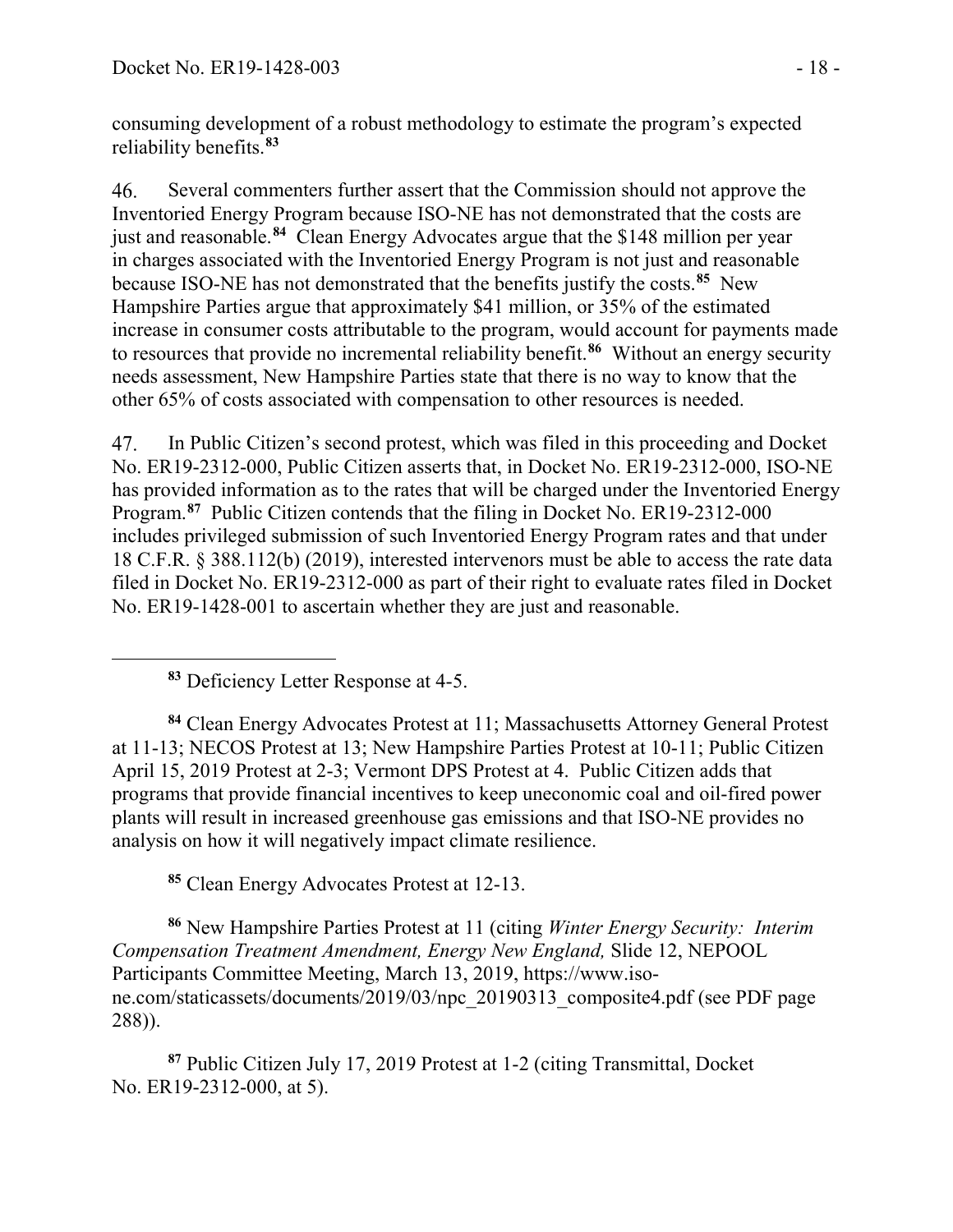48. Further, several commenters argue that the program unfairly compensates resources that are unlikely to change behavior.**[88](#page-18-0)** New Hampshire Parties argue that the Inventoried Energy Program is unjust and unreasonable because it would result in additional compensation being paid to certain resources (e.g., oil-fired, LNG-fired, nuclear, coal, biomass, and hydroelectric resources) to provide energy to the system that those resources already provide in the normal course of their operations in response to wholesale market prices. New Hampshire Parties ask the Commission to reject the ISO-NE proposal, unless it is reformed to provide compensation only to resources capable of providing incremental energy output to the system during cold winter periods, consistent with prior versions of the winter reliability program.**[89](#page-18-1)** NECOS asserts that ISO-NE's previous winter reliability programs (in effect from 2014 through 2018) paid generating resources operated on oil and natural gas to secure firm winter fuel supplies and thereby provided load incremental benefits in terms of available energy.**[90](#page-18-2)** Vermont DPS contends that including nuclear units increases costs to ratepayers for no change in operations during the proposed program period and for the highly speculative possibility that payments to nuclear resources could forestall their retirement.**[91](#page-18-3)**

49. Some commenters also argue that there are less expensive alternatives, such as the previous winter reliability programs, and that the program lacks an analytical connection between the large increase in costs and an incremental improvement in regional fuel security.**[92](#page-18-4)** NECOS and Massachusetts Attorney General point to a significantly lower cost of the previous winter reliability programs despite a similar objective to improve winter energy security.**[93](#page-18-5)** However, ISO-NE disagrees with commenters who argue that

<span id="page-18-0"></span>**<sup>88</sup>** NECOS Protest at 13; New Hampshire Parties Protest at 10-11; Vermont DPS Protest at 4.

**<sup>89</sup>** New Hampshire Parties Protest at 2.

<span id="page-18-2"></span><span id="page-18-1"></span>**<sup>90</sup>** NECOS notes that the Commission has previously rejected ISO-NE proposals to provide compensation to "types of resources eligible to participate in the program, [where] the record does not reflect that including the additional resource types . . . will incent any additional fuel procurement." NECOS Protest at 13 (citing *ISO New England Inc.*, 152 FERC ¶ 61,190, at P 47 (2015)).

<span id="page-18-3"></span>**<sup>91</sup>** Vermont DPS Protest at 5. Vermont DPS notes that the Commission previously declined to accept ISO-NE's proposed expansion of eligible resources to include nuclear units in the 2015-2016 winter reliability program.

<span id="page-18-5"></span><span id="page-18-4"></span>**<sup>92</sup>** Massachusetts Attorney General Protest at 11-13; NECOS Protest at 13; New Hampshire Parties Protest at 7-8; Vermont DPS Protest at 4;

**<sup>93</sup>** New Hampshire Parties Protest at 7.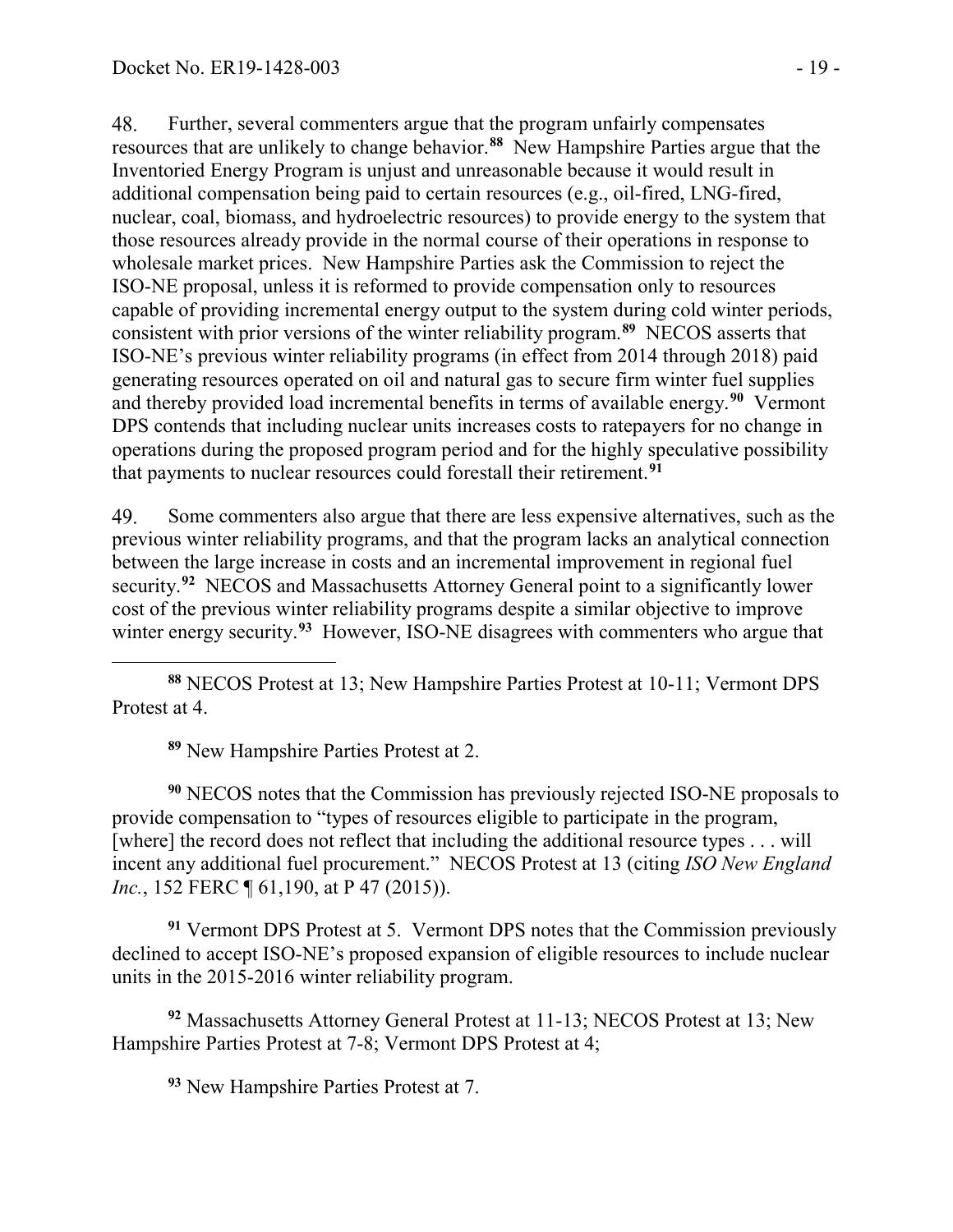ISO-NE should adopt a winter reliability program. ISO-NE asserts that, while the Inventoried Energy Program shares some of its goals with the previous winter reliability programs, its focus, approach, and design are entirely different.**[94](#page-19-0)** In particular, ISO-NE notes that, unlike the winter reliability programs, the Inventoried Energy Program has a two-settlement design, forward component, inclusion of opportunity costs, and compensation for all resources that provide winter energy security. ISO-NE also states that the broadened eligibility of the Inventoried Energy Program is appropriate to provide similar compensation for similar service rather than to apply the program only to incremental fuel procurement as was done in the winter reliability programs. ISO-NE adds that the previous winter reliability programs were not intended to impact resource retirement decisions.**[95](#page-19-1)**

Furthermore, commenters argue that the Inventoried Energy Program is not a 50. market-based solution.**[96](#page-19-2)** Massachusetts Attorney General asserts that the Inventoried Energy Program may not improve energy security, especially if market fundamentals change, the compensation rate becomes too low, and there is no demand-curve element to associate quantity with price.**[97](#page-19-3)** NECOS states that the payment for the Inventoried Energy Program is neither a cost-based rate nor a market-based solution because it is product of multiple assumptions and derivations. New Hampshire Parties contend that the Inventoried Energy Program lacks conditions that encourage suppliers to compete to supply consumer demand and does not specify the consumer demand for energy security services.**[98](#page-19-4)** Clean Energy Advocates asserts that sacrificing sound market design in the name of simplicity can only be warranted by strong evidence of urgency.**[99](#page-19-5)**

51. ISO-NE responds that the fact that the program is not fully consistent with all market design principles does not render it unjust and unreasonable and that significant

**<sup>94</sup>** ISO-NE Answer at 13-14.

**<sup>95</sup>** *Id.* at 16.

<span id="page-19-0"></span> $\overline{a}$ 

<span id="page-19-3"></span><span id="page-19-2"></span><span id="page-19-1"></span>**<sup>96</sup>** Clean Energy Advocates Protest at 10-11; Exelon Comments at 3; Massachusetts Attorney General Protest at 1, 10-11, 16; NECOS protest at 13-14; New Hampshire Parties Protest at 16-17; Vermont DPS Protest at 4.

**<sup>97</sup>** Massachusetts Attorney General Protest at 1, 16, 10-11.

<span id="page-19-4"></span>**<sup>98</sup>** NECOS Protest at 13-14; New Hampshire Parties Protest at 16-17.

<span id="page-19-5"></span>**<sup>99</sup>** Clean Energy Advocates Protest at 10-11.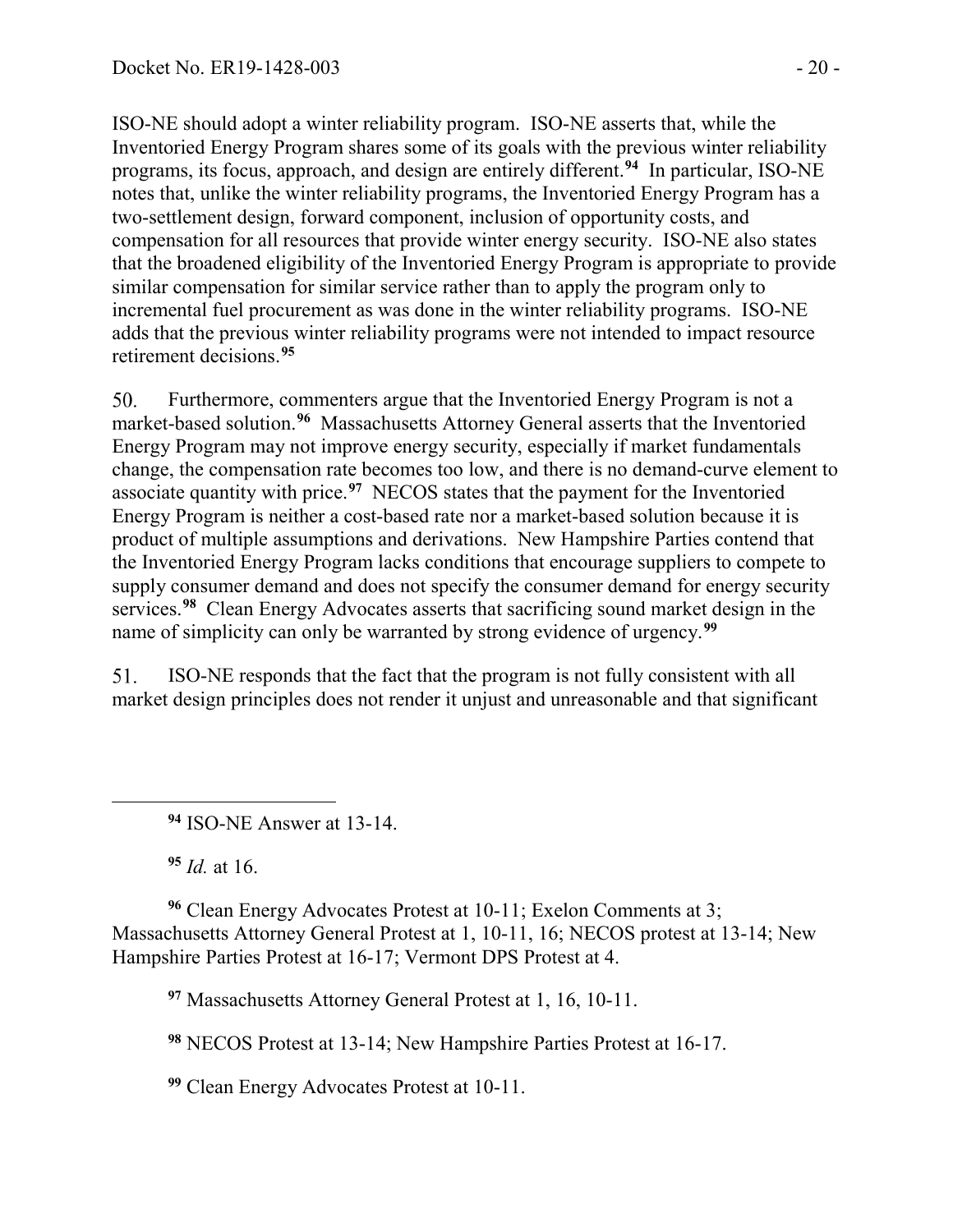changes to the program would consume time better spent on developing the long-term market solution.**[100](#page-20-0)**

### **b. Rehearing Requests**

52. On rehearing, several parties reiterate the same arguments made in their underlying protests. For instance, Maine PUC, Massachusetts Attorney General, and NECOS assert that ISO-NE has not met its FPA section 205 burden to show that the proposal is just and reasonable.**[101](#page-20-1)** NECOS asserts that it was erroneous for the Commission to accept a standard less exacting than the just and reasonable standard of FPA section 205 in allowing the rate to take effect because the rate is "interim" in nature.**[102](#page-20-2)** Massachusetts Attorney General argues that there is no lesser burden for programs that are intended for a short duration.**[103](#page-20-3)** Similarly, Maine PUC argues that the short-term nature of the Inventoried Energy Program does not excuse the absence of supporting evidence.**[104](#page-20-4)** Clean Energy Advocates, Maine PUC, Massachusetts Attorney General, and NECOS also repeat arguments that ISO-NE has not demonstrated a need for the Inventoried Energy Program.**[105](#page-20-5)** Several parties also reiterate that ISO-NE did not

**<sup>100</sup>** ISO-NE Answer at 2.

<span id="page-20-0"></span> $\overline{a}$ 

<span id="page-20-2"></span><span id="page-20-1"></span>**<sup>101</sup>** Massachusetts Attorney General Rehearing Request at 8, 24; Maine PUC Rehearing Request at 9-10; and NECOS Rehearing Request at 5.

**<sup>102</sup>** NECOS Rehearing Request at 5.

**<sup>103</sup>** Massachusetts Attorney General Rehearing Request at 24.

**<sup>104</sup>** Maine PUC Rehearing Request at 9-10.

<span id="page-20-5"></span><span id="page-20-4"></span><span id="page-20-3"></span>**<sup>105</sup>** Clean Energy Advocates Rehearing Request at 10-11 (arguing that ISO-NE characterizes the Inventoried Energy Program as a "bridge to the full, market-based solution," yet it has not demonstrated any actual need for an additional and costly interim policy for the 2023-2024 and 2024-2025 winters); Maine PUC Rehearing Request at 6 (asserting that the ISO-NE never explained why the Inventoried Energy Program is necessary or how identified fuel security concerns for the winters of 2023-2024 and 2024-2025 are not adequately addressed by the existing interim fuel security program approved in the December 3 Order); Massachusetts Attorney General Rehearing Request at 21-22 (stating that ISO-NE never determined how much inventoried energy will be needed during the 2023-2024 and 2024-2025 winters and thus has not done an assessment of the problem it seeks to resolve); NECOS Rehearing Request (asserting that ISO-NE has not demonstrated that a short-term non-market-based winter energy security program of any kind is needed before the long-term market-based solution take effect).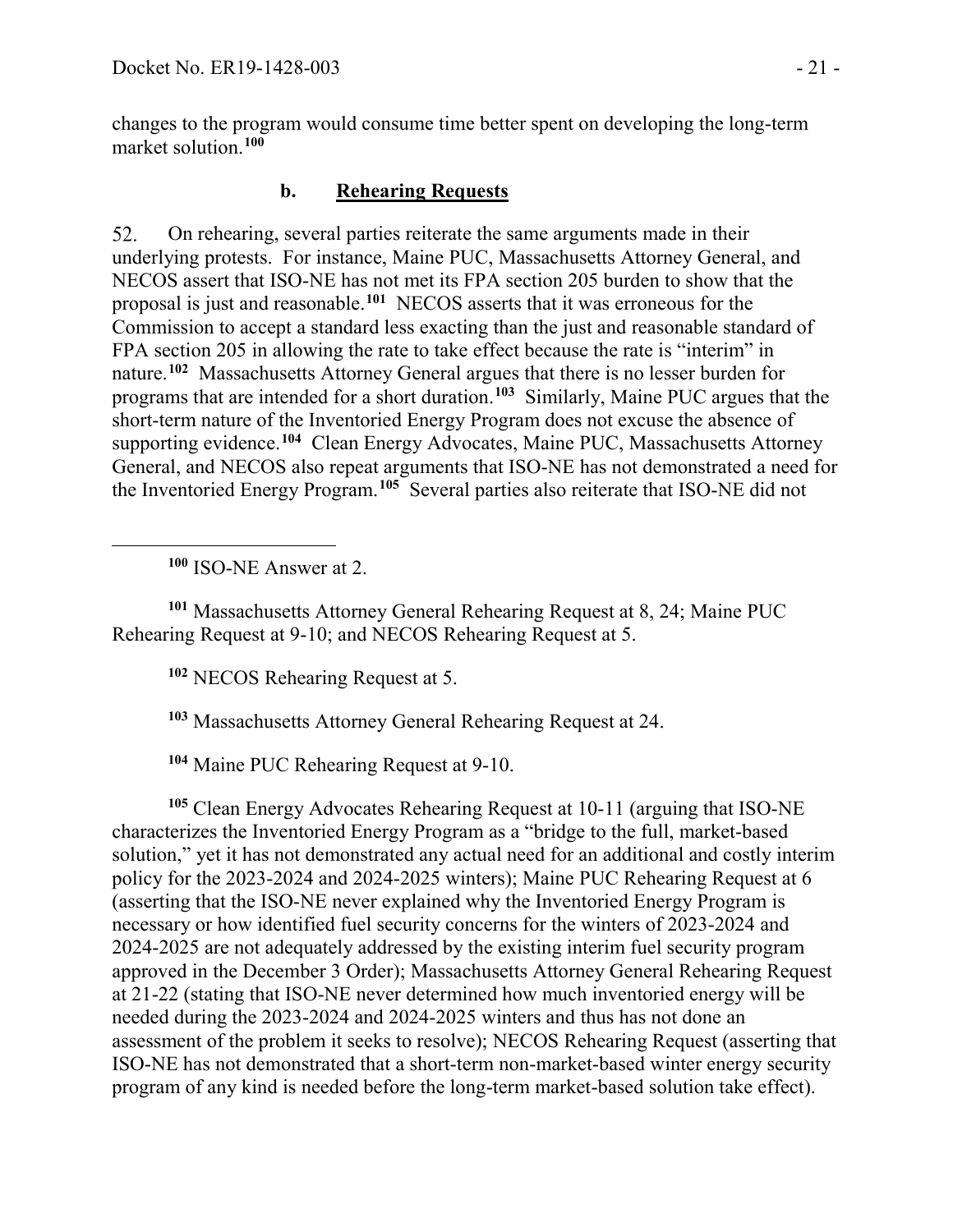provide sufficient quantitative analyses to show that the proposal is just and reasonable.**[106](#page-21-0)**

53. NECOS reiterates that the Commission erred in allowing a rate to go into effect that is neither market-based nor cost-based.**[107](#page-21-1)** Specifically, NECOS states that, in the absence of a frame of reference in either cost or market forces sufficient to restrain pricing to just and reasonable levels, the Inventoried Energy Program lacks any basis for determining whether the rates and charges it produces are, and will remain, just and reasonable.**[108](#page-21-2)** Clean Energy Advocates and NECOS also argue that approval of the Inventoried Energy Program is in contravention of the primary aim of the FPA, which is protecting consumers from "excessive rates and charges."**[109](#page-21-3)**

54. On rehearing, several parties reiterate that the Inventoried Energy Program is unjust and unreasonable because ISO-NE has failed to demonstrate that the program will benefit customers**[110](#page-21-4)** or that the benefits of the program will justify its costs.**[111](#page-21-5)**

**<sup>107</sup>** NECOS Rehearing Request at 4-5, 13.

**<sup>108</sup>** *Id.* at 13.

<span id="page-21-3"></span><span id="page-21-2"></span><span id="page-21-1"></span>**<sup>109</sup>** Clean Energy Advocates Rehearing Request at 15 (citing *Xcel Energy Servs., Inc. v. FERC*, 815 F.3d 947, 952 (D.C. Cir. 2016); *Pennsylvania Power Co. v. FPC*, 343 U.S. 414, 418 (1952)); NECOS Rehearing Request at 14 (arguing that the Inventoried Energy Program is plainly indifferent to consumer protection) (citing *Xcel Energy Svcs., Inc. v. FERC*, 815 F.3d at 952; *Pennsylvania Power Co. v. FPC*, 343 U.S. at 418; *NAACP v. FPC*, 520 F.2d 432, 438 (D.C. Cir. 1975)).

<span id="page-21-4"></span>**<sup>110</sup>** Massachusetts Attorney General Rehearing Request at 8-16, 27; NECOS Rehearing Request at 16.

<span id="page-21-5"></span>**<sup>111</sup>** Clean Energy Advocates Rehearing Request at 10-15 (arguing that ISO-NE did not adduce substantial evidence that the Inventoried Energy Program will yield energy security benefits justifying the significant costs it will impose on New England

<span id="page-21-0"></span> $\overline{a}$ **<sup>106</sup>** Clean Energy Advocates Rehearing Request at 14 (asserting that ISO-NE did not attempt to quantify the benefits of broadly increasing stores of inventoried energy or claim that its existing interim cost-of-service recovery mechanism will fail to retain resources deemed necessary for fuel security for the 2023-2024 and 2024-2025 delivery years); Maine PUC Rehearing Request at 7-8 (arguing that, without any analysis of the additional level of reliability achieved by the Inventoried Energy Program, there is no basis for a determination that the program is just and reasonable); NECOS Rehearing Request at 10-11 (arguing that, in contrast to earlier ISO-NE winter reliability programs, the Inventoried Energy Program is not supported by quantitative analysis substantiating a specific winter inventory needed to provide reliability during the winter months).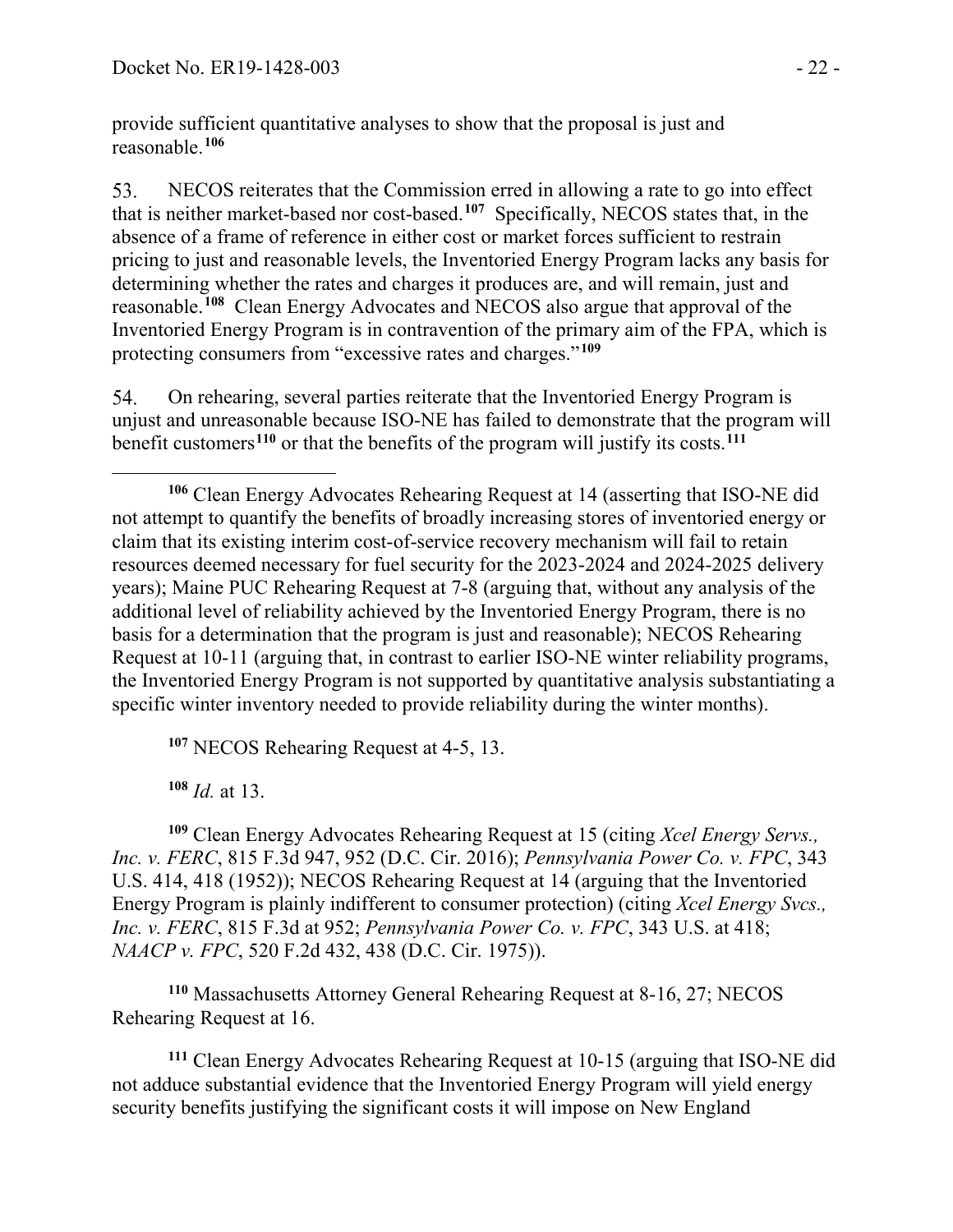Specifically, Massachusetts Attorney General claims that the record shows that at least one third of the anticipated costs will achieve no incremental customer benefit.**[112](#page-22-0)**

Several parties also reassert that the program unfairly compensates resources that 55. are unlikely to change behavior.**[113](#page-22-1)** NECOS reiterates that: (1) the Commission's longstanding policy is that incentives must be prospective and reasonably calibrated to the behavior that the incentive sought to induce; and (2) the Inventoried Energy Program fails to satisfy the calibration prong of the applicable standard.**[114](#page-22-2)**

<span id="page-22-0"></span>**<sup>112</sup>** Massachusetts Attorney General Rehearing Request at 24-25 (citing NECOS Protest at 11 which estimated \$50.7 million per year in Inventoried Energy Program payments to nuclear, coal, biomass and hydro resources).

<span id="page-22-1"></span>**<sup>113</sup>** *Id.* at 11-15 (arguing that ISO-NE did not show that the Inventoried Energy Program will incent resources to retain more inventoried energy than they did under pre-Inventoried Energy Program rules); New Hampshire Parties Rehearing Request at 14, 16 (arguing that the Inventoried Energy Program would result in additional compensation being paid to resources to provide energy that those resources already provide in the normal course of their operations); NECOS Rehearing Request at 11-12 (arguing that there is no evidence that the inclusion of nuclear, hydro, coal or biomass will result in these resource types providing additional fuel security during the subject winter program months).

<span id="page-22-2"></span>**<sup>114</sup>** NECOS also contends that, where the Commission does allow the use of an incentive to summon additional market response, "it must see to it that the increase is in

 $\overline{a}$ consumers and that it is incorrect to rely on the ongoing FPA section 206 proceeding on winter fuel security to justify the interim payments); Massachusetts Attorney General Rehearing Request at 16-23 (arguing that ISO-NE provided an upper bound of \$148 million for what it describes as an "indicative" price for the Inventoried Energy Program, but that actual program costs could fall above or below the upper and lower bound estimates, and the information is too sparse and unreliable for the Commission to determine the actual cost of the program); NECOS Rehearing Request at 9-10 (arguing that the Inventoried Energy Program will add approximately five mills (\$0.005) per kWh in each hour that it operates and that, in the absence of any demonstration of incremental value realized as a result of the substantial expenditures of the Inventoried Energy Program, the proposed Inventoried Energy Program fails to satisfy the just and reasonable standard). Massachusetts Attorney General also argues that the Inventoried Energy Program is more costly than necessary to achieve the winter reliability benefits ISO-NE seeks and that the costs could be reduced by removing non-gas and non-oil resources from the program. Massachusetts Attorney General Rehearing Request at 18-19.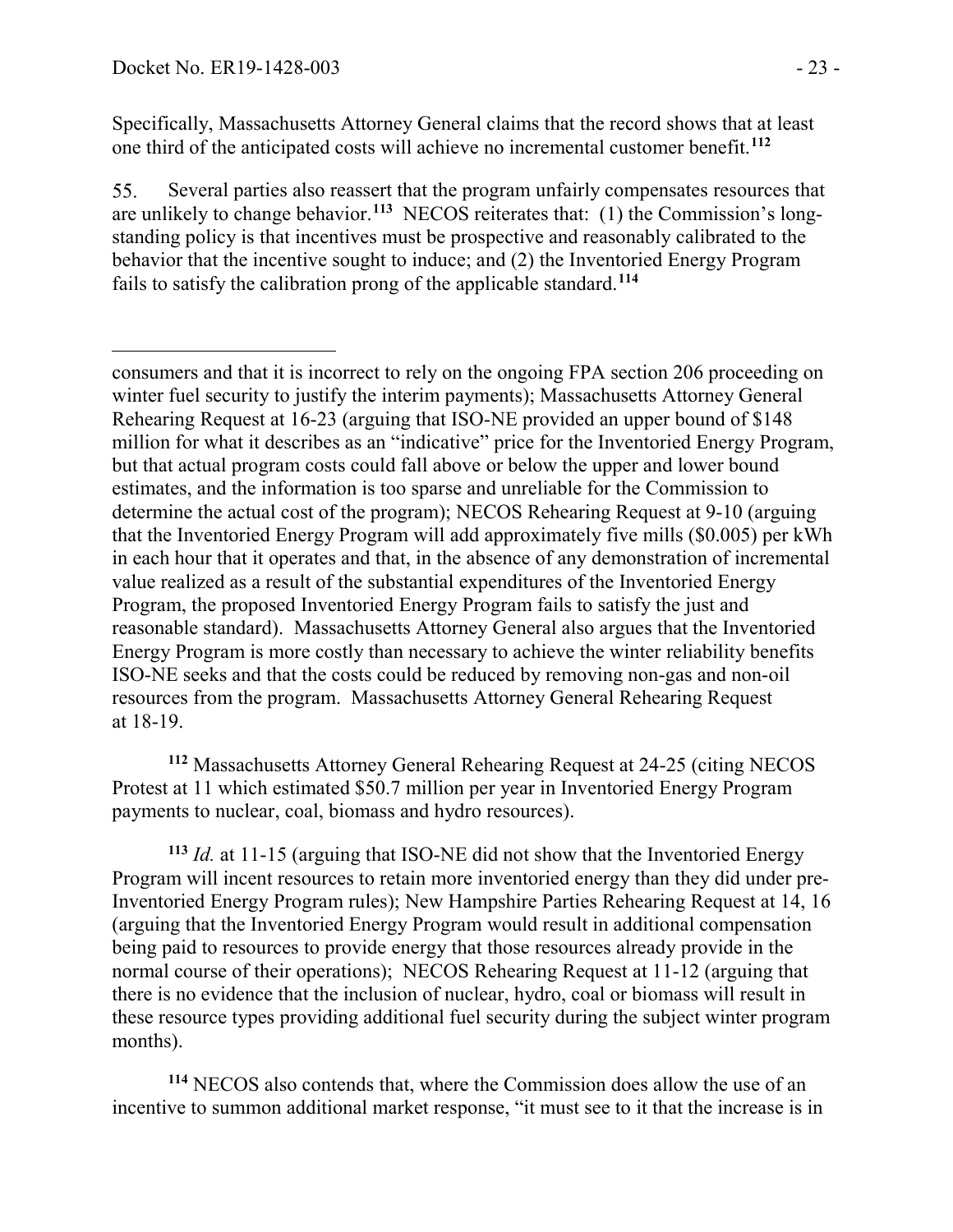56. Massachusetts Attorney General, NECOS, and New Hampshire Parties argue on rehearing that approval of the Inventoried Energy Program is inconsistent with the Commission's findings in its prior decision in the "jump ball" proceeding that resulted in approval of the winter reliability program.**[115](#page-23-0)** Massachusetts Attorney General claims that, in that proceeding, the Commission was clear that fuel security payments to coal, nuclear, and hydro resources will not result in additional winter reliability benefits.**[116](#page-23-1)**

#### **c. Determination**

57. As explained above, we find that the Inventoried Energy Program is a reasonable short-term solution to compensating in a technology-neutral manner resources that provide fuel security. The interim nature of the program does not relieve ISO-NE of the need to demonstrate that the Inventoried Energy Program is just and reasonable, and we find that ISO-NE has done so.

58. Regarding arguments that ISO-NE has not demonstrated a need for the Inventoried Energy Program or program benefits, we find that a detailed cost-benefit analysis is not required for the Commission to find proposed Tariff provisions just and reasonable. The Commission does not "generally require the mathematical specificity of a cost-benefit analysis" to find a proposal just and reasonable.**[117](#page-23-2)** Here, we find that ISO-NE's proposal to compensate fuel-secure resources is a reasonable short-term measure, which will likely provide reliability benefits, such as incenting up to 1.8 million MWh of inventoried energy to be available during stressed winter conditions, in light of the fuel security concerns presented in the OFSA and noted by the Commission in the July 2 Order.

<span id="page-23-0"></span>**<sup>115</sup>** Massachusetts Attorney General Rehearing Request at 27-28; NECOS Rehearing Request at 11; New Hampshire Parties Rehearing Request at 15 (citing *ISO New England, Inc.*, 152 FERC ¶ 61,190 at P 47, *order on reh'g*, 154 FERC ¶ 61,133, at P 13 (2016)).

**<sup>116</sup>** Massachusetts Attorney General Rehearing Request at 27-28.

<span id="page-23-2"></span><span id="page-23-1"></span>**<sup>117</sup>** *PJM Interconnection, L.L.C.*, 151 FERC ¶ 61,208, at P 49, *order denying clarification*, 152 FERC ¶ 61,064 (2015), *order on reh'g*, 155 FERC ¶ 61,157, *order denying rehearing*, 162 FERC ¶ 61,047 (2016), *petition for review denied sub nom. Advanced Energy Management Alliance v. FERC*, 860 F.3d 656 (D.C. Cir. 2017).

 $\overline{a}$ fact needed, and is no more than is needed, for the purpose." NECOS Rehearing Request at 14 (citing *Farmers Union Cent. Exch. v. FERC*, 734 F.2d 1486, 1503 (D.C. Cir. 1984) (quoting *City of Detroit v. FPC*, 230 F.2d 810, 817 (D.C. Cir. 1955)); *San Antonio v. United States*, 631 F.2d 831, 851-852 (D.C. Cir. 1980)).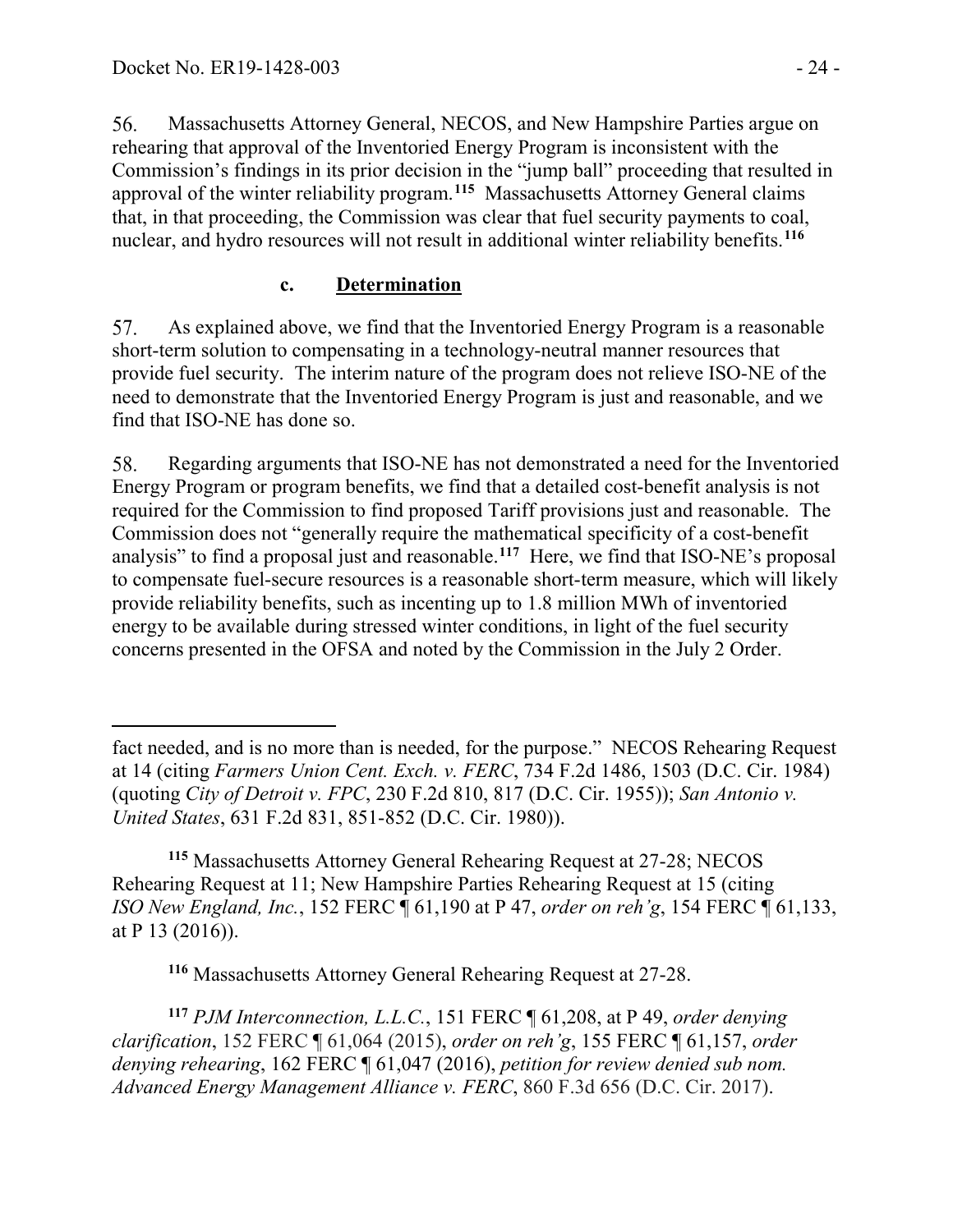59. Furthermore, although parties argue that the Commission has no authority to accept interim solutions proposed by applicants under FPA section 205, we disagree. The Commission has previously acknowledged that, when addressing problems, sometimes an interim solution is appropriate and has accepted interim solutions.**[118](#page-24-0)**

60. In addition, Clean Energy Advocates aver that the short-term outlook for winter energy security in ISO-NE has improved since the July 2 Order, but they do not explain how these improvements address the misaligned incentives problem that ISO-NE identifies as responsible for fuel security issues in New England. Further, while the Commission did not require that ISO-NE file an interim program in addition to the shortterm, fuel security cost-of-service Tariff provisions, ISO-NE is within its rights under FPA section 205 to do so.

61. In response to arguments that de-list bids from recent FCAs provide no evidence that any of the types of resources included in ISO-NE's Inventoried Energy Program proposal are likely to be at risk of submitting retirement bids, de-list bid submissions for recent FCAs are not necessarily indicative of retirement risk in future FCAs. ISO-NE has highlighted that up to 5,000 MW of coal and oil capacity is at risk of retirement, which contributes to the existing winter energy security concerns in the New England region. As ISO-NE has described, the Inventoried Energy Program may both deter such retirements and create stronger incentives for existing resources not at risk of retirement to take actions that increase the likelihood that they have inventoried energy during periods of system stress.**[119](#page-24-1)**

62. We disagree with the argument that the Inventoried Energy Program unfairly compensates resources that are unlikely to be incentivized to change behavior or provide a reliability benefit. Instead, we find that it is just and reasonable to provide similar compensation for similar service. As ISO-NE explains, the Commission intentionally limited the eligibility of the previous winter reliability programs because those programs were specifically aimed at incremental fuel procurement.<sup>[120](#page-24-2)</sup> In contrast, the Inventoried Energy Program is aimed at compensating resources for a specific reliability attribute for which they are not currently compensated to address the misaligned incentives problem

<span id="page-24-1"></span>**<sup>119</sup>** ISO-NE Answer at 4.

<span id="page-24-2"></span>**<sup>120</sup>** *See ISO New England Inc.*, 154 FERC ¶ 61,133 at P 12.

<span id="page-24-0"></span> $\overline{a}$ **<sup>118</sup>** *See Southwest Power Pool,* 109 FERC ¶ 61,008, at P 28 (2004) (accepting proposed joint operating agreement as interim solution to Southwest Power Pool's status as Regional Transmission Organization); *see also California Indep. Sys. Operator Corp*., 155 FERC ¶ 61,224, at P 82 (accepting proposed tariff revision as "reasonable interim solution[] to address the reliability risk posed by the limited availability of Aliso Canyon"), *order on clarification and compliance*, 156 FERC ¶ 61,135 (2016).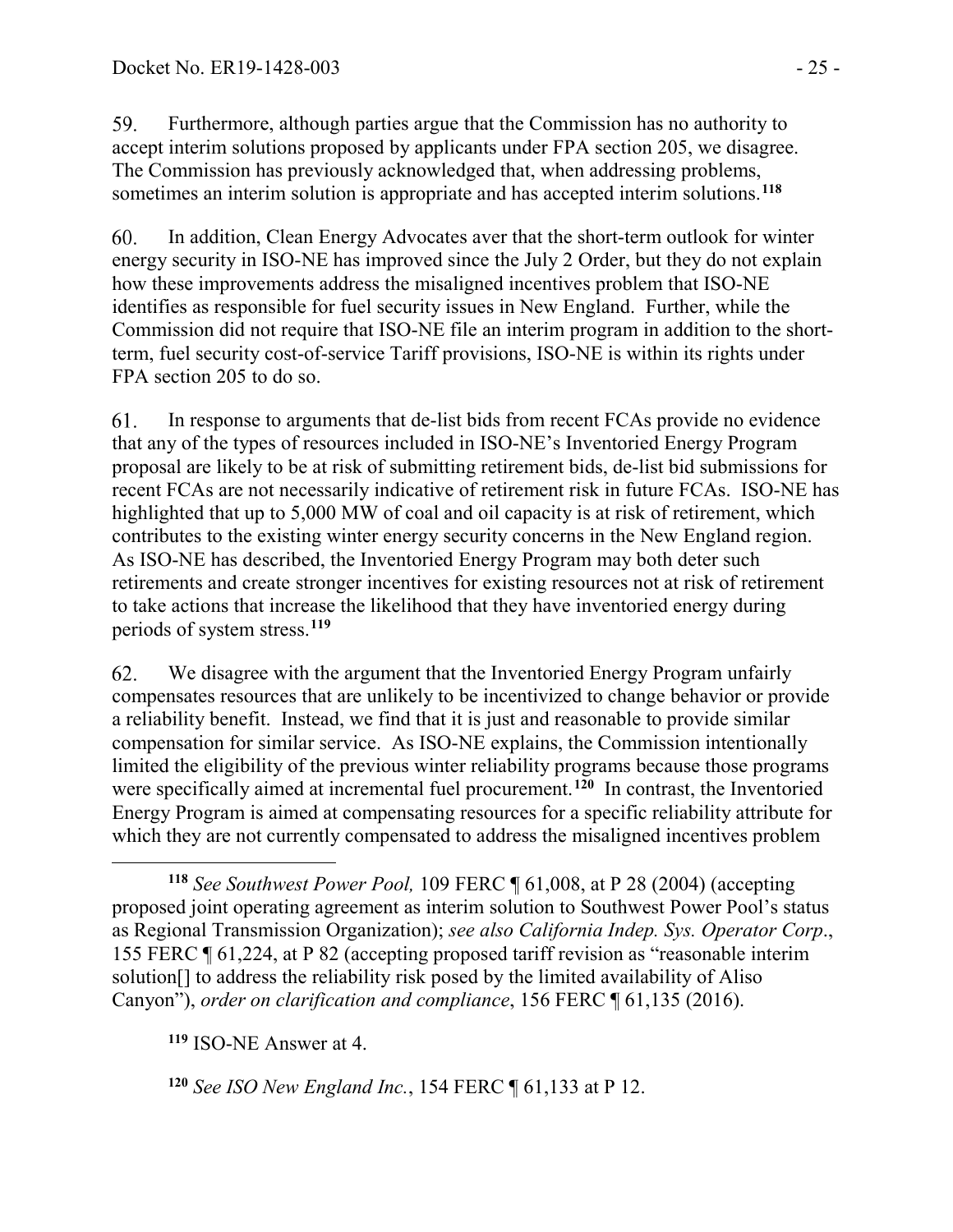that ISO-NE identified. Unlike the winter reliability programs, the Inventoried Energy Program includes a forward component that will allow resources to account for the program's revenue in making retirement and other de-list bid decisions. Accordingly, we find it just and reasonable for the program to allow broader eligibility. Moreover, we disagree with NECOS that approval of the Inventoried Energy Program is problematic because the incentives are not "reasonably calibrated to the behavior sought to be induced by the incentives."**[121](#page-25-0)** As we note above, we agree with ISO-NE that the current market design contains a misaligned incentives problem,**[122](#page-25-1)** such that fuel secure resources may not be sufficiently incented to make additional investments in energy supply arrangements, which may have adverse efficiency and reliability consequences under the existing market rules.**[123](#page-25-2)** However, we find that, by providing additional compensation to fuel secure resources, the Inventoried Energy Program is a short-term solution that helps address the misaligned incentives problem that currently exists in the Tariff.

Further, we disagree with NECOS' assertion that the Inventoried Energy Program 63. is neither market-based nor cost-based and, as such, cannot be deemed just and reasonable. By setting a fixed forward rate based on a winter peaking supply contract for LNG, ISO-NE estimated the minimum value that would incent program participation from a natural gas-only resource, thereby approximating the price that would occur if inventoried energy was competitively procured through a market-based mechanism where a natural gas-only resource was the marginal resource that established the price paid to all resources providing the service.**[124](#page-25-3)** In this way, ISO-NE effectively establishes a horizontal demand curve for inventoried energy, which is one market-based approach. We recognize that it is possible that other approaches may have been more consistent with all market design principles. However, we agree with ISO-NE that finding the Inventoried Energy Program just and reasonable does not require the program to be fully consistent with all market design principles. We agree with ISO-NE that it was reasonable to forgo an assessment of the quantity of inventoried energy that would be optimal to estimate demand or to provide an objective metric. While ISO-NE did not perform an analysis to estimate demand, ISO-NE did establish a maximum duration parameter of 72 hours to effectively cap the quantity of inventoried energy that each resource can provide, consistent with ISO-NE's operational experience during the cold

**<sup>123</sup>** *See supra* PP 33-34.

<span id="page-25-0"></span> $\overline{a}$ 

**<sup>124</sup>** Geissler Testimony at 22-23.

**<sup>121</sup>** NECOS Rehearing Request at 14.

<span id="page-25-3"></span><span id="page-25-2"></span><span id="page-25-1"></span>**<sup>122</sup>** ISO-NE Answer at 7 (citing Energy Security Improvements Discussion Paper at 11).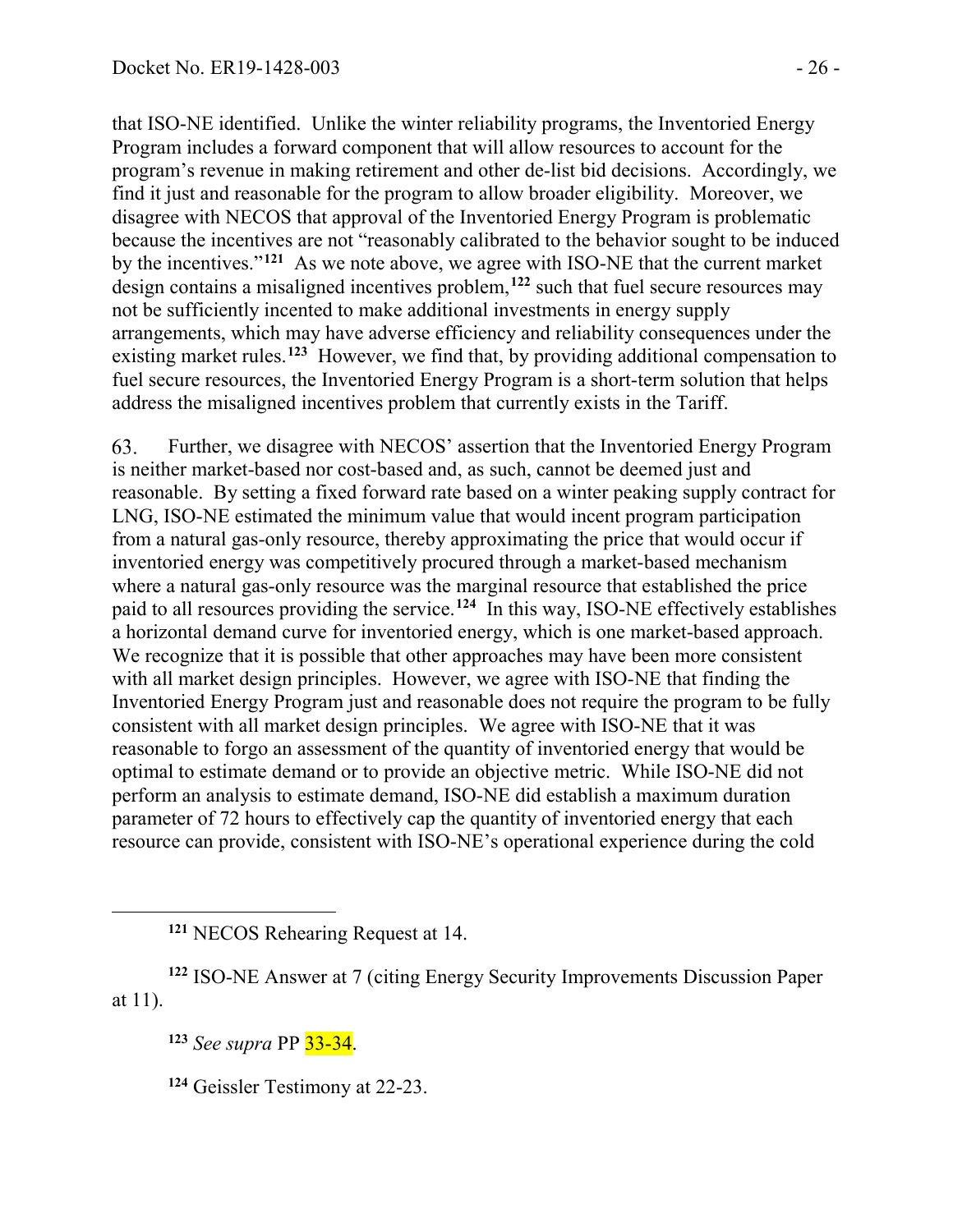spell in the winter of 2017-2018 when ISO-NE took action to conserve energy inventories by reducing the output of certain units for up to three consecutive days.

64. Similarly, in response to arguments about the program being unbounded in terms of compensation, we find that ISO-NE's proposal reasonably establishes the forward rate and provides a maximum duration parameter, which effectively limits the quantity of inventoried energy that ISO-NE may procure under this program. In this way, the program protects customers from excessive rates and charges. We disagree with Massachusetts Attorney General that participation only in the spot market would increase the program's direct costs, assuming New England experiences 10 Inventoried Energy Days.**[125](#page-26-0)** If New England actually experiences either fewer or more than 10 Inventoried Energy Days, resources participating in the spot program would receive less or more revenue from the program, respectively, than they otherwise would have received from participating in the forward market. Thus, we find that ISO-NE's methodology to quantify the potential program's direct costs is reasonable.

65. Contrary to Public Citizen's view, ISO-NE's filing in Docket No. ER19-2312-000 is not pertinent to our analysis of the Inventoried Energy Program. In that filing, the IMM provided its review of certain de-list bids submitted for the next FCA to determine whether those bids meet the requirements of the Tariff. The filing includes the IMM's consideration of those bids under two assumptions: whether the Inventoried Energy Program is, or is not, accepted by the Commission. ISO-NE's filing in Docket No. ER19-2312-000 does not provide actual "Inventoried Energy Program rates" but rather simply an estimate of program revenues for purposes of FCA mitigation.

66. We are not persuaded by arguments that the Commission should consider other alternatives. The Commission is required only to assess whether a proposal is just and reasonable, not whether it is more just and reasonable than other proposals.**[126](#page-26-1)** Although the Inventoried Energy Program shares some of its goals with the previous winter reliability programs, its focus, approach, and design are different.**[127](#page-26-2)** Having found ISO-NE's proposal to be just and reasonable, the Commission is not required to consider

**<sup>127</sup>** ISO-NE Answer at 14.

<span id="page-26-0"></span> $\overline{a}$ 

**<sup>125</sup>** Massachusetts Attorney General Rehearing Request at 18.

<span id="page-26-2"></span><span id="page-26-1"></span>**<sup>126</sup>** *Cities of Bethany v. FERC*, 727 F.2d 1131, 1136 (D.C. Cir. 1984); *Louisville Gas & Elec. Co.*, 114 FERC ¶ 61,282, at P 29, *reh'g denied, E. ON U.S. LLC*,116 FERC ¶ 61,020 (2006).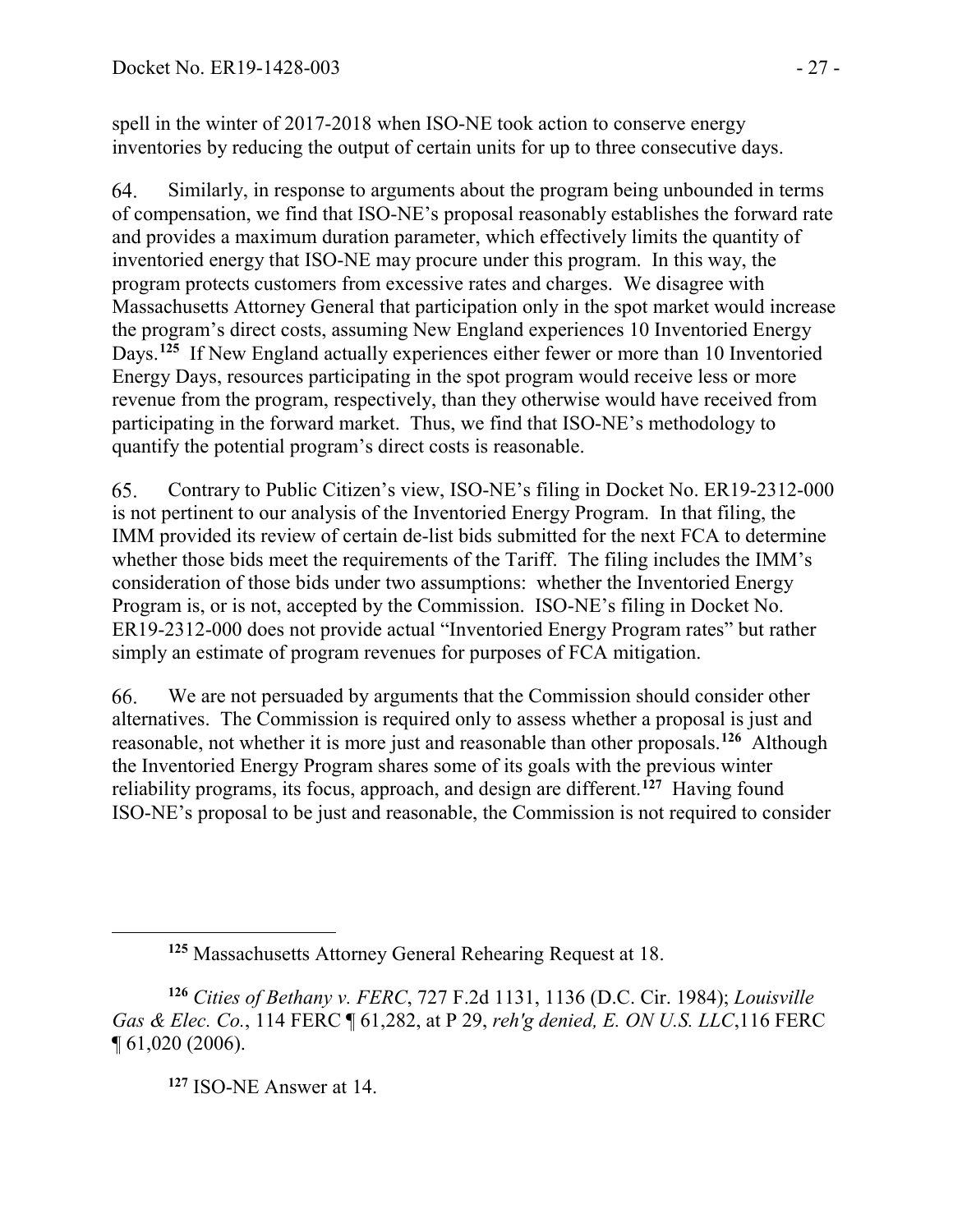whether alternative proposals are superior.**[128](#page-27-0)** Accordingly, we find comparisons to ISO-NE's previous winter reliability programs unpersuasive.

### **3. Clarification of "No Limits" Tariff Language**

#### **a. Comments and Protests**

67. Some commenters support the Inventoried Energy Program conditioned on clarification or other Commission action. Repsol and Vistra express concerns about the proposed "no limitations" language.**[129](#page-27-1)** Repsol requests that ISO-NE clarify the Tariff language contained in revised Section III.K.1(a)(iii) that requires "no limitations" on when natural gas can be called. Repsol argues that this requirement might be misunderstood to disqualify any contract that includes a nomination deadline. Repsol requests that ISO-NE state that the proposed language does not prevent qualifying contracts from including nomination deadlines to prevent a literal reading of the requirements from leading to the exclusion of all natural gas delivered via pipeline.**[130](#page-27-2)**

68. In its answer, ISO-NE states that a nomination deadline or other restrictions on scheduling of natural gas in the natural gas contract could make it impossible for a participating resource to actually call the natural gas when needed and, therefore, such contracts are excluded in the Inventoried Energy Program.**[131](#page-27-3)** According to ISO-NE, requiring natural gas supply contracts to have no limitations on when natural gas can be called during the day ensures that, like other fuel types, this inventory can be converted to electric energy at ISO-NE's direction.**[132](#page-27-4)**

69. In its comments to the Deficiency Letter Response, Vistra states that: (1) the "no limitations" qualification imposed on natural gas resources is vague; and (2) ISO-NE did not address questions regarding the "no limitations" language in the Deficiency Letter Response. Despite its support for the program, Vistra asserts that a possible interpretation of the "no limitations" language could restrict eligibility to natural gas contracts that include no-notice service, which may not be commercially available in the region. Although Vistra is confident that the "no limitations" qualification will be fully resolved with the implementation of the Inventoried Energy Program, Vistra asks the

**<sup>130</sup>** Repsol Comments at 3.

<span id="page-27-2"></span><span id="page-27-1"></span><span id="page-27-0"></span> $\overline{a}$ 

<span id="page-27-3"></span>**<sup>131</sup>** ISO-NE Answer at 28-29 (citing Repsol Comments at 3).

<span id="page-27-4"></span>**<sup>132</sup>** Deficiency Letter Response at 14.

**<sup>128</sup>** *See, e.g*., *Cal. Indep. Sys. Operator Corp.*, 128 FERC ¶ 61,265, at P 21 (2009).

**<sup>129</sup>** Repsol Comments at 3; Vistra Deficiency Letter Response Comments at 4-6.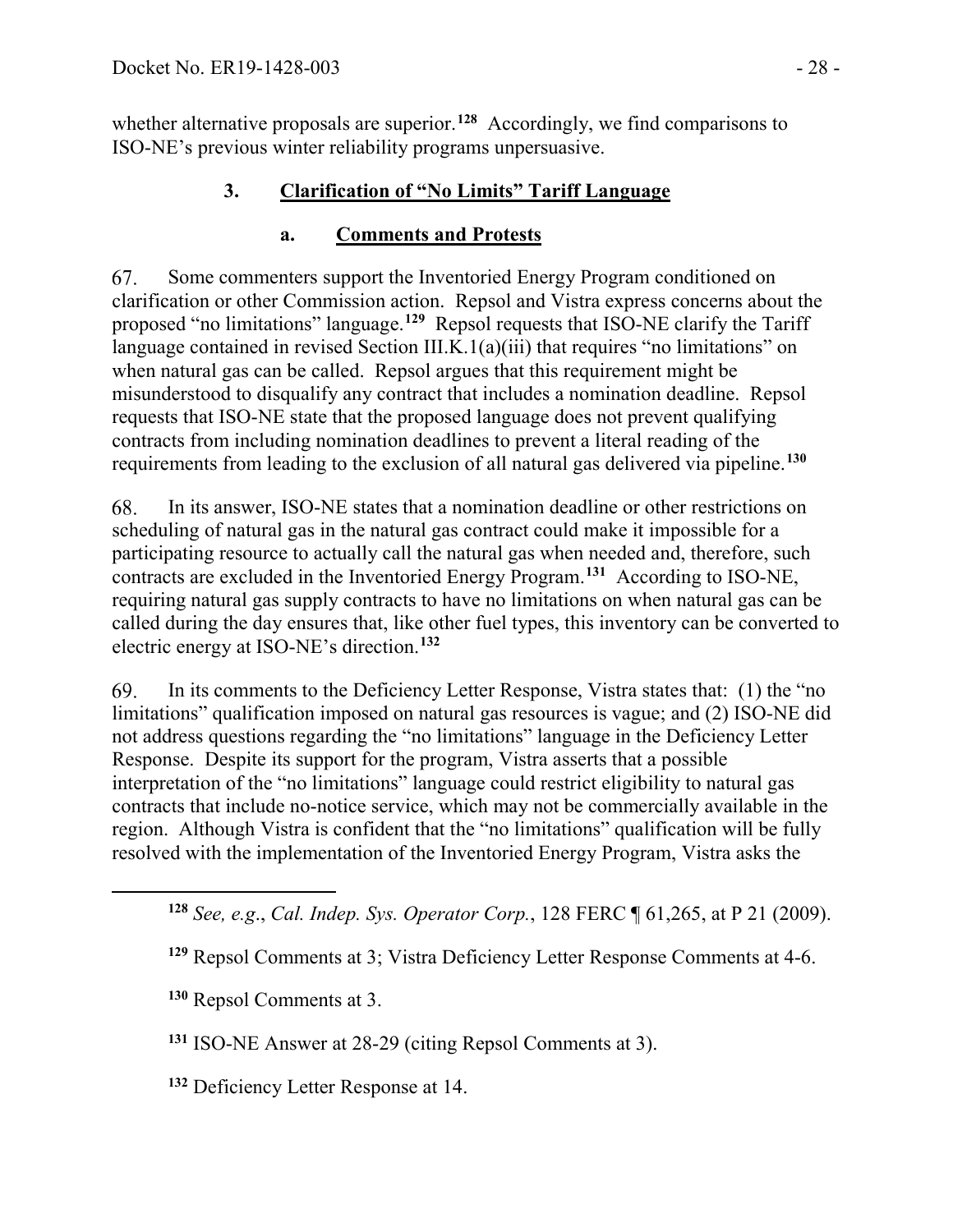Commission to direct ISO-NE to include only natural-gas resources that have sufficient firm supply and transportation arrangements.**[133](#page-28-0)**

## **b. Determination**

We find that no additional clarification of the proposed natural gas eligibility 70. requirements is necessary. As ISO-NE explains, requiring that natural gas supply contracts have no limitations on when natural gas can be called during the day ensures that natural gas, like other eligible fuel types, can be converted to electric energy at ISO-NE's direction.**[134](#page-28-1)** We thus find that this requirement is consistent with ISO-NE's proposal that resources participating in the Inventoried Energy Program must be able to convert the inventoried energy into electric energy at ISO-NE's direction during periods of system stress, which ensures that these resources can help further winter energy security and improve reliability. Further, as discussed more fully below, ISO-NE states that contracts for the delivery of vaporized LNG that meet the requirements specified in the proposed Tariff language are commercially available.**[135](#page-28-2)**

#### **4. Replacement of Mystic Fuel Security Cost-of-Service Agreement or Fuel Security Cost-of-Service Tariff Provisions**

### **a. Comments and Protests**

71. Verso supports the Inventoried Energy Program on the condition that the Inventoried Energy Program replace the second year of the Mystic Units 8 and 9 fuel security agreement (i.e., in FCA 14).<sup>[136](#page-28-3)</sup> Verso contends that the fuel security cost-ofservice agreement between Mystic and ISO-NE filed in Docket No. ER19-1164-000 would permit ISO-NE to revoke the fuel security agreement. Verso believes that the Inventoried Energy Program has more positive attributes when compared to the fuel security cost-of-service agreement to retain Mystic Units 8 and 9 and that the program is sufficiently robust to serve as a substitute for Mystic Units 8 and 9 during FCA 14.**[137](#page-28-4)** Therefore, Verso requests that the Commission determine: (1) the level of participation in the Inventoried Energy Program that would negate the need for Mystic Units 8 and 9

**<sup>135</sup>** *Id.* at 13.

<span id="page-28-2"></span><span id="page-28-1"></span><span id="page-28-0"></span> $\overline{a}$ 

<span id="page-28-3"></span>**<sup>136</sup>** Verso Comments at 2-3.

<span id="page-28-4"></span>**<sup>137</sup>** *Id*. at 4.

**<sup>133</sup>** Vistra Deficiency Letter Response Comments at 4-6.

**<sup>134</sup>** Deficiency Letter Response at 14 (citing ISO-NE Answer at 28-29).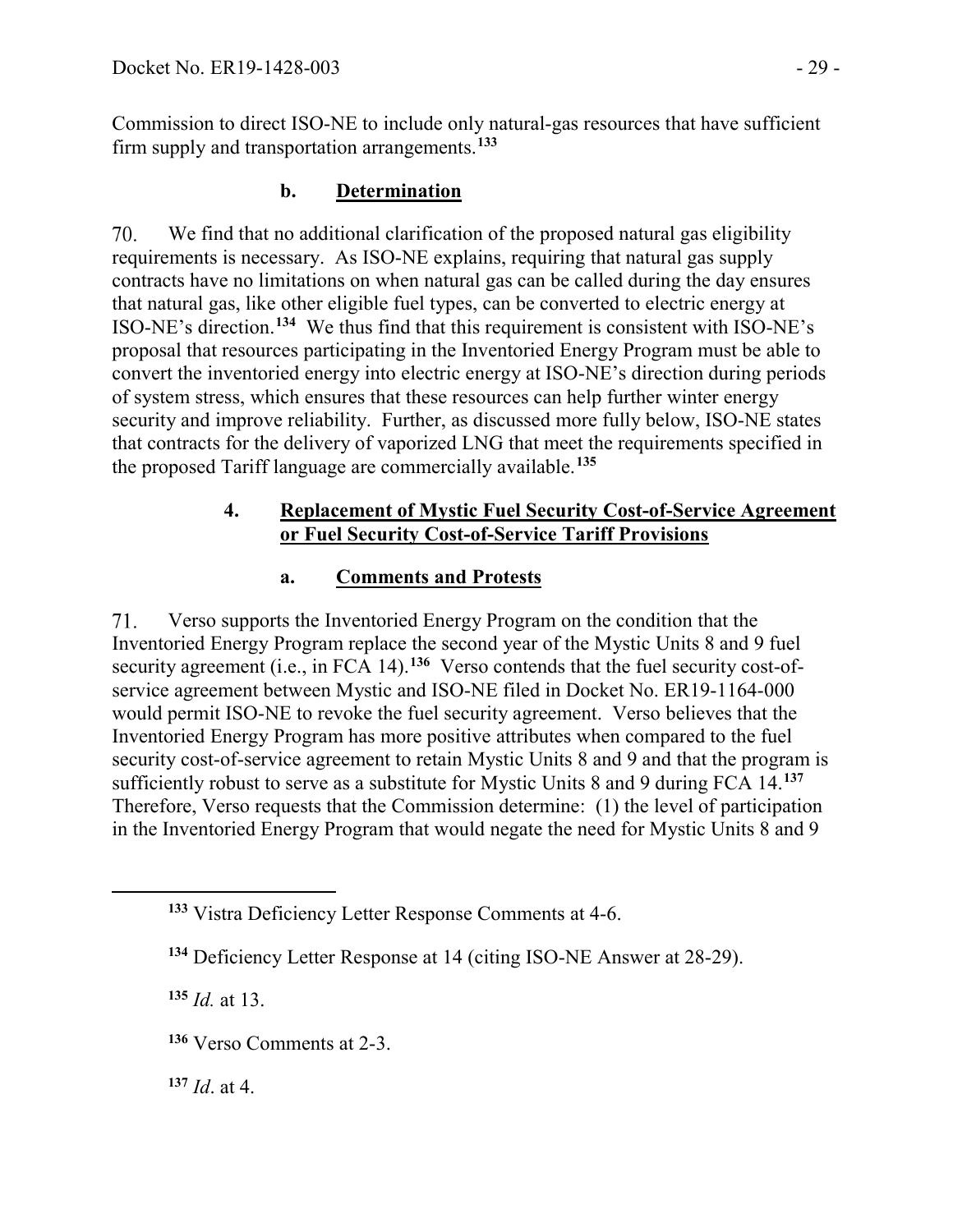during FCA 14; and (2) direct ISO-NE to make revisions to the proposal that would ensure that level of participation.**[138](#page-29-0)**

72. Similarly, NEPGA does not protest the Inventoried Energy Program but requests that the Commission find that the Tariff revisions allowing for a fuel security cost-ofservice agreement for FCA 14 are unjust and unreasonable under the Inventoried Energy Program or otherwise. NEPGA states that a fuel security cost-of-service agreement and Inventoried Energy Program serve the same purpose. NEPGA argues that the program renders unjust and unreasonable the Tariff provisions allowing for a fuel security cost-ofservice agreement because the fuel security cost-of-service agreement: (1) serves as an alternative design to meet the same goal; (2) exacerbates the missing money problem the Inventoried Energy Program is designed to solve; (3) becomes unduly discriminatory because a resource seeking to retire will potentially receive a higher rate through a fuel security cost-of-service agreement than it would under the Inventoried Energy Program; and (4) incents resources to pursue the higher rate associated with a fuel security cost-ofservice agreement, which requires resources to retire at the end of the agreement.**[139](#page-29-1)**

73. In response, ISO-NE asserts that the Commission should reject arguments that require market rule changes that contravene recent Commission orders as beyond the scope of the proceeding.**[140](#page-29-2)** ISO-NE states that the Inventoried Energy Program does not obviate the need for the fuel security cost-of-service Tariff provisions and is not intended to act as a replacement of the Mystic Units 8 and 9 fuel security cost-of-service agreement in FCA 14.**[141](#page-29-3)** ISO-NE contends that the Commission should reject these arguments for the same reasons provided in the December 3 Order.**[142](#page-29-4)**

### **b. Determination**

74. We find that arguments calling to replace the second year of the Mystic fuel security cost-of-service agreement or that the Tariff provisions providing for a fuel security cost-of-service agreement are unjust and unreasonable are beyond the scope of this proceeding. As discussed in the following section, ISO-NE submitted its proposed Inventoried Energy Program under FPA section 205 independent of the other Tariff

**<sup>139</sup>** NEPGA Protest at 1-2, 13-14.

<span id="page-29-4"></span><span id="page-29-3"></span><span id="page-29-2"></span><span id="page-29-1"></span>**<sup>140</sup>** ISO-NE Answer at 26, 27 (citing NEPGA Protest at 4 and 9; Verso Comments at 3-4).

**<sup>141</sup>** ISO-NE Answer at 28.

<span id="page-29-0"></span> $\overline{a}$ 

**<sup>142</sup>** *Id.* at 27 (citing December 3 Order, 165 FERC ¶ 61,202 at P 82).

**<sup>138</sup>** *Id*. at 4; Verso Deficiency Letter Response Comments at 1-2, 9.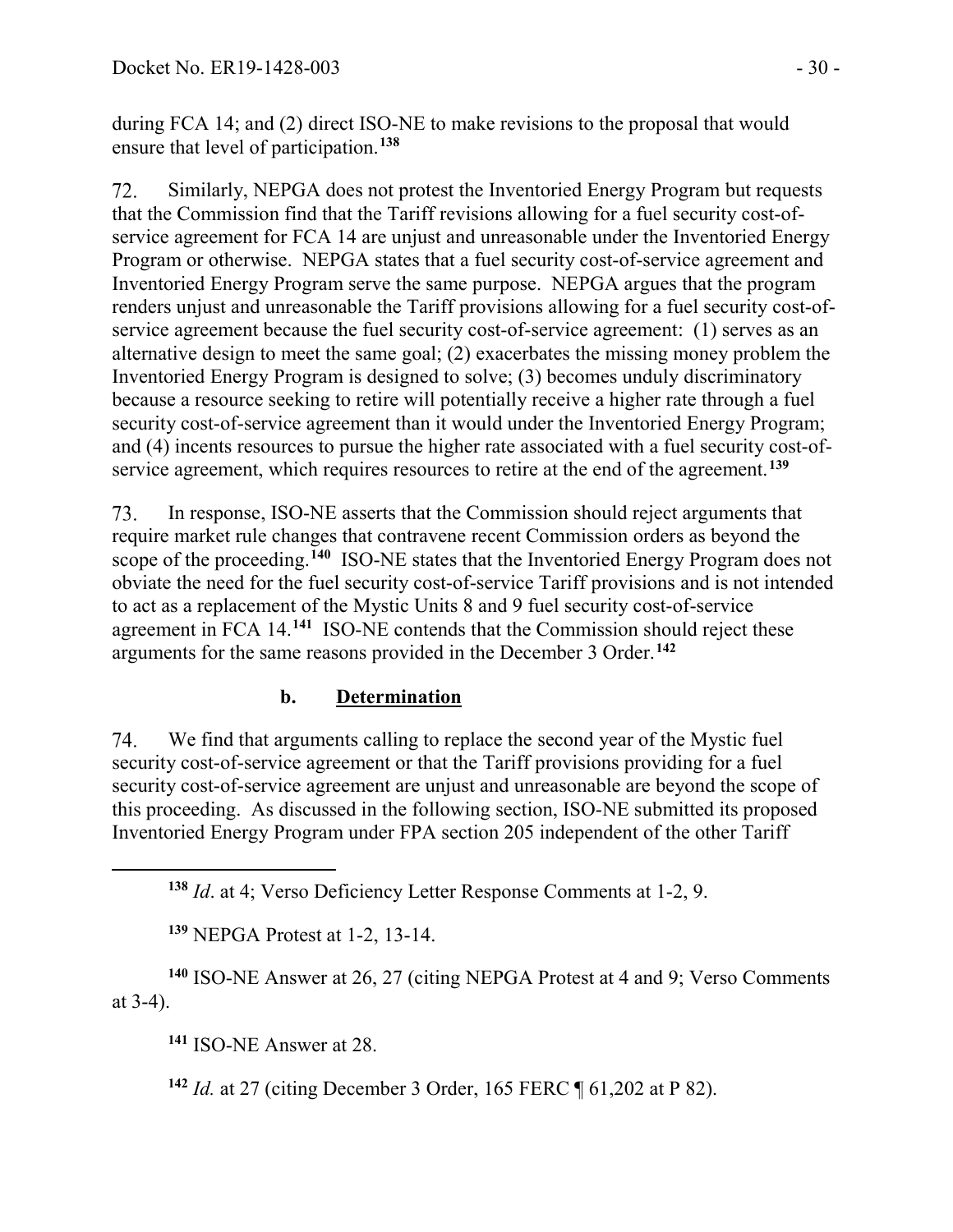provisions concerning fuel security related to the retention of Mystic Units 8 and 9. For the same reason, we disagree with Verso that ISO-NE needs to determine the level of participation in the Inventoried Energy Program that would have an impact on the need for Mystic Units 8 and 9 in the future or revise the proposal to ensure a certain level of participation.

### **5. Undue Discrimination**

#### **a. Comments and Protests**

75. Massachusetts Attorney General and Clean Energy Advocates contend that the Inventoried Energy Program is unduly discriminatory because it provides no direct compensation to some resources that provide winter energy security (e.g., wind and solar resources and natural gas plants without firm pipeline capacity) and that ISO-NE should focus on outputs (i.e., MWh) rather than inputs (i.e., fuel).**[143](#page-30-0)** Specifically, Clean Energy Advocates state that ISO-NE defines eligible resources in a way that excludes solar and wind resources. Clean Energy Advocates argue that every additional MWh generated by a wind or solar resource is energy that no longer needs to be produced by burning imported natural gas and alleviates the drawdown of the region's fuel supplies. Clean Energy Advocates add that offshore wind could have replaced a significant percentage of the natural gas used during the cold spell of December 2017-January 2018.**[144](#page-30-1)** Clean Energy Advocates states that, during the stakeholder process, RENEW Northeast proposed amendments to the NEPOOL Markets Committee to address the exclusion of renewable resources, which would have extended compensation to resources including renewable resources that provide energy on trigger days.**[145](#page-30-2)** NRG argues that the Inventoried Energy Program is unduly discriminatory because the compensation offered to program participants is significantly lower than the compensation provided to other fuel security providers in New England under a fuel security cost-of-service agreement.**[146](#page-30-3)**

**<sup>145</sup>** *Id*. at 16.

<span id="page-30-3"></span><span id="page-30-2"></span>**<sup>146</sup>** NRG Protest at 22-23. NRG states that the Commission recently approved a payment amounting to up to \$3,077/MWh for the fuel security provided by Mystic Units 8 and 9, compared to the \$82.49/MWh ISO-NE proposes here.

<span id="page-30-1"></span><span id="page-30-0"></span> $\overline{a}$ **<sup>143</sup>** Clean Energy Advocates Protest at 1, 7; Massachusetts Attorney General Protest at 15.

**<sup>144</sup>** Clean Energy Advocates Protest at 14-15.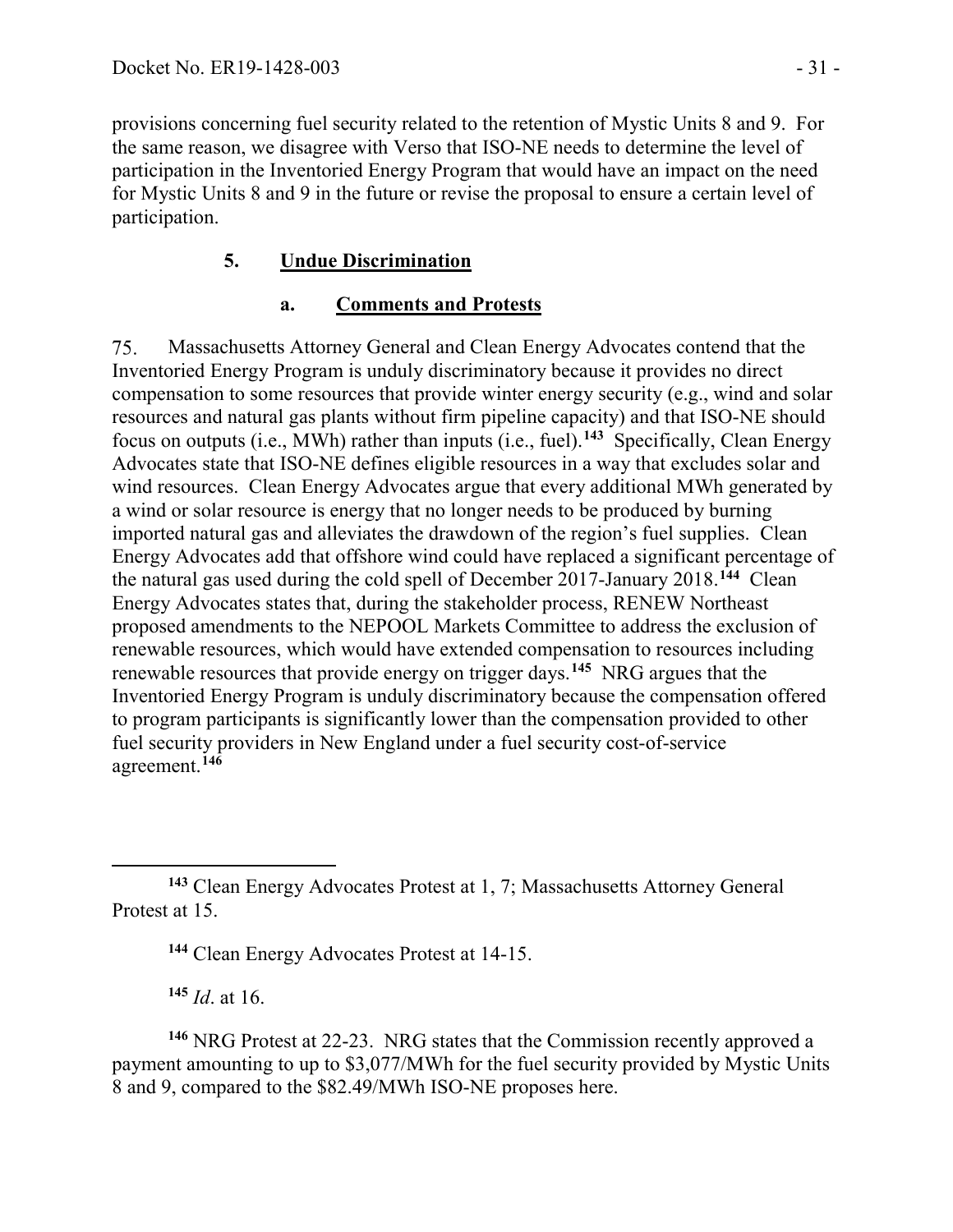76. In its answer, ISO-NE contends that the Inventoried Energy Program should not be expanded to include resources that cannot provide inventoried energy.**[147](#page-31-0)** ISO-NE argues that it is appropriate and in no way discriminatory that suppliers not providing this reliability attribute are not directly compensated under the program. ISO-NE argues that, under Clean Energy Advocates' proposal, a resource with no inventoried energy would effectively be paid a higher rate than a resource with inventoried energy for each MWh of electric energy produced on inventoried energy days, which would be inconsistent with the Inventoried Energy Program's objective of providing similar compensation for similar service, would be inefficient, and could worsen the region's winter energy security. ISO-NE adds that ineligible resources will nonetheless benefit from the program through increased energy market prices (i.e., increased compensation for the energy they provide during periods when other resources are preserving energy inventories).**[148](#page-31-1)**

### **b. Rehearing Request**

77. On rehearing, Clean Energy Advocates and Massachusetts Attorney General reiterate that the Inventoried Energy Program is unduly discriminatory and preferential because it arbitrarily excludes most renewable resources.**[149](#page-31-2)** Massachusetts Attorney General argues that the Commission lacks the evidence to determine that the program is not unduly discriminatory.**[150](#page-31-3)** Clean Energy Advocates again assert that ISO-NE ignored amendments proposed by stakeholders that they allege could have ameliorated the discriminatory and preferential flaws of the Inventoried Energy Program.**[151](#page-31-4)**

#### **c. Determination**

78. We find that the Inventoried Energy Program is not unduly discriminatory or preferential. We agree with ISO-NE that it is not unduly discriminatory that suppliers incapable of providing inventoried energy are not directly compensated under the program, as such an approach would undermine the intent of the program. Further, we disagree with arguments that the program is unduly discriminatory because the compensation offered to participants is significantly lower than it is for other resources in

**<sup>147</sup>** ISO-NE Answer at 18-23 (citing Clean Energy Advocates Protest at 13, 16).

**<sup>148</sup>** ISO-NE Answer at 19-20.

<span id="page-31-0"></span> $\overline{a}$ 

<span id="page-31-4"></span><span id="page-31-3"></span><span id="page-31-2"></span><span id="page-31-1"></span>**<sup>149</sup>** Clean Energy Advocates Rehearing Request at 16-20; Massachusetts Attorney General Rehearing Request at 5, 26-27.

**<sup>150</sup>** Massachusetts Attorney General Rehearing Request at 27.

**<sup>151</sup>** Clean Energy Advocates Rehearing Request at 18-19.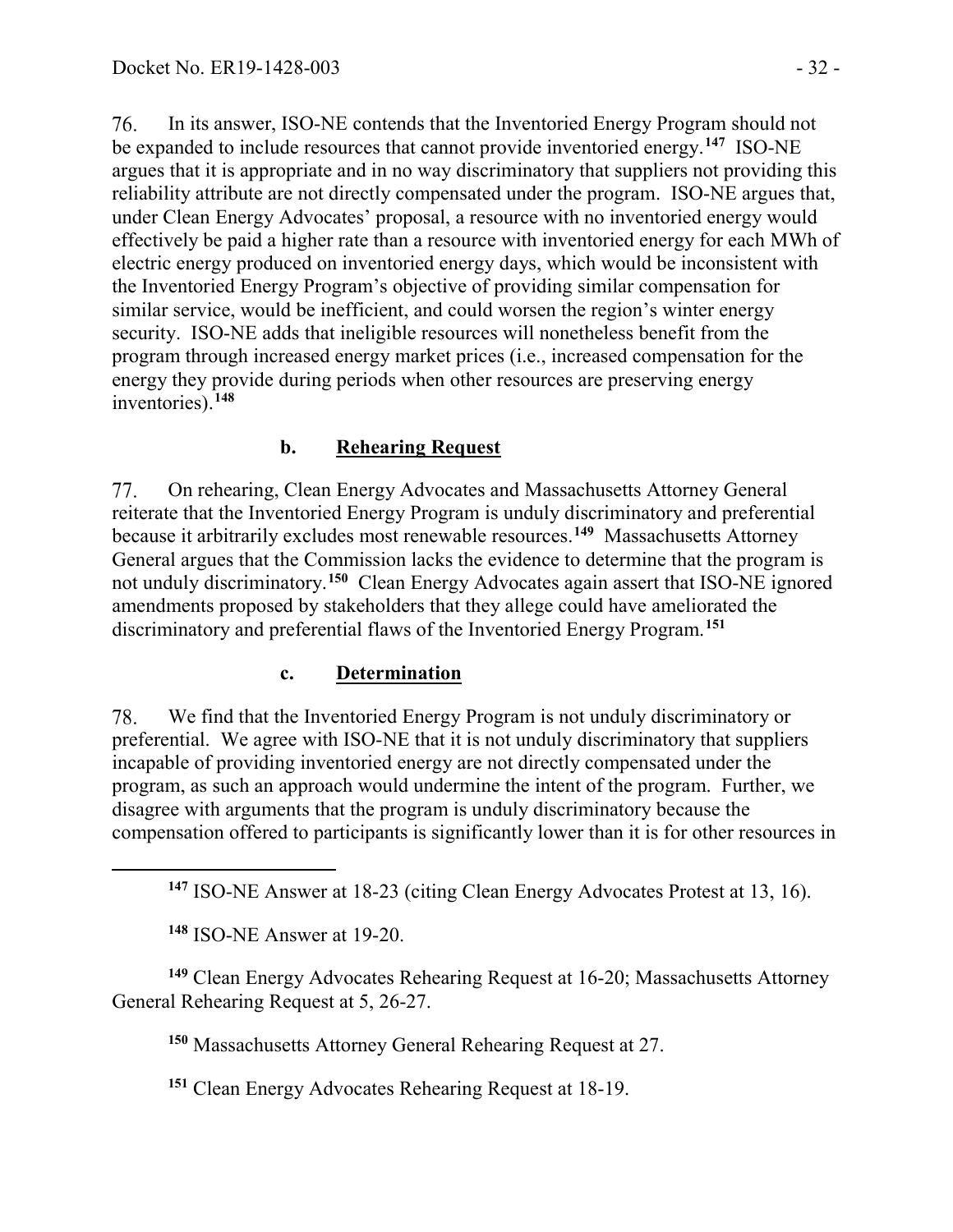New England retained under a fuel security cost-of-service agreement. Although improving fuel security is the goal under each approach, the Inventoried Energy Program participants and resources retained under a fuel security cost-of-service agreement are not similarly situated. In the proposed Inventoried Energy Program, resources voluntarily participate in the market construct, whereas resources retained under a fuel security costof-service agreement do so pursuant to specific criteria, under limited circumstances, and are required to retire once the fuel security cost-of-service agreement expires. Thus, we disagree that the Commission lacks sufficient evidence to determine that the Inventoried Energy Program is not unduly discriminatory.

Finally, while stakeholders proposed amendments to the Inventoried Energy 79. Program, those amendments did not receive the requisite votes in the stakeholder process, and they are not before us in this proceeding. Thus, discussion of the merits of those amendments is outside the scope of this proceeding.

## **6. Incenting Natural Gas Resource Participation**

### **a. Comments and Protests**

80. Several commenters assert that ISO-NE incorporates flawed assumptions about the availability of fuel and transportation rights. Exelon states that the forward rate is likely too low to incent an LNG supplier to enter into an LNG call option contract because it does not reflect certain LNG supplier costs (e.g., firm transportation costs and the risk associated with tank management) and is based on an unrealistic assumption that a generator will always be able to exercise its options to maximize total profits.**[152](#page-32-0)** Similarly, NRG states that ISO-NE has not demonstrated that either the incremental commodity or transportation service needed to support the Inventoried Energy Program is available in meaningful quantities at any price, no less the modest program price.**[153](#page-32-1)** NRG also argues that the forward rate is too low because ISO-NE erred in basing its proposed pricing on hypothetical LNG contracts rather than considering the prices that are being paid to forestall the potential retirement of and secure fuel security services from other units in ISO-NE.

In response, ISO-NE contends that the forward rate is consistent with actual fuel 81. contracts.**[154](#page-32-2)** Although ISO-NE states that the precise quantity of inventoried energy that

**<sup>153</sup>** NRG Protest at 24.

<span id="page-32-2"></span><span id="page-32-1"></span><span id="page-32-0"></span> $\overline{a}$ 

**<sup>154</sup>** ISO-NE Answer at 9 (citing Exelon Comments at 4).

**<sup>152</sup>** Exelon Comments at 4.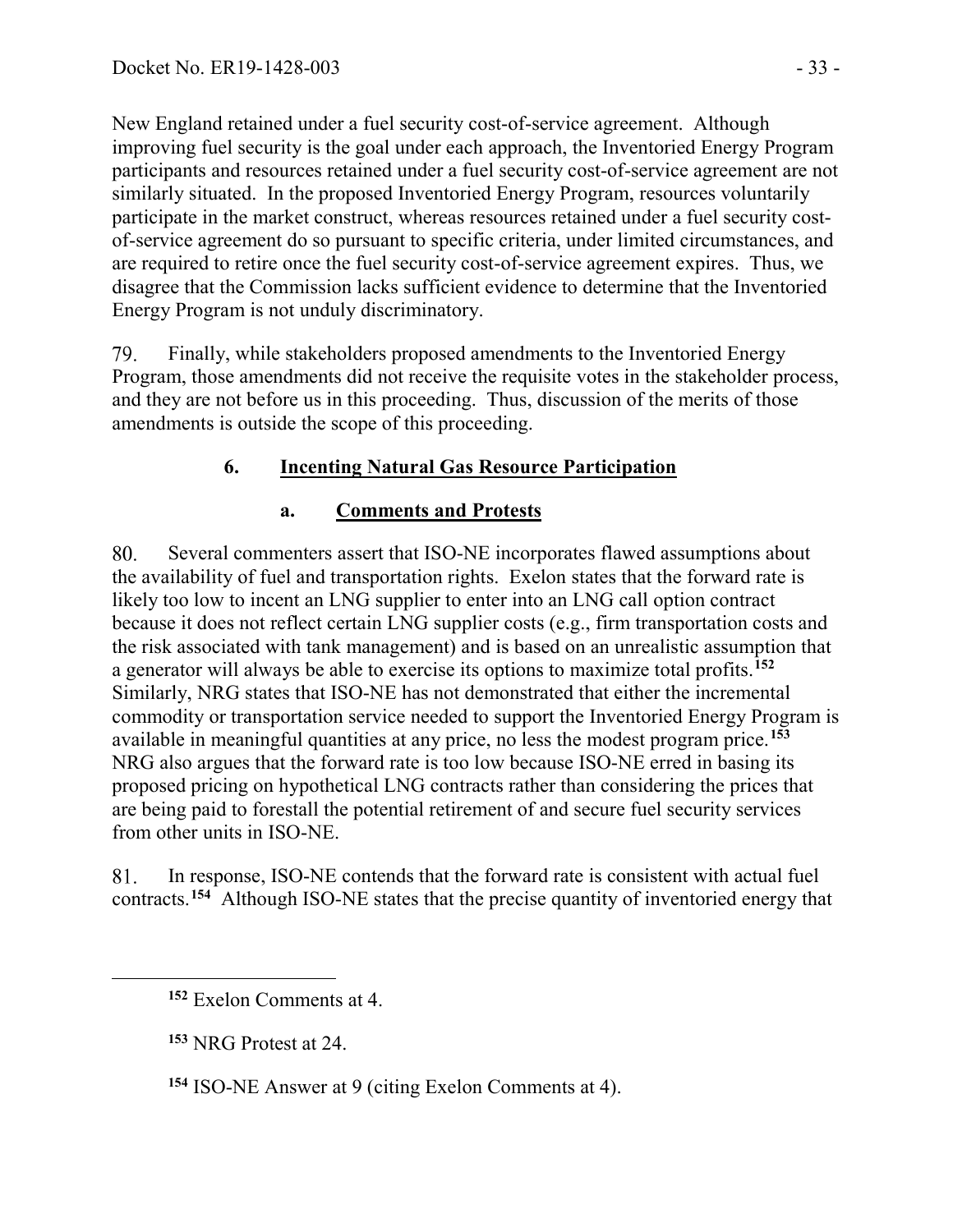is deliverable via natural gas contracts is uncertain, it argues that LNG terminals can serve the region, and the program may incent other types of supplies.**[155](#page-33-0)**

82. ISO-NE states that the Inventoried Energy Program's forward rate was calculated so that, if the modeling assumptions hold, a representative natural gas-only resource that signs a winter peaking contract for vaporized LNG and that sells inventoried energy forward via the program would expect to fully recover the contract costs. ISO-NE adds that, by "breaking even," such a resource is no worse off by signing such a contract and participating in the program. ISO-NE states that this calculation assumes that the representative resource converts natural gas to electric energy at a heat rate of 7.8 MMBtu/MWh, which is representative of New England's natural gas fleet, and for natural gas-only resources that can convert natural gas to electric energy more efficiently than this representative unit (and that therefore have a lower heat rate), the "break-even" forward rate would be lower, and such resources would generally earn positive expected net revenues from participating in the program.**[156](#page-33-1)**

83. ISO-NE adds that the forward settlement rate was calculated based on the expected net revenues that a natural gas resource may receive if it were to sign a 10-day winter peaking contract for vaporized LNG for the December through February program period. ISO-NE explains that this contract includes a reservation price of \$11.67 per MMBtu associated with the maximum quantity of natural gas that can be bought via the contract and a commodity ("strike") price of \$10.00 that is paid for each MMBtu of natural gas that is bought. ISO-NE notes that, although such contractual arrangements are typically not public or shared with ISO-NE, ISO-NE's consultant, Dr. Schatzki, indicated that these contract terms to estimate the forward settlement rate are indeed available and consistent with those he has observed and those in the public domain.**[157](#page-33-2)**

84. Further, ISO-NE states that its consultant did not conduct a specific analysis evaluating the costs associated with signing a contract for firm transportation on natural gas pipelines that are not sourced from LNG. ISO-NE states, however, that it expects that the most economic contract for most natural gas-only resources that seek to sign a natural gas contract in order to sell inventoried energy is a peaking contract sourced from LNG. ISO-NE acknowledges that it is possible that some resources that use natural gas will choose to maintain inventoried energy via a contract for firm transport of natural gas

<span id="page-33-0"></span> $\overline{a}$ 

**<sup>157</sup>** Deficiency Letter Response at 6, 6 n.16 (citing Schatzki Testimony at 5).

**<sup>155</sup>** *Id*. at 11.

<span id="page-33-2"></span><span id="page-33-1"></span>**<sup>156</sup>** Deficiency Letter Response at 5, 5 nn.13-14 (citing Geissler Testimony at 22- 23; Testimony of Todd Schatzki, Attachment to Transmittal (Schatzki Testimony) at 3; Attachment B to Schatzki Testimony at 4).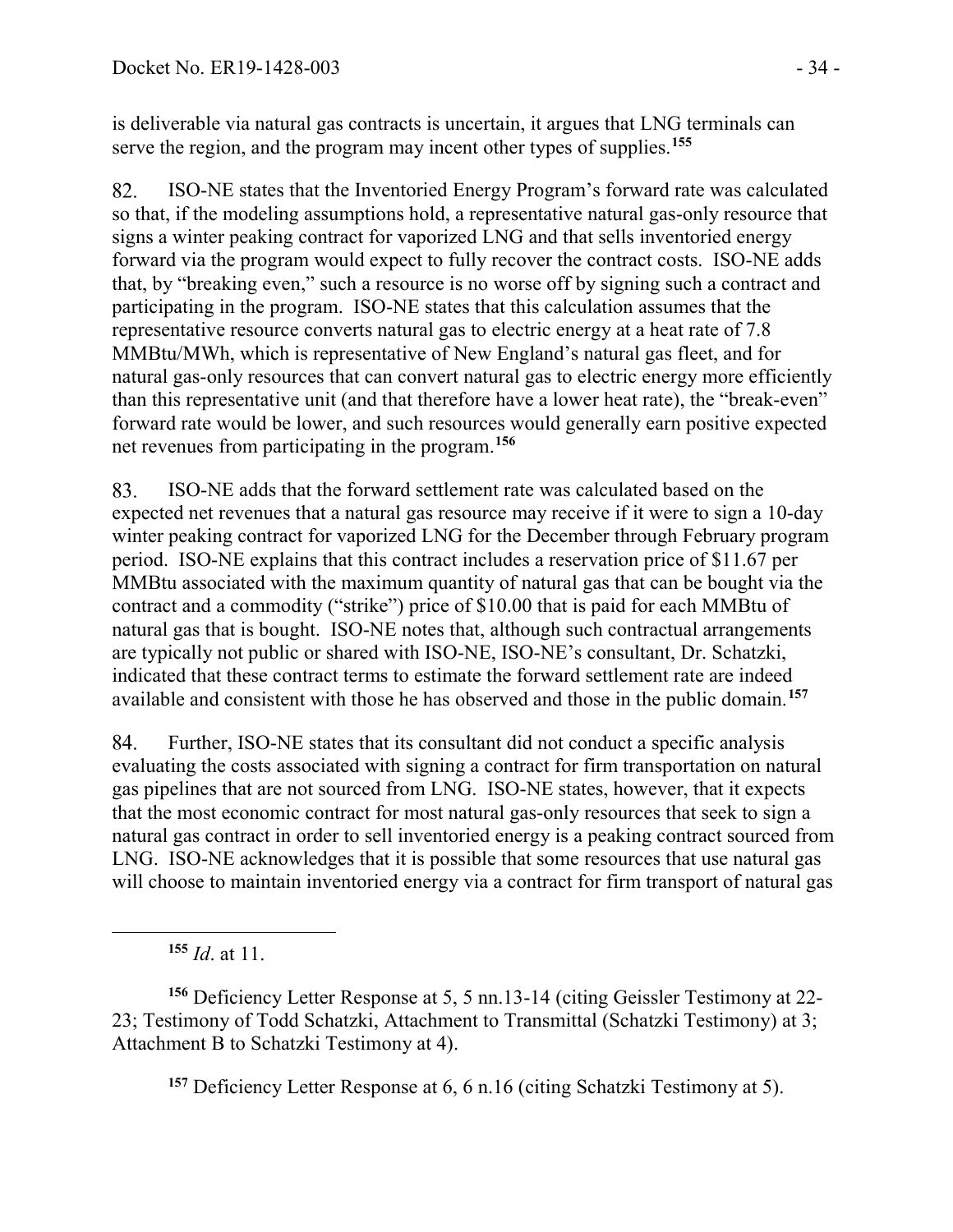that is not sourced from LNG. ISO-NE notes that, because such contracts would increase the region's inventoried energy, they would also be credited under the program.**[158](#page-34-0)**

### **b. Rehearing Requests**

85. On rehearing, Massachusetts Attorney General contends that it is unclear whether inventoried energy payments will incent natural gas generators to enter into LNG contracts, particularly because the forward rate is a "break-even" rate that does not include expected profit.**[159](#page-34-1)**

#### **c. Determination**

86. We find that ISO-NE's assumptions for calculating the forward rate are reasonable, and we disagree that the forward rate is too low. To establish the forward rate, ISO-NE conducted a Monte Carlo analysis to estimate the cost of a reference contract for a natural gas unit with a representative heat rate for ISO-NE's fleet. We find that the forward rate is a reasonable proxy because ISO-NE's analysis is based on historical natural gas prices, the terms of a commercially available contract, and an estimated number of Inventoried Energy Days based on historical temperature data. We find that the process and the assumptions ISO-NE used in developing the forward rate were reasonable and agree that the forward rate is sufficient to address the misaligned incentives issue to ameliorate fuel security concerns in the relevant delivery years. We note that, for natural gas resources that have a lower heat rate than ISO-NE's representative unit, the break-even forward rate would be lower than the program's forward rate, thereby providing additional economic incentive for these resources to participate.**[160](#page-34-2)** Although there may be alternative analyses that result in higher or lower forward rates, ISO-NE's burden is only to demonstrate that its proposed rate is just and reasonable.

87. We also find that ISO-NE's proposal allows eligible contracts to take several different forms and that eligible contracts do not need to be identical to the specific winter peaking natural gas contract that ISO-NE used as a reference.<sup>[161](#page-34-3)</sup> Further, while ISO-NE's assumptions regarding available contracts are reasonable—and used for purposes of estimating the break-even rate that would incent a natural gas-only resource to sign a winter peaking contract for vaporized LNG—other contractual arrangements for

<span id="page-34-2"></span><span id="page-34-1"></span><span id="page-34-0"></span> $\overline{a}$ 

<span id="page-34-3"></span>**<sup>161</sup>** *Id*. at 14.

**<sup>158</sup>** *Id*. at 7.

**<sup>159</sup>** Massachusetts Attorney General Rehearing Request at 14-15.

**<sup>160</sup>** *See* Deficiency Letter Response at 5-6.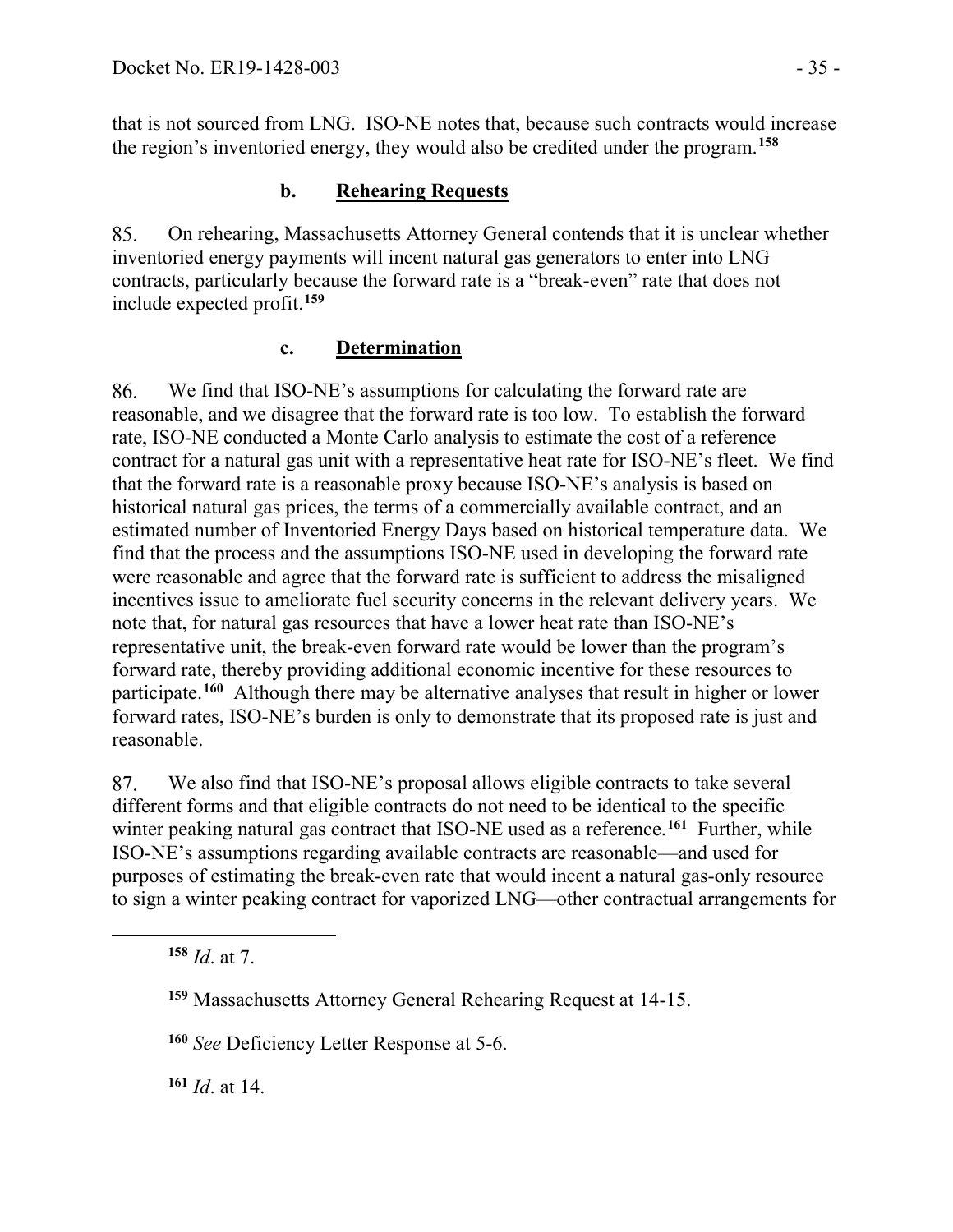natural gas would also qualify under the program. **[162](#page-35-0)** In addition, as discussed above, such qualifying natural gas contracts must meet ISO-NE's eligibility requirements, which specify the type of service that ISO-NE requires to allow the resource to be called during the day to ensure that, like other fuel types, this inventory can be converted to electric energy at ISO-NE's direction.**[163](#page-35-1)**

## **7. Deterring Retirements**

## **a. Comments and Protests**

88. Some commenters argue that ISO-NE failed to provide credible evidence to support the view that the Inventoried Energy Program would deter energy-secure resources from pursuing retirement.**[164](#page-35-2)** New Hampshire Parties note that ISO-NE never explicitly claims that the proposed compensation will deter any generator from retiring and did not apply a numerical value to quantify a reduction in retirements.**[165](#page-35-3)** NRG argues that allowing for lower bids in the capacity market will simply reduce capacity market prices even further and potentially hasten retirements by resources unable to access new revenue streams.**[166](#page-35-4)**

89. Clean Energy Advocates and Massachusetts Attorney General agree that energy and capacity market revenues play a greater role in retirement decisions than potential

**<sup>163</sup>** *Id*. at 14.

<span id="page-35-2"></span><span id="page-35-1"></span>**<sup>164</sup>** Clean Energy Advocates Protest at 11-12; Massachusetts Attorney General Answer at 2-6; Massachusetts Attorney General Protest at 7-9; NECOS Protest at 12; NRG Protest at 8; New Hampshire Parties Protest at 8-10.

**<sup>165</sup>** New Hampshire Parties Protest at 8-9.

<span id="page-35-4"></span><span id="page-35-3"></span>**<sup>166</sup>** Testimony of Tanya L. Bodell, Attachment to NRG Protest at 29 (Bodell Testimony).

<span id="page-35-0"></span> $\overline{a}$ **<sup>162</sup>** As ISO-NE stated, "each Market Participant will make its own decision regarding…what sort of arrangements to make to maintain inventoried energy as needed. These decisions will be based on myriad resource-specific criteria and commercial considerations. It is possible that some resources that use natural gas will choose to maintain inventoried energy via a contract for firm transport of natural gas that is not sourced from LNG, and regardless of likelihood, it would not be desirable or appropriate to exclude such contracts." *Id*. at 7.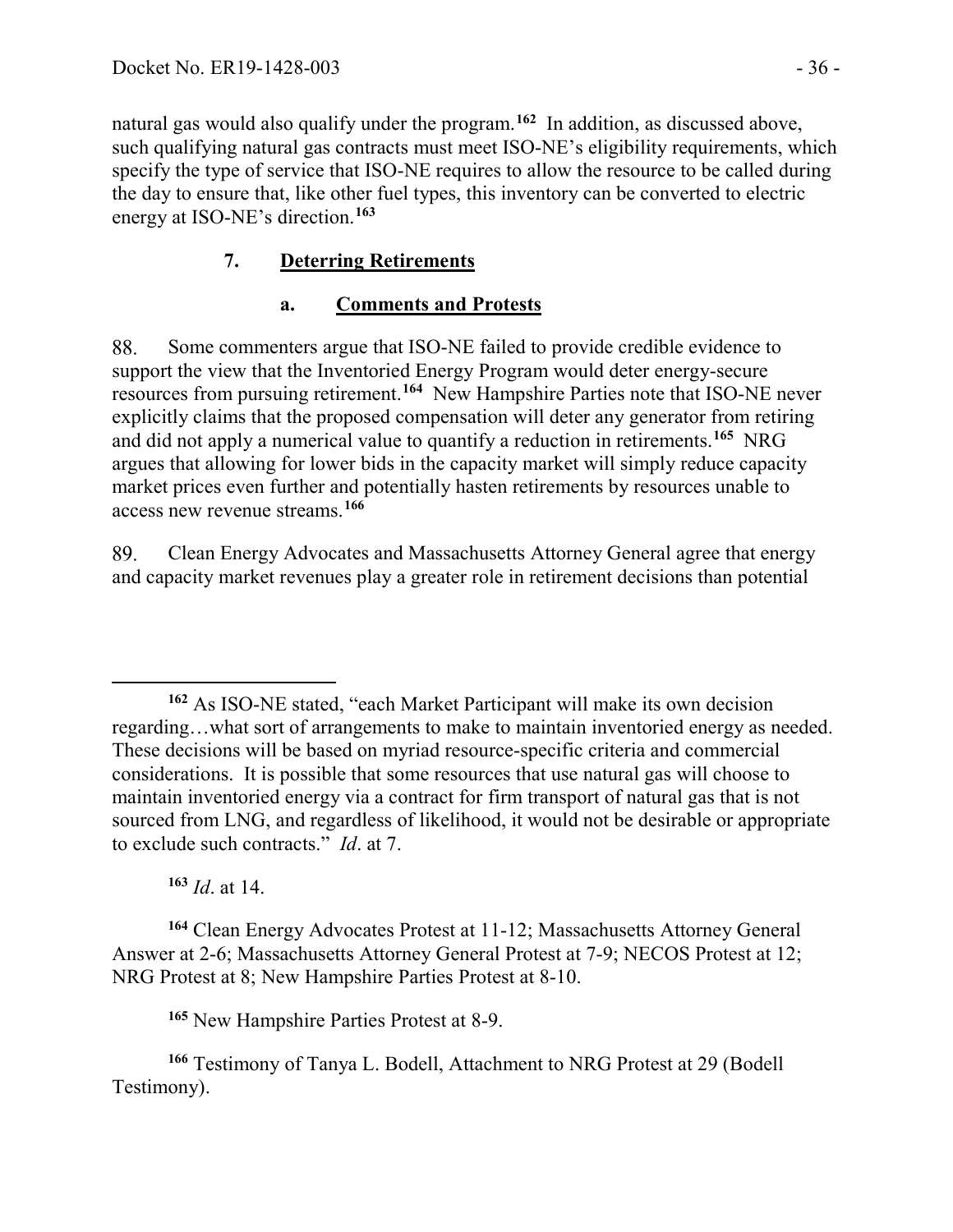inventoried energy payments.**[167](#page-36-0)** Massachusetts Attorney General contends that the incremental compensation provided by the program is so modest and short-term that other factors are more likely to drive retirement decisions.**[168](#page-36-1)** Massachusetts Attorney General and NECOS agree that generators will likely take a "wait-and-see" approach on ISO-NE's proposed long-term plan rather than make a quick decision to retire based on two years of incremental revenue.**[169](#page-36-2)** Massachusetts Attorney General also argues that, if ISO-NE thought the program was necessary for resources making retirement decisions in FCA 14, ISO-NE would have filed the proposed program earlier, instead of submitting it to the Commission after the March 15, 2019 deadline to submit retirement de-list and permanent de-list bids for FCA 14.**[170](#page-36-3)** NECOS adds that, although ISO-NE describes the Inventoried Energy Program as a way to prevent suppliers from retiring, the program simply spreads unjustified levels of revenue broadly across various types of generating resources.

90. ISO-NE addresses concerns that the forward settlement rate of \$82.49/MWh may not be high enough to impact retirement decisions by noting that a profit-maximizing market participant will expect to earn an additional \$0.50/kW-month in net revenues by participating in the Inventoried Energy Program.**[171](#page-36-4)** ISO-NE contends that this expectation holds true whether the Inventoried Energy Program revenue represents a relatively small or large portion of the resource's total gross revenues.**[172](#page-36-5)** In response to NRG's argument that the region may experience more retirements as a result of the program, ISO-NE asserts that, although lower capacity prices could occur, the region

<span id="page-36-1"></span>**<sup>168</sup>** Massachusetts Attorney General Protest at 7-8. Massachusetts Attorney General estimates that the Inventoried Energy Program would only increase annual revenues for baseload units such as nuclear by an average of 1.8% and increase revenues for seasonal resources such as coal and oil by an average of seven percent (with a range from 1-20 percent).

<span id="page-36-2"></span>**<sup>169</sup>** Massachusetts Attorney General Protest at 8-9; NECOS Protest at 12.

<span id="page-36-5"></span>**<sup>172</sup>** *Id*.at 9.

 $\overline{a}$ 

<span id="page-36-0"></span>**<sup>167</sup>** Clean Energy Advocates Protest at 11-12; Massachusetts Attorney General Protest at 7-8.

<span id="page-36-3"></span>**<sup>170</sup>** Massachusetts Attorney General Protest at 9.

<span id="page-36-4"></span>**<sup>171</sup>** ISO-NE Answer at 8.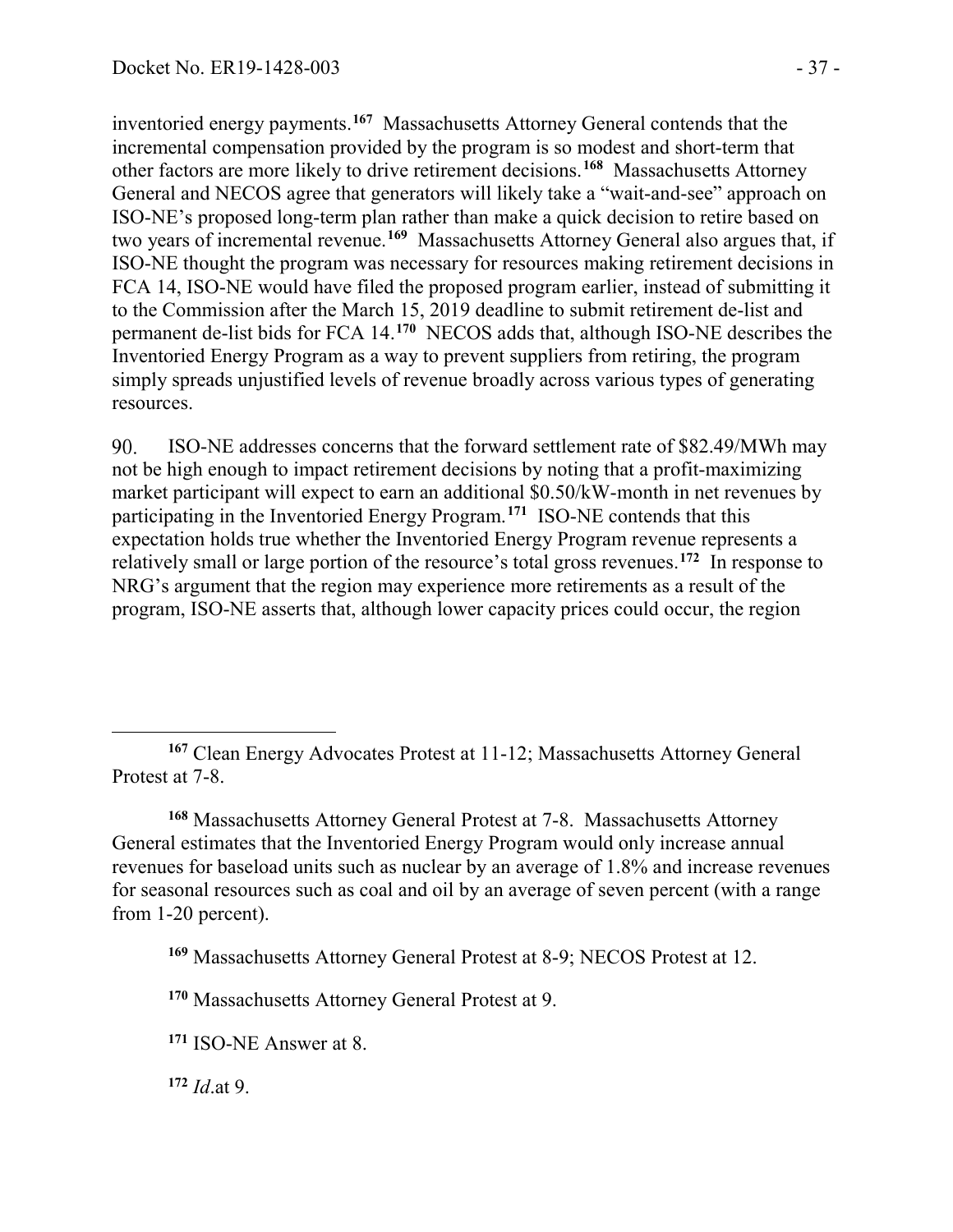would experience fewer retirements due to the downward sloping demand curve, not more.**[173](#page-37-0)**

 $91$ In its answer, Massachusetts Attorney General contends that ISO-NE does not respond to the two fundamental arguments presented in the testimony of Mr. Benjamin Griffiths on behalf of Massachusetts Attorney General: (1) incremental Inventoried Energy Program revenues are unlikely to reduce retirements by at-risk generators; and (2) expectations about market fundamentals will tend to drive retirements more than expectations of incremental Inventoried Energy Program revenues.**[174](#page-37-1)** Although Massachusetts Attorney General agrees with ISO-NE that higher revenues from the Inventoried Energy Program make it more likely that a resource's de-list bid is accepted in the capacity market, Massachusetts Attorney General avers that lower de-list bids will not necessarily result in fewer retirements because a decision whether to retire a unit is also dependent on the FCA clearing price. Massachusetts Attorney General argues that ISO-NE has not provided evidence that Inventoried Energy Program revenues are high enough to reduce de-list bids sufficiently to prevent retirement of at-risk resources. Massachusetts Attorney General also asserts that different expectations of energy market revenues could erode the benefit of incremental Inventoried Energy Program revenues to de-list bids.**[175](#page-37-2)**

In response, ISO-NE states that it publishes data on the set of resources that it 92. believes to be at risk of retirement, which includes approximately 5,000 MW of oil and coal units. ISO-NE notes that, although it expects that the Inventoried Energy Program may reduce the likelihood of retirements from at-risk resources, it has not quantitatively evaluated the extent to which the program would decrease the likelihood of retirements by resource or fuel type.**[176](#page-37-3)** ISO-NE expects that this impact would be most significant for resources that maintain inventoried energy as part of their standard operating practices and would incur little or no incremental cost to participate in the program, suggesting that

<span id="page-37-1"></span>**<sup>174</sup>** Massachusetts Attorney General Answer at 3 (citing Griffiths Testimony at 6- 14).

**<sup>175</sup>** *Id.* at 4-6.

<span id="page-37-0"></span> $\overline{a}$ 

<span id="page-37-3"></span><span id="page-37-2"></span>**<sup>176</sup>** Deficiency Letter Response at 14-15, 15 n.32 (citing State of the Grid: 2019 presentation dated February 20, 2019, at slide 16, https://www.iso-ne.com/staticassets/documents/2019/02/20190220\_pr\_state-of-the-grid\_presentation\_final.pdf).

**<sup>173</sup>** *Id*. (citing Bodell Testimony at 29).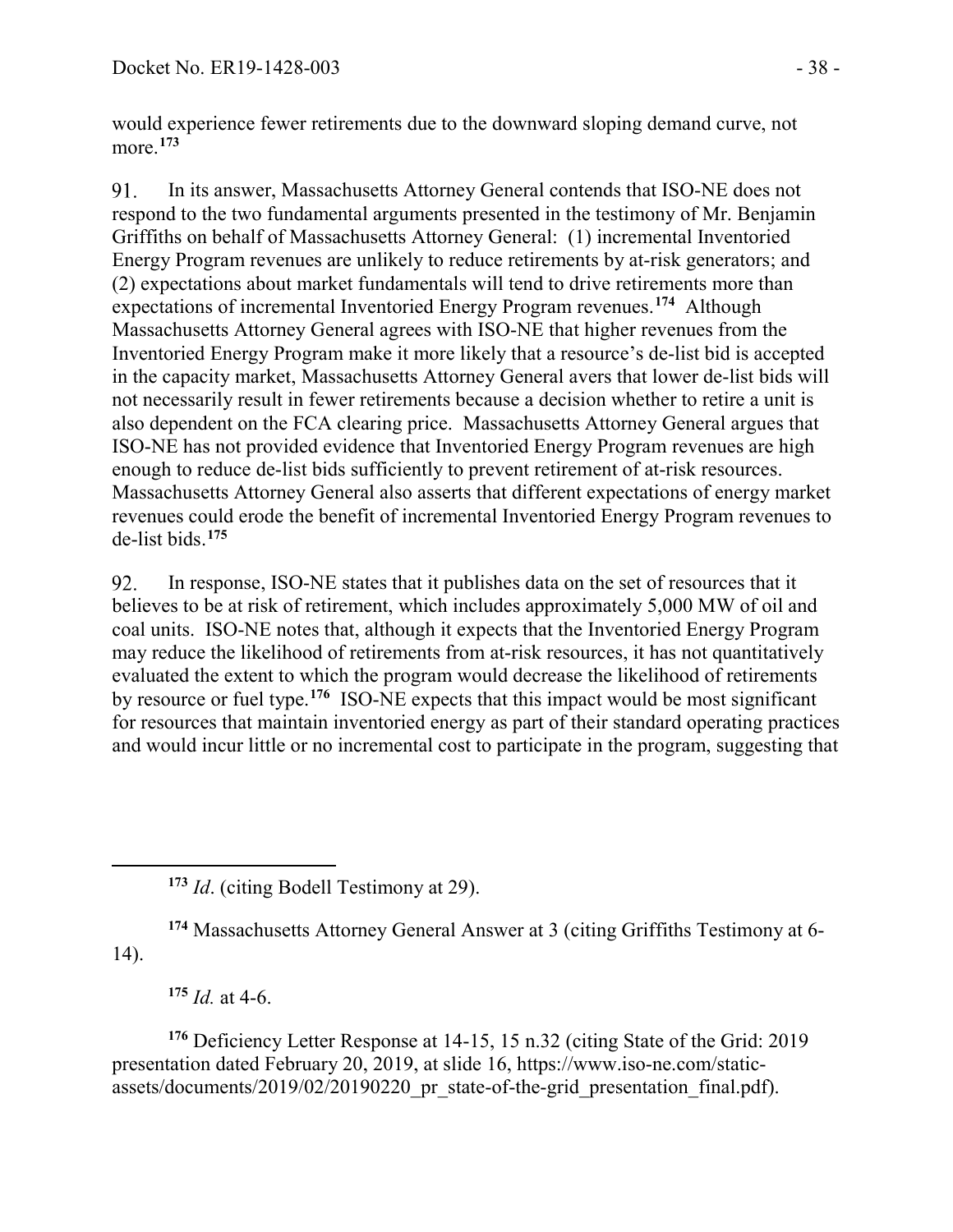the program is most likely to deter retirements from coal resources, nuclear resources, oil-only resources, dual-fuel resources, and hydro resources.**[177](#page-38-0)**

### **b. Rehearing Requests**

93. On rehearing, Clean Energy Advocates, Massachusetts Attorney General, and NECOS restate arguments alleging that ISO-NE failed to provide evidence, or any quantitative analysis, that the Inventoried Energy Program would discourage resources from retiring.**[178](#page-38-1)** In addition, Clean Energy Advocates and Massachusetts Attorney General assert that decreased Forward Capacity Market (FCM) revenues resulting from the program would decrease its effectiveness at deterring retirements.**[179](#page-38-2)** Massachusetts Attorney General also argues that the Inventoried Energy Program, filed on March 25, 2019, did not meet the March 15, 2019 due date for retirement de-list bids in FCA 14; thus, resources could not have made retirement decisions that took into consideration revenues from the Inventoried Energy Program until the Commission's August 6 Notice at the earliest.**[180](#page-38-3)**

94. Further, Maine PUC avers that acceptance of the Inventoried Energy Program by operation of law is not supported by evidence demonstrating that the program will impact resources' retirement decisions.**[181](#page-38-4)**

### **c. Determination**

We find the Inventoried Energy Program is just and reasonable for the reasons 95. described above. Although deterring retirements of fuel secure resources is not the primary goal of the program, ISO-NE states that it is an expected and beneficial outcome. As ISO-NE explains, a resource that participates in the Inventoried Energy Program can lower its capacity offer to reflect program revenues and potentially clear the FCM, potentially helping to retain an additional fuel secure resource that would have otherwise retired. Therefore, we disagree with arguments that ISO-NE's proposal is unjust and unreasonable because ISO-NE has failed to provide credible evidence to support the view

**<sup>177</sup>** *Id.* at 16.

<span id="page-38-0"></span> $\overline{a}$ 

<span id="page-38-1"></span>**<sup>178</sup>** Clean Energy Advocates Rehearing Request at 13-14; Massachusetts Attorney General Rehearing Request at 8-9, 16; NECOS Rehearing Request at 15.

<span id="page-38-4"></span><span id="page-38-3"></span><span id="page-38-2"></span>**<sup>179</sup>** Clean Energy Advocates Rehearing Request at 15; Massachusetts Attorney General Rehearing Request at 14.

**<sup>180</sup>** Massachusetts Attorney General Rehearing Request at 24.

**<sup>181</sup>** Maine PUC Rehearing Request at 8-9.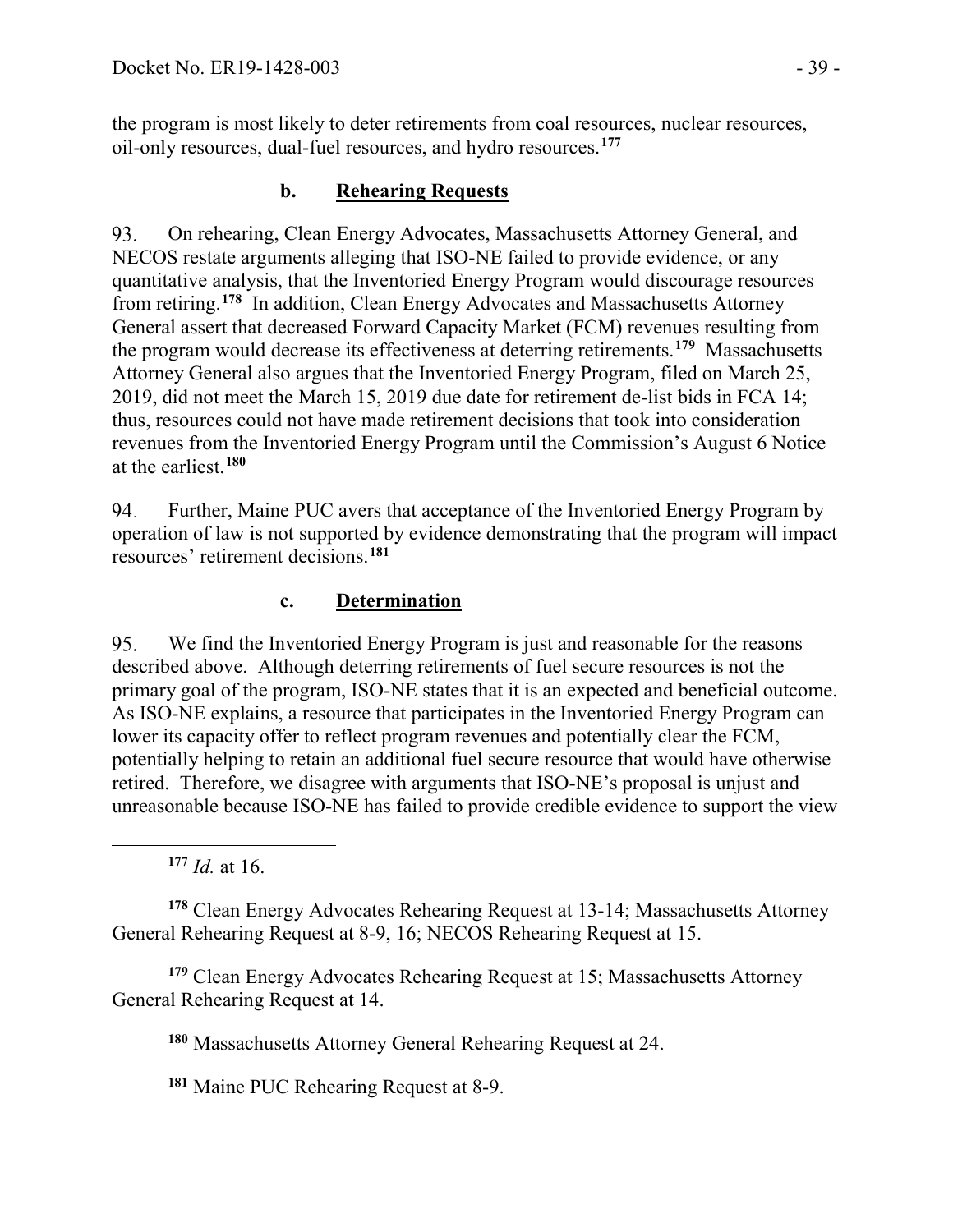that the Inventoried Energy Program would deter fuel-secure resources from pursuing retirement.

96. We acknowledge that there are many factors that influence a resource's retirement decision and that Inventoried Energy Program revenues will vary from resource to resource.**[182](#page-39-0)** And, as ISO-NE asserts, the program is not intended to deter the retirement of a specific resource.**[183](#page-39-1)** However, we find that these revenues appropriately compensate resources that contribute to winter energy security. Moreover, we agree with ISO-NE that it is important that the program be in place in time for participants considering retirement decisions for FCA 14 and FCA 15.**[184](#page-39-2)** By March 15, 2019, the deadline for submitting retirement de-list bids, stakeholders had already voted on the final Inventoried Energy Program proposal and were aware of its final design components. Moreover, the IMM encouraged market participants to submit two retirement de-list bids on that deadline, one assuming the program is in place and one assuming it is not, which, as a result, allowed them to reflect the Inventoried Energy Program's impact on their bids.**[185](#page-39-3)**

## **8. Impacts to Market Revenues**

## **a. Comments and Protests**

97. Some commenters address the Inventoried Energy Program's potential impact on FCM revenues to argue that the program is unjust and unreasonable. FirstLight and NRG argue that the program does not correct for FCA clearing price suppression that occurs when resources seeking retirement are held in the market for fuel security reasons and included in the FCA as price-takers.**[186](#page-39-4)** In contrast, Calpine and Vistra argue that the Inventoried Energy Program does address recent inadequate capacity market revenue. Specifically, they contend that lower prices (and thus lower revenues) over the last several FCAs, coupled with Pay-for-Performance penalties, means that the capacity market alone will not be able to ensure fuel security while the longer-term market-based fuel security solution is being developed.**[187](#page-39-5)**

**<sup>183</sup>** Transmittal at 7.

<span id="page-39-2"></span><span id="page-39-1"></span><span id="page-39-0"></span> $\overline{a}$ 

**<sup>184</sup>** ISO-NE Answer at 5.

<span id="page-39-3"></span>**<sup>185</sup>** Transmittal at 7 n.101.

<span id="page-39-4"></span>**<sup>186</sup>** FirstLight Comments at 2, 4; NRG Protest at 19.

<span id="page-39-5"></span>**<sup>187</sup>** Calpine and Vistra Comments at 4.

**<sup>182</sup>** ISO-NE Answer at 9.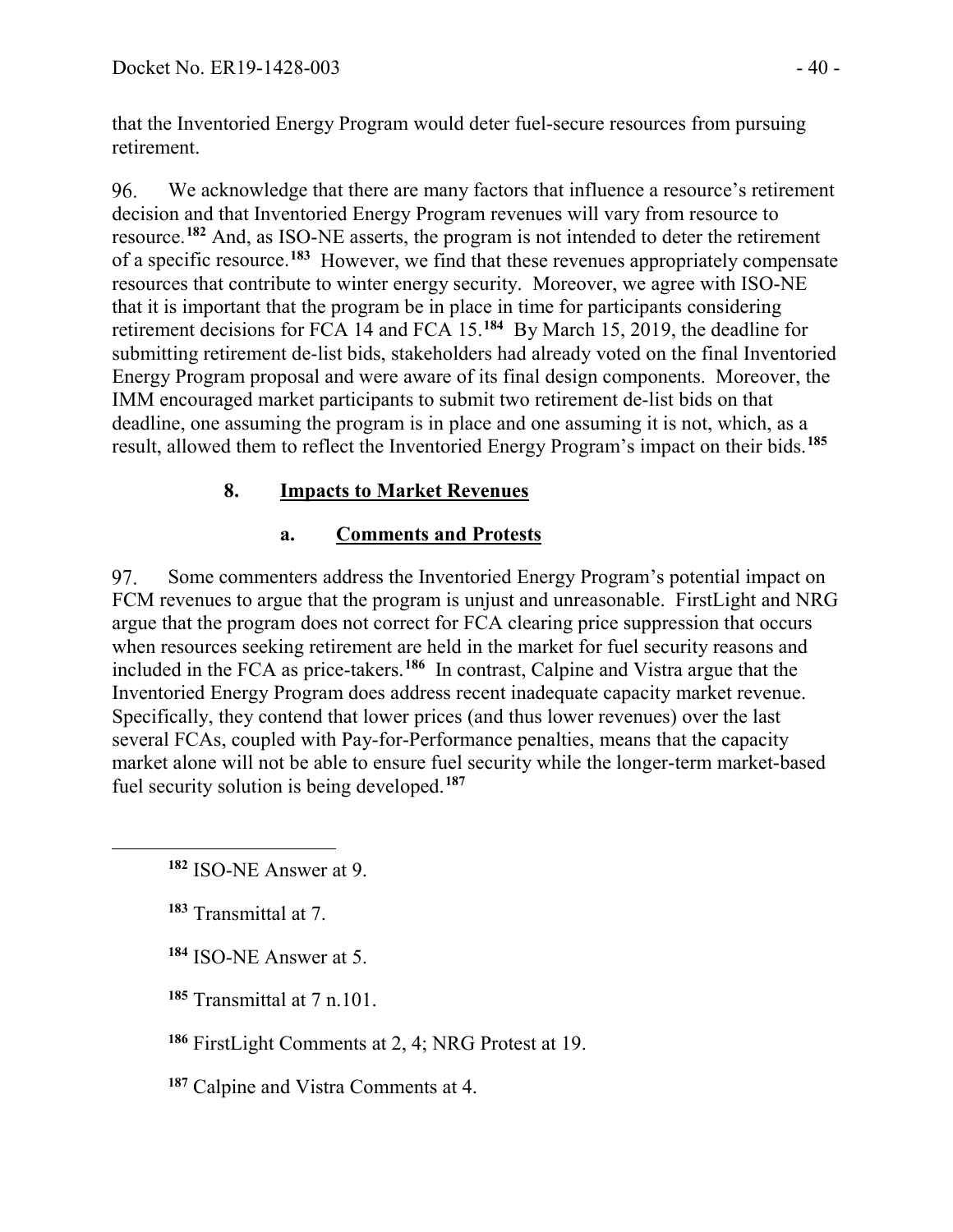98. Many commenters address FCM mitigation of Inventoried Energy Program revenues. The IMM asserts that net revenues that a participant receives from the Inventoried Energy Program should be treated like revenues received from providing ancillary services in the calculation of net going forward costs. The IMM contends that, under the existing mitigation rules in the Tariff, a resource's net going-forward costs generally include all costs avoided from not participating in the capacity, energy, and ancillary services markets less the portion of the avoided costs otherwise recovered through energy and ancillary service market revenues.**[188](#page-40-0)** The IMM contends that a competitive bid in the FCM would account for this ancillary source of revenue and result in a lower offer in the FCA to better compete to obtain a capacity supply obligation. The IMM asserts that failure to account for this interim revenue in FCM mitigation would result in higher priced bids, and, for pivotal suppliers, bids that are not mitigated to the appropriate expected competitive price. Further, the IMM argues that not reflecting these revenues in FCA offers and mitigation contradicts the objective of the Inventoried Energy Program to avoid uneconomic retirements of fuel-secure resources. By offering relatively lower priced de-list bids that reflect the compensation from the Inventoried Energy Program, fuel-secure resources are more likely to receive a capacity award and not de-list or retire due to lack of valuation of the fuel security that they provide.**[189](#page-40-1)**

99. Calpine and Vistra, NEPGA, and Verso disagree with the IMM's assertion that Inventoried Energy Program revenues should be mitigated in the FCM.**[190](#page-40-2)** NEPGA argues that there is no relevant Tariff provision to support the IMM's assertion and states that resources are in the best position to determine to what extent the Inventoried Energy Program makes it competitive to provide capacity. NEPGA asserts that the IMM's opinion focuses only on the supply side of the equation, while the Commission found that the ISO-NE markets do not fully reflect the demand or value of fuel security. NEPGA concludes that reducing FCM offers would drain the wholesale markets revenues that the Inventoried Energy Program is intended to supplement, with some participating resources possibly receiving negative net revenues,**[191](#page-40-3)** particularly if, as Exelon notes, the mitigated fuel security resource is marginal in the FCM.**[192](#page-40-4)** New Hampshire Parties and NRG add that a lack of incremental revenues provided by the Inventoried Energy Program would

**<sup>188</sup>** IMM Comments at 6-7 (citing Tariff, § III.13.1.2.3.2.1.1.1).

**<sup>189</sup>** *Id*. at 7-8.

<span id="page-40-0"></span> $\overline{a}$ 

<span id="page-40-4"></span><span id="page-40-3"></span><span id="page-40-2"></span><span id="page-40-1"></span>**<sup>190</sup>** Calpine and Vistra Comments at 6-8; NEPGA Protest at 14-17; NRG Protest at 12-13; Verso Comments at 6.

**<sup>191</sup>** NEPGA Protest at 15-17.

**<sup>192</sup>** Exelon Comments at 4-5.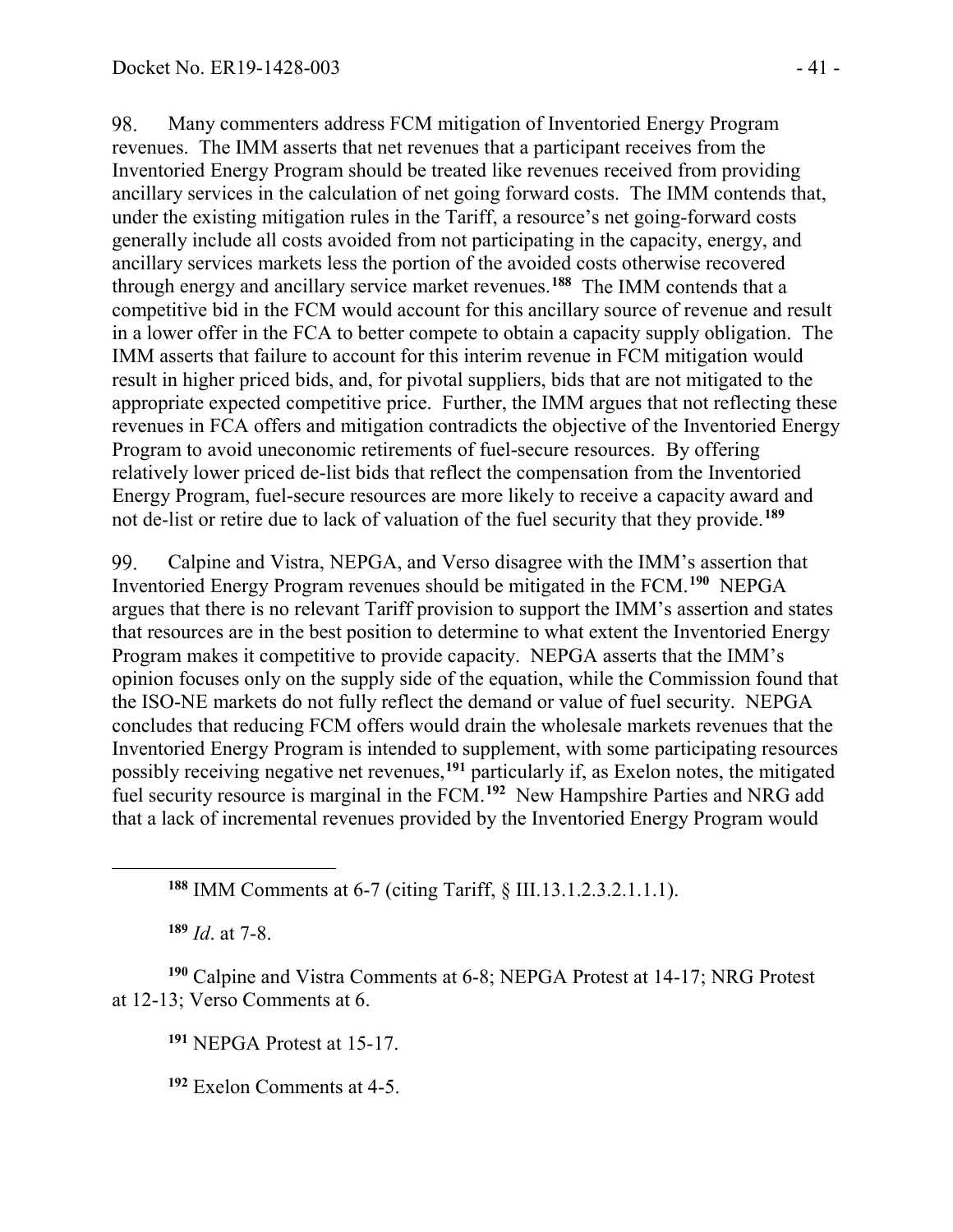<span id="page-41-0"></span>

not encourage the desired behavior of fuel security providers and the premise of the ISO-NE filing fails.**[193](#page-41-0)**

100. Calpine and Vistra and Verso also argue that the IMM's interpretation is a misreading of the Tariff because de-list bids in the FCM are based on revenues from energy and ancillary services markets, which do not include the Inventoried Energy Program revenues.**[194](#page-41-1)** Many commenters also argue that the IMM's approach would neutralize the benefit of deterring retirements of fuel security resources by partially or wholly offsetting inventoried energy payments, exacerbating the "missing money" problem in ISO-NE.**[195](#page-41-2)**

101. In its answer, the IMM states that the Tariff requires that all de-list bids submitted by resources in the FCM be mitigated to reflect their going forward costs net of expected revenue streams.**[196](#page-41-3)** The IMM argues that the expected inventoried energy revenues must be treated as infra-marginal rent, expected cash flows, or non-capacity revenue under the Tariff or like revenue from any ancillary service in the calculation of an existing resource's net going-forward costs.**[197](#page-41-4)** The IMM asserts that a reduction in capacity revenues is expected given the interrelationship between the capacity, energy, and ancillary services markets and that missing out on a source of extra money is different from the concept of missing money in the FCM.**[198](#page-41-5)** ISO-NE agrees with the IMM's Tariff interpretation, adding that the Inventoried Energy Program does not include a

**<sup>193</sup>** New Hampshire Parties Protest at 9-10; NRG Protest at 7.

<span id="page-41-1"></span>**<sup>194</sup>** Calpine and Vistra Comments at 7-8 (citing Tariff, § III.13.1.2.3.2.1.2.A of Market Rule 1; Tariff, § II.4); Verso Comments at 6-8. Verso states that lower capacity market revenues have "the potential to totally nullify the benefits of this [p]rogram."

<span id="page-41-2"></span>**<sup>195</sup>** Calpine and Vistra Comments at 7; Clean Energy Advocates Protest at 12; Exelon Comments at 4-5; Massachusetts Attorney General Protest at 9; New Hampshire Parties Protest at 9-10; NRG Protest at 12-13; Verso Comments at 7-8.

<span id="page-41-3"></span>**<sup>196</sup>** IMM Answer at 2 (citing Tariff, § III.13.1.2.3.2.1.1 (Internal Market Monitor Review of De-List Bids).

<span id="page-41-4"></span>**<sup>197</sup>** *Id*. at 3 (citing Tariff, § III.13.1.2.3.2.1.2.A (Static De-List Bid and Export Bid Net Going Forward Costs); § III.13.1.2.3.2.1.1.2 (Review of Permanent De-List Bids and Retirement De-List Bids)).

<span id="page-41-5"></span>**<sup>198</sup>** *Id*. at 3-4 (citing Calpine and Vistra Comments at 7, Exelon Comments at 4, NEPOOL Comments at 10, Verso Comments at 6-8).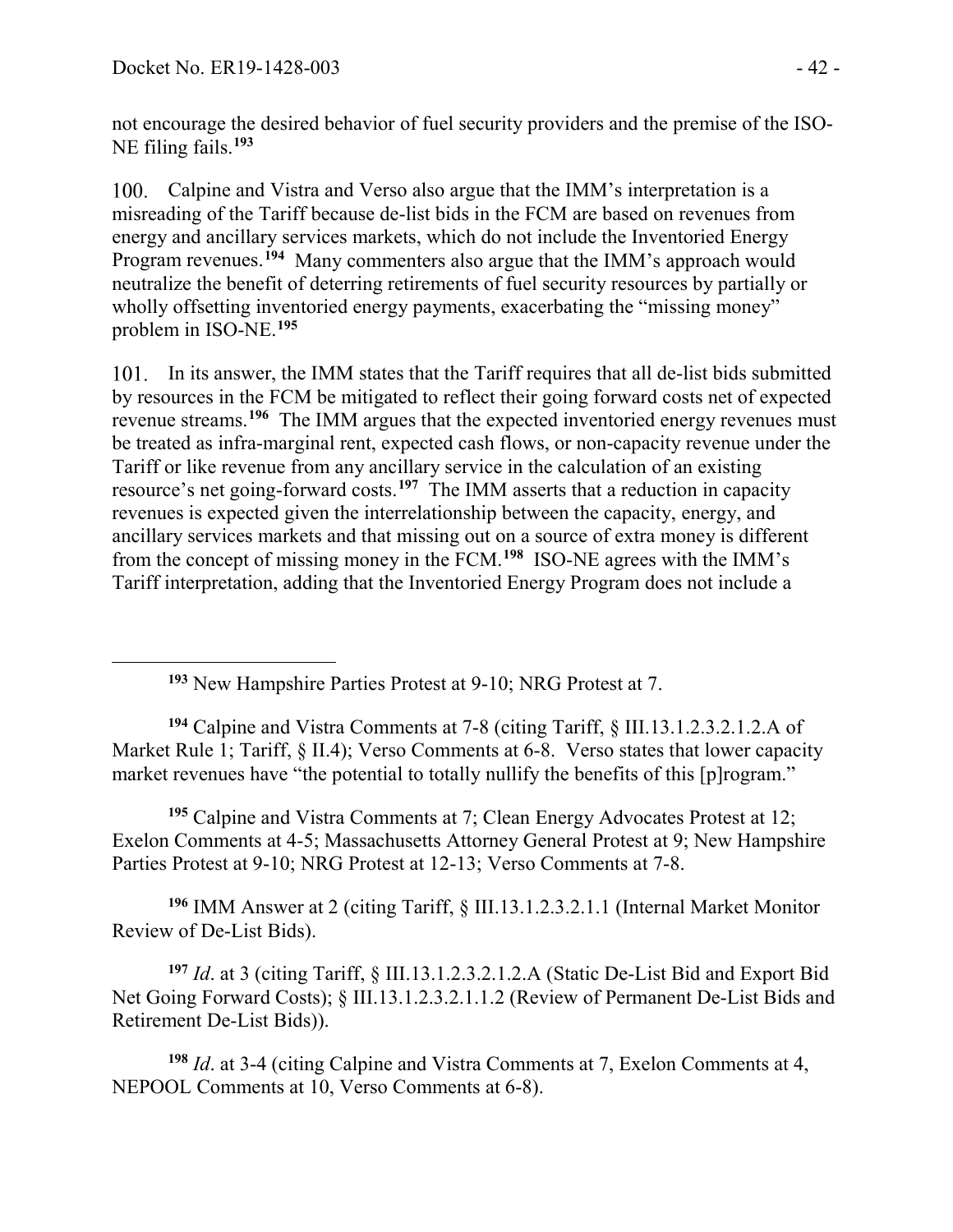proposed change to the determination of the dynamic de-list bid threshold, although it could impact the competitive bid price of some resources.**[199](#page-42-0)**

NEPGA states, however, that Inventoried Energy Program revenues fit the Tariff definition of out-of-market revenues, accounting for which is not required in calculating the Net Cost of New Entry and the Offer Review Trigger Prices.**[200](#page-42-1)** NEPGA also asserts that the Tariff and Commission precedent indicate that infra-marginal rents must include only wholesale market revenues. NEPGA states that infra-marginal rent is "calculated by subtracting all submitted cost data representing the cumulative actual cost of production from the Existing Generating Capacity Resource's total ISO market revenues" and represents "what a unit can expect to earn in the ISO-NE markets, e.g., energy and ancillary services markets."**[201](#page-42-2)** NEPGA further states that the netting of infra-marginal revenues against the gross Cost of New Entry value includes only market revenues and renewable energy credit revenues. NEPGA contends that "non-capacity revenue data" does not necessarily include out-of-market revenue under the Tariff when a new capacity resource must submit such data if it wishes to offer at a price below its Offer Review Trigger Price.**[202](#page-42-3)** NEPGA reiterates that the IMM's Tariff interpretation would net out any benefit of the Inventoried Energy Program.

NRG argues that there are inconsistencies in ISO-NE's response regarding how net Inventoried Energy Program revenues would be mitigated as part of the treatment of capacity market offers.**[203](#page-42-4)** NRG asserts that fuel security costs were not contemplated in the development of reference pricing for new entry proxy units and, therefore, deducting such revenues to prevent duplicative payments is unjust.**[204](#page-42-5)**

<span id="page-42-1"></span>**<sup>200</sup>** NEPGA Answer at 2-3 (citing Tariff Market Rule 1, § III.A.21.2(b) ("not tradable throughout the New England Control Area or that are restricted to resources within a particular [area]" or "not available to all resources of the same physical type within the New England Control Area")).

<span id="page-42-4"></span><span id="page-42-3"></span><span id="page-42-2"></span>**<sup>201</sup>** *Id.* at 4 (citing *ISO New England Inc*., 128 FERC ¶ 61,266, at P 17, n.26 (2009)).

**<sup>202</sup>** *Id.* at 5-7.

 $\overline{a}$ 

<span id="page-42-0"></span>**<sup>199</sup>** Deficiency Letter Response at 10, 10 nn.22-23 (citing IMM Comments at 5-9 and IMM Answer at 2-4 (citing Tariff, §§ III.13.1.2.3.2.1, III.13.1.2.3.2.1.2.A, III.13.1.2.3.2.1.1.2, III.A.21.2)).

**<sup>203</sup>** *Id.* at 5-6.

<span id="page-42-5"></span>**<sup>204</sup>** *Id.* at 12-16.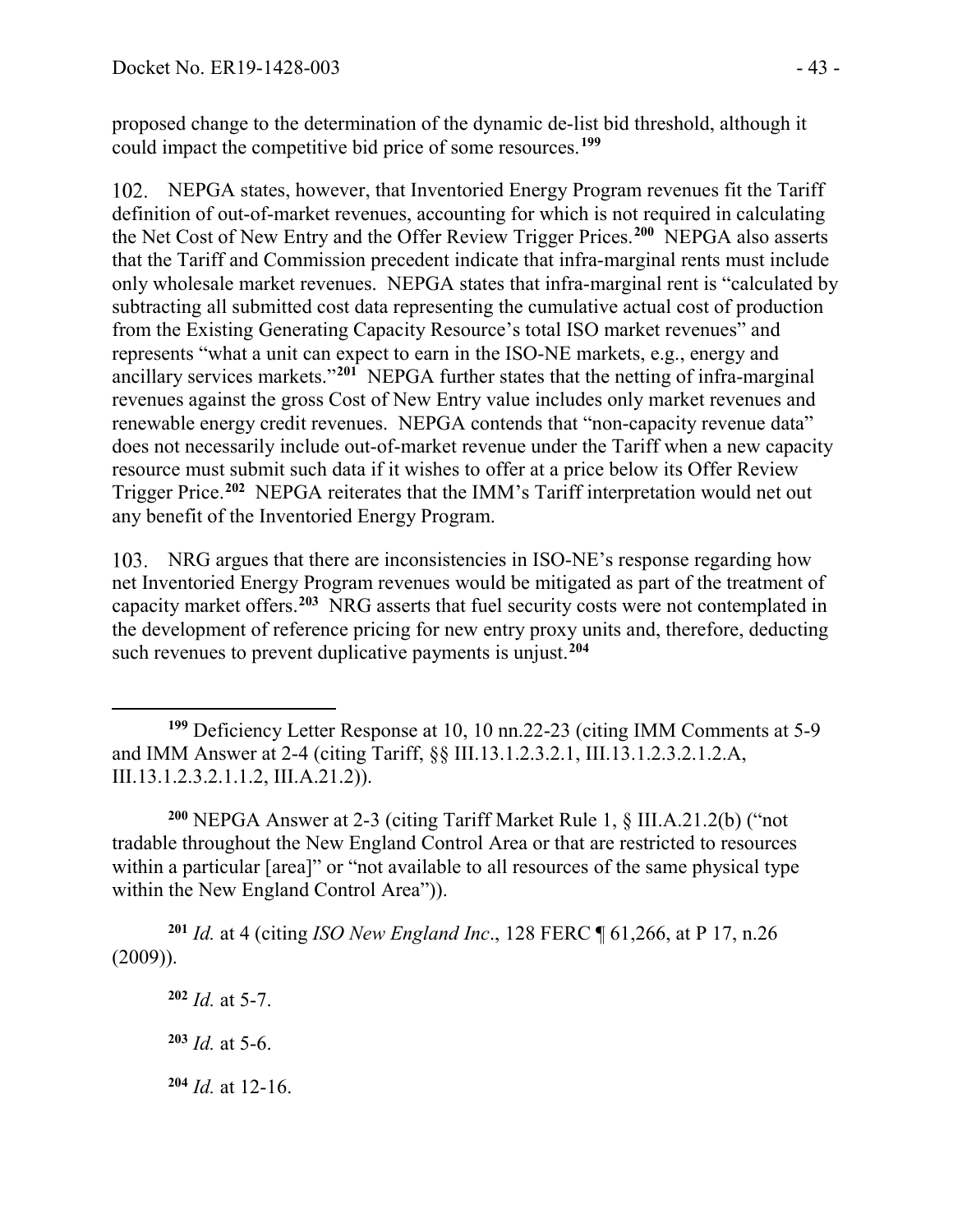Regarding the day-ahead and real-time energy markets, the IMM argues that the Inventoried Energy Program creates an opportunity cost in the day-ahead and real-time energy markets that must be recognized in the bid mitigation process to avoid an uncompetitive or inefficient outcome. According to the IMM, the inclusion of opportunity costs of the Inventoried Energy Program will likely result in: (1) preserving fuel-secure resources for when they are most valuable; (2) a reduced need for manual dispatch; and (3) increased day-ahead and real-time energy market prices that recognize the value of fuel-secure energy.**[205](#page-43-0)**

Clean Energy Advocates and NRG contend that ISO-NE did not have or did not provide an estimate of the change in total system costs that would result from the ability to include Inventoried Energy Program-related opportunity costs in energy market offers.**[206](#page-43-1)** NECOS argues that the cost impacts of the program are substantial and, according to ISO-NE's own estimates, would result in \$20.4 million from opportunity bidding behavior alone.**[207](#page-43-2)**

ISO-NE states that it did not analyze the expected impact on total system costs that may result from the inclusion of opportunity costs from the Inventoried Energy Program in energy market offers. ISO-NE adds that such analysis may be limited in value because many factors (e.g., the duration of future winter months' cold weather spells) will affect the program's impact on energy market opportunity costs and are difficult to predict years in advance.**[208](#page-43-3)**

107. In its answer, ISO-NE clarifies that the \$0.65/MWh average increase in winter energy market prices (i.e., \$20.4 million annually) cited by commenters does not represent a formal ISO-NE estimate of the program's expected impacts on energy market prices but rather represents an illustrative value provided by ISO-NE to stakeholders.**[209](#page-43-4)** Massachusetts Attorney General responds that this value is the only estimate provided by ISO-NE.**[210](#page-43-5)** Massachusetts Attorney General states that more robust estimates of the

**<sup>205</sup>** IMM Comments at 4.

<span id="page-43-0"></span> $\overline{a}$ 

<span id="page-43-2"></span><span id="page-43-1"></span>**<sup>206</sup>** Clean Energy Advocates Deficiency Letter Response Comments at 3-4; NRG Deficiency Letter Response Comments at 3-5.

**<sup>207</sup>** NECOS Protest at 11.

**<sup>208</sup>** Deficiency Letter Response at 7-8.

<span id="page-43-4"></span><span id="page-43-3"></span>**<sup>209</sup>** ISO-NE Answer at 29-30 (citing NECOS Protest at 11, 11 n.7; Griffiths Testimony at 4).

<span id="page-43-5"></span>**<sup>210</sup>** Massachusetts Attorney General Answer at 6 (citing ISO-NE Answer at 28; Interim Compensation Treatment: Details of ISO's Interim Winter Energy Security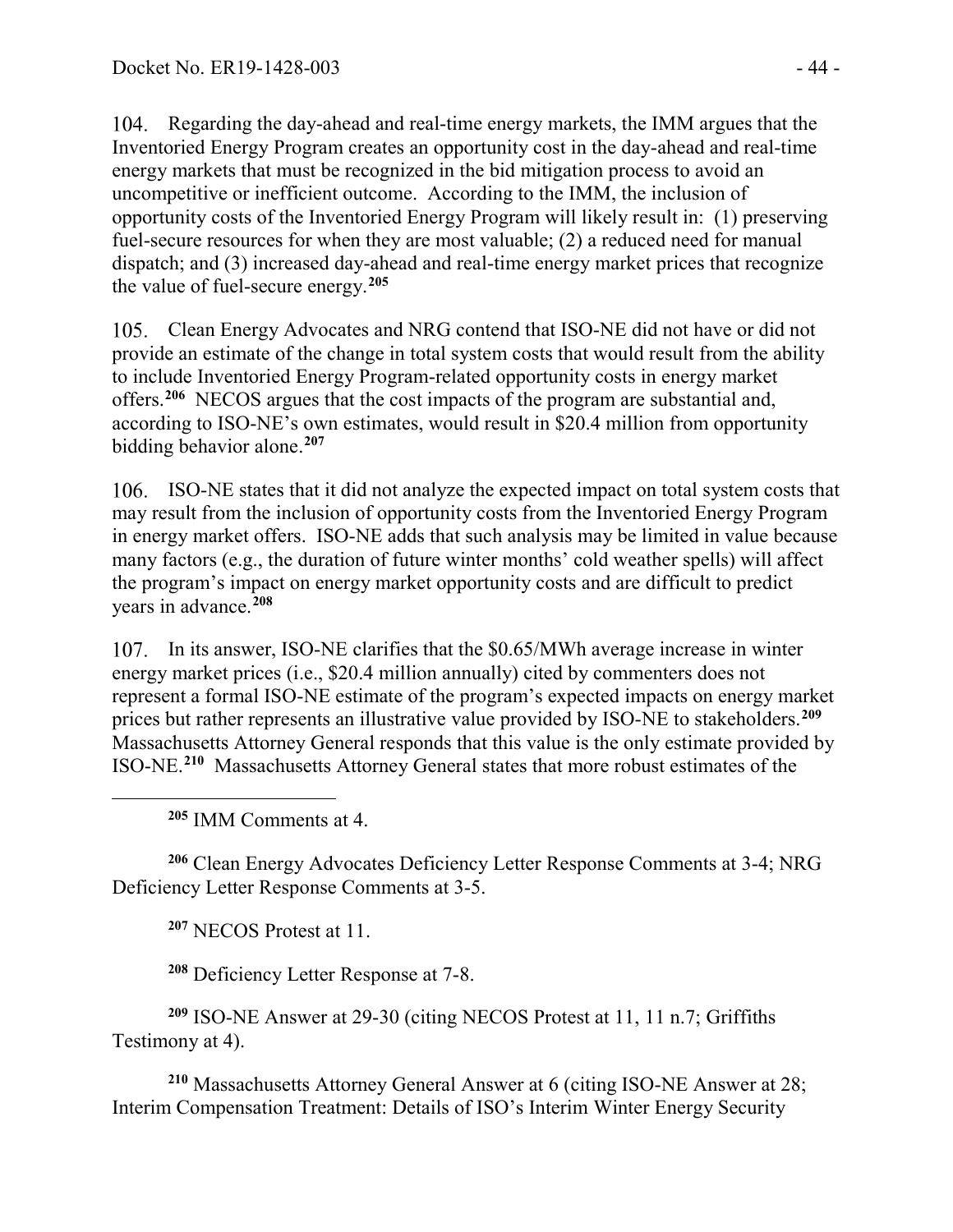program's impact on energy market prices would be welcome but until then the Commission should factor the \$20.4 million annual increase in its evaluation of the Inventoried Energy Program's cost burden to consumers.**[211](#page-44-0)**

### **b. Rehearing Requests**

On rehearing, Clean Energy Advocates and Massachusetts Attorney General reiterate that Inventoried Energy Program payments may provide no net incremental revenues to resources because ISO-NE's intention to factor these payments into the mitigation of bids in the FCA means that these payments may be partially or wholly offset by decreased FCM revenues.**[212](#page-44-1)** Massachusetts Attorney General and New Hampshire Parties assert that ISO-NE did not assess the impacts that Inventoried Energy Program opportunity costs in the energy market would have on total system costs; NECOS again highlights this additional cost.**[213](#page-44-2)**

## **c. Determination**

We disagree that the Inventoried Energy Program is unjust and unreasonable due to its potential impacts on capacity market revenue. We agree with ISO-NE and the IMM that the net revenues from the interim program should be treated as revenue from an ancillary service in the calculation of an existing resource's net going forward costs, and those revenues from the interim program will be reflected in the FCM's de-list bid mitigation.**[214](#page-44-3)** We disagree with protestors' Tariff interpretations and arguments that program revenues should not be mitigated in the FCM because "total ISO market revenues" should include Inventoried Energy Program revenues. Contrary to NEPGA's assertions, we find that Commission precedent does not limit infra-marginal rents to include revenues from only energy and ancillary services markets. In describing infra-

**<sup>211</sup>** *Id.* at 6.

 $\overline{a}$ 

<span id="page-44-1"></span><span id="page-44-0"></span>**<sup>212</sup>** Clean Energy Advocates Rehearing Request at 15; Massachusetts Attorney General Rehearing Request at 11, 14.

<span id="page-44-2"></span>**<sup>213</sup>** Massachusetts Attorney General Rehearing Request at 12, 18; NECOS Rehearing Request at 9; New Hampshire Parties Rehearing Request at 12.

<span id="page-44-3"></span>**<sup>214</sup>** Deficiency Letter Response at 10, 10 nn.22-23 (citing IMM Comments at 5-9 and IMM Answer at 2-4 (citing Tariff, §§ III.13.1.2.3.2.1, III.13.1.2.3.2.1.2.A, III.13.1.2.3.2.1.1.2, III.A.21.2)).

Proposal, dated January 8, 2019, at slide 56; https://www.iso-

ne.com/staticassets/documents/2019/01/a2\_iso\_presentation\_interim\_compensation\_treat ment.pptx).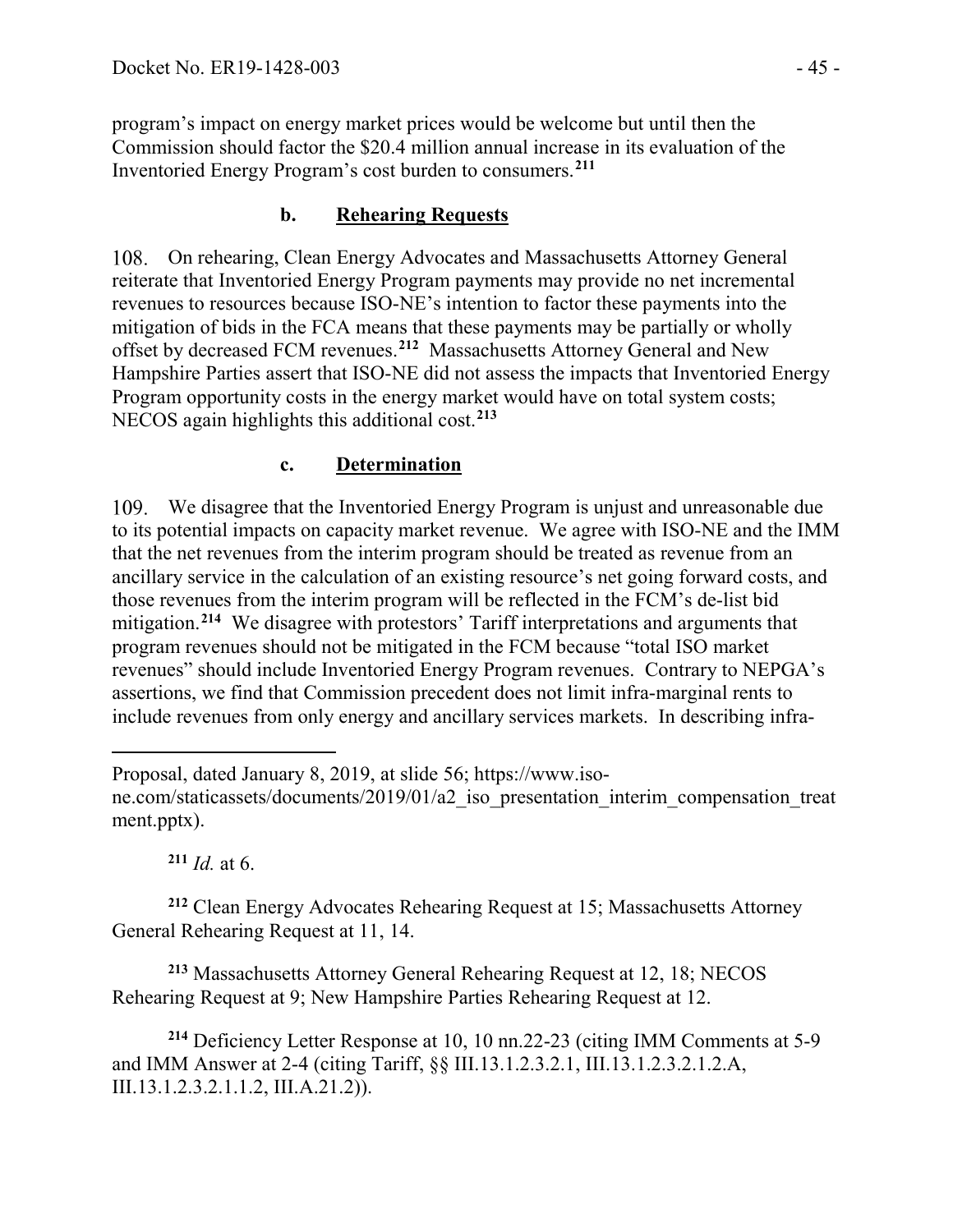marginal rents as the amount a unit can expect to earn in the ISO-NE markets, the Commission provided an illustrative example, "e.g., energy and ancillary services markets," rather than a comprehensive list of the types of revenues that can be considered infra-marginal rents.**[215](#page-45-0)** Further, Inventoried Energy Program revenues do not fit the Tariff definition of out-of-market revenues as NEPGA contends because they are available to all resources of the same physical type within the New England Control Area.<sup>[216](#page-45-1)</sup> While some resources of the same physical type may need to make investments or take actions to secure energy supply arrangements to be eligible, the program does not explicitly preclude participation from certain resources of the same physical type. Moreover, "out-of-market" is generally used to mean outside the ISO-NE markets,**[217](#page-45-2)** and thus Inventoried Energy Program revenues are not out-of-market revenues but rather ISO-NE market revenues, like revenue from any ancillary service.

Lower relative capacity prices could occur as a result of the program because fuel secure resources can reduce their de-list bid prices to reflect expected program revenues. As a result, such resources may be more likely to clear the FCA and less likely to retire.**[218](#page-45-3)** Although mitigation of these revenues could reduce the overall program compensation for some capacity resources, profits from providing energy and ancillary services typically reduce capacity market offers and therefore prices, resulting in lower net total capacity revenues. In a competitive market, the profits from the Inventoried Energy Program would similarly be reflected in a resource's capacity market offer as other non-capacity market revenues are reflected. To the extent that offer mitigation is meant to maintain competitive outcomes, we see no reason that these revenues should not be reflected in a resource's offer. Similarly, we agree with the IMM that mitigation of bids in the energy markets should reflect opportunity costs associated with the Inventoried Energy Program.**[219](#page-45-4)**

Regarding FirstLight's and NRG's arguments that the program does not correct for the suppression of FCA clearing prices that occurs when resources seeking retirement

<span id="page-45-0"></span> $\overline{a}$ **<sup>215</sup>** *ISO New England Inc*., 128 FERC ¶ 61,266 at P 17, n.26 ("Infra-marginal rents is what a unit can expect to earn in the ISO-NE markets, e.g. energy and ancillary services markets and is defined as 'annual infra-marginal rents, in dollars.'").

**<sup>216</sup>** Tariff Market Rule 1, § III.A.21.2(b).

<span id="page-45-3"></span><span id="page-45-2"></span><span id="page-45-1"></span>**<sup>217</sup>** *ISO New England Inc*., 142 FERC ¶ 61,107, at P 30 n.18 (2013) ("The term 'out-of-market' capacity is generally used to refer to capacity resources that receive revenue from outside the ISO-NE markets"), *reh'g denied*, 151 FERC ¶ 61,055 (2015).

**<sup>218</sup>** ISO-NE Answer at 9.

<span id="page-45-4"></span>**<sup>219</sup>** IMM Comments at 3-4.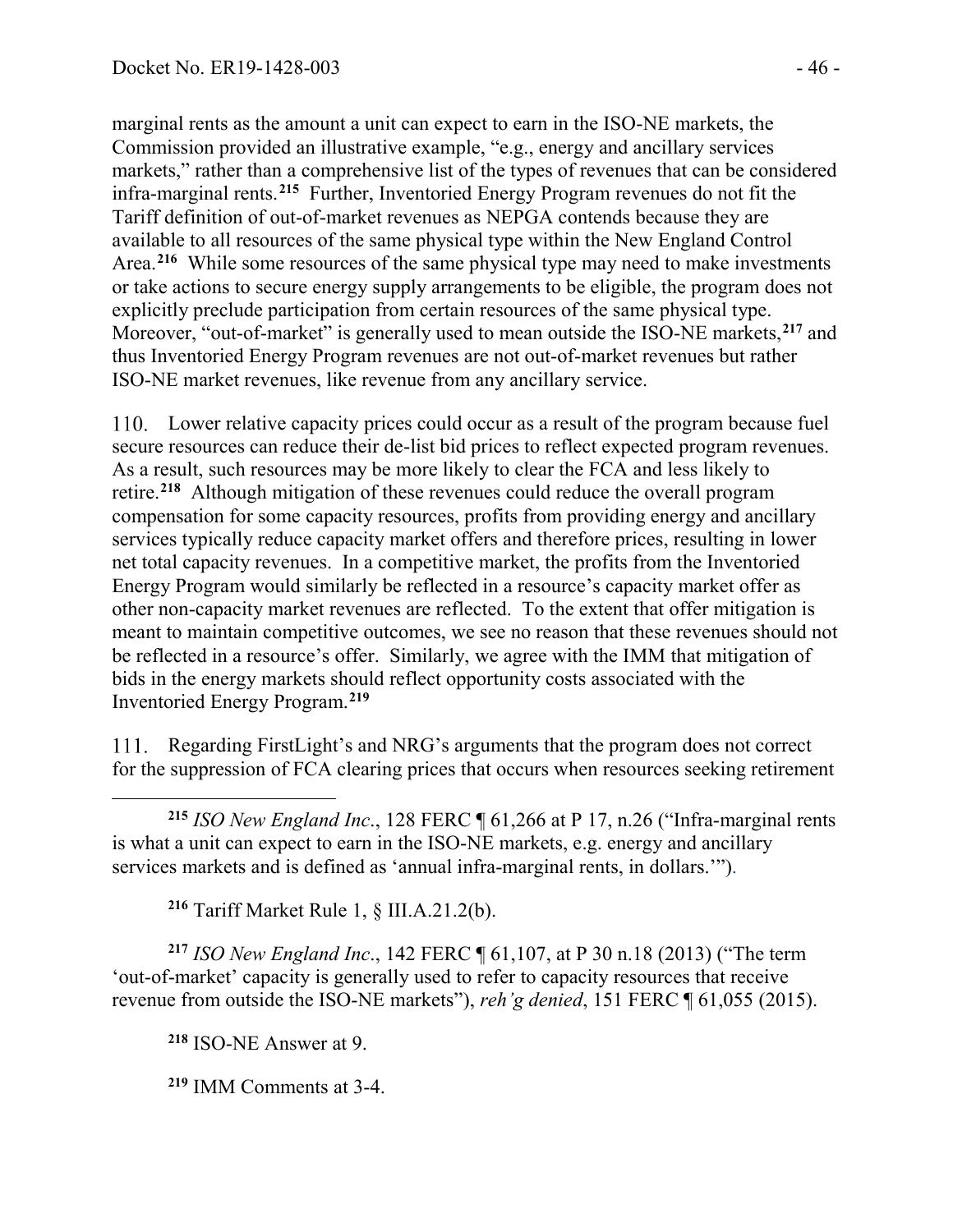<span id="page-46-0"></span> $\overline{a}$ 

are held in the market for fuel security reasons and included in the FCA as pricetakers,**[220](#page-46-0)** we find that these arguments are outside the scope of this proceeding. Parties have raised concerns as to possible price suppression in this manner directly in the pending rehearing requests in Docket No. ER18-2364-001, regarding the Commission's requirement that resources must offer into the capacity market as price-takers, and the Commission will address those concerns in that proceeding.**[221](#page-46-1)**

## **9. Interactions with Other Market Rules**

### **a. Comments and Protests**

112. Some commenters assert that the fuel security cost-of-service Tariff provisions or the Pay-for-Performance market rules negate the need for the Inventoried Energy Program.**[222](#page-46-2)** Clean Energy Advocates contends that the short-term outlook for winter energy security in ISO-NE has improved since the Commission made its FPA section 206 finding in July 2018.**[223](#page-46-3)** Because ISO-NE is willing to operate the power system during the 2018-2019 through 2022-2023 winter periods without any additional program, New Hampshire Parties question why ISO-NE believes that its proposed Inventoried Energy Program is needed for the 2023-2024 and 2024-2025 winters.**[224](#page-46-4)**

113. Further, several commenters contend that the Inventoried Energy Program conflicts with Pay-for-Performance.**[225](#page-46-5)** Public Citizen and Maine PUC argue that the Inventoried Energy Program is not just and reasonable because of its dueling incentives with Pay-for-Performance and unclear need following the Commission's approval of Pay-for-Performance and Competitive Auctions with Sponsored Policy Resources (CASPR).**[226](#page-46-6)** Maine PUC asserts that ISO-NE appears to be seeking to retain resources

**<sup>220</sup>** FirstLight Comments at 2, 4; NRG Protest at 19.

<span id="page-46-1"></span>**<sup>221</sup>** *See* NEPGA Request for Rehearing, Docket No. ER18-2364-001, at 2-5 (filed Jan. 2, 2019).

<span id="page-46-3"></span><span id="page-46-2"></span>**<sup>222</sup>** Clean Energy Advocates Protest at 8-10; New Hampshire Parties Protest at 13- 14.

**<sup>223</sup>** Clean Energy Advocates Protest at 9-10.

**<sup>224</sup>** New Hampshire Parties Protest at 14.

<span id="page-46-6"></span><span id="page-46-5"></span><span id="page-46-4"></span>**<sup>225</sup>** Massachusetts Attorney General Protest at 13-14; Maine PUC Protest at 6-7; NECOS Protest at 17-18; Public Citizen April 15, 2019 Protest at 2.

**<sup>226</sup>** Maine PUC Protest at 7; Public Citizen April 15, 2019 Protest at 2.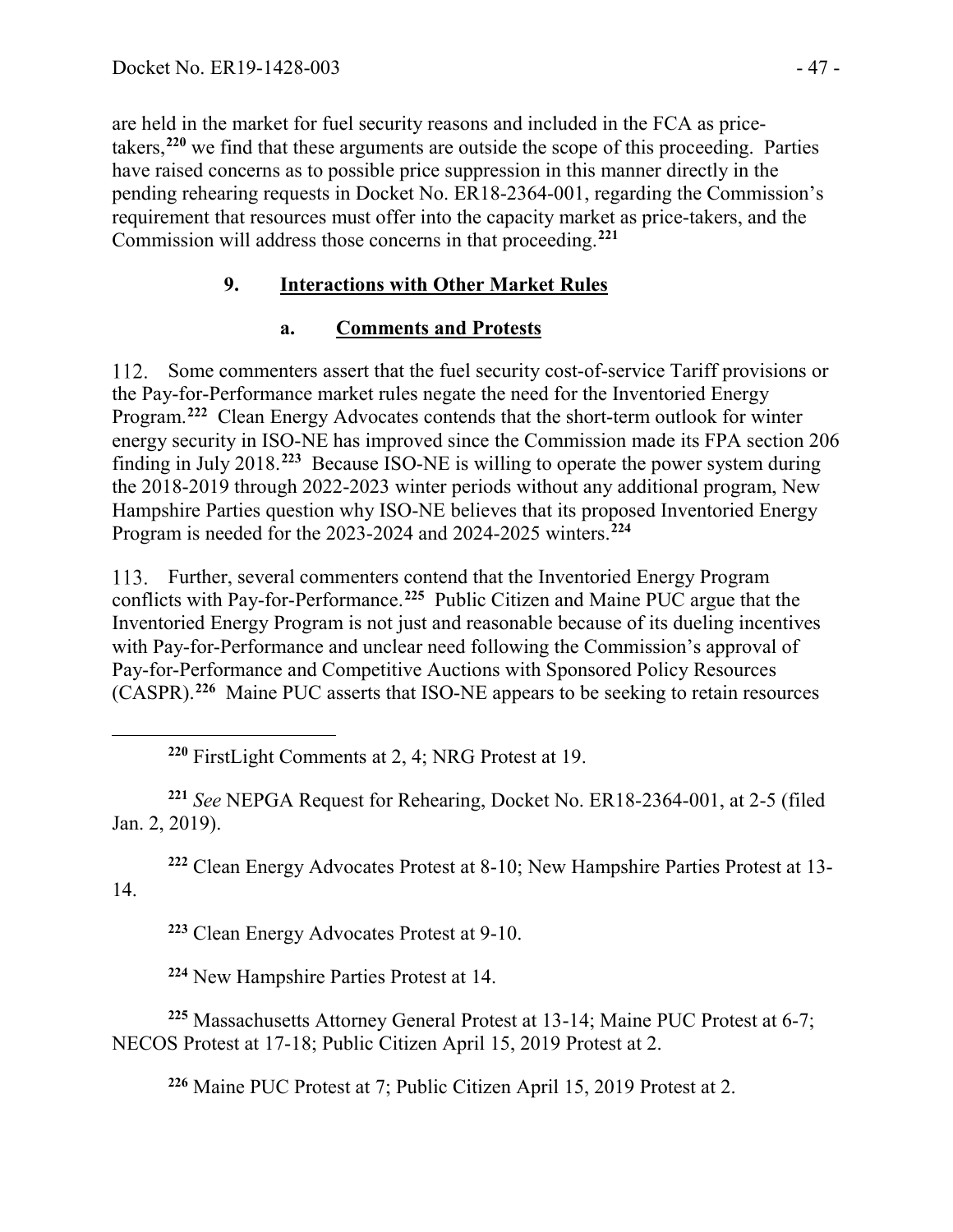that were expected to retire as a result of Pay-for-Performance.**[227](#page-47-0)** NECOS states that the program ignores the fuel security incentives created by the Pay-for-Performance incentive and penalty structures and contends that the concurrent implementation of the Inventoried Energy Program, Pay-for-Performance regime, and the long-term fuel security market solution would saddle consumers with enormous and duplicative costs without any documented improvement in reliability.**[228](#page-47-1)**

Massachusetts Attorney General avers that ISO-NE should wait and see how resources respond to Pay-for-Performance before implementing a new program, particularly because the Pay-for-Performance payment rate will rise starting June 1, 2021, and again on June 1, 2024. Massachusetts Attorney General contends that as a result of this higher penalty rate, Pay-for-Performance will likely have a greater impact on winter energy security in the Inventoried Energy Program period than Pay-for-Performance in preceding years.**[229](#page-47-2)**

In contrast, ISO-NE asserts that Pay-for-Performance does not render the Inventoried Energy Program unnecessary. Rather, ISO-NE states that the Inventoried Energy Program is aimed at the same problems identified by the Commission in the proceeding regarding fuel security concerns. ISO-NE states that the incentives provided by the Inventoried Energy Program should complement those of Pay-for-Performance. ISO-NE asserts that the Inventoried Energy Program is likely to increase the region's total capacity and may therefore improve reliability year-round; however, ISO-NE explains that the impact of deterred retirements on system reliability depends on many unknown factors such as whether retirement decisions affected by the program impact other retirement decisions. ISO-NE concedes that the Inventoried Energy Program could weaken overall reliability if the program promotes the continued operation of a resource that in turn motivates the retirement of another resource that provides greater reliability contributions during Pay-for-Performance scarcity conditions. ISO-NE further states that the Inventoried Energy Program could similarly impact participation in the CASPR substitution auction.**[230](#page-47-3)**

### **b. Rehearing Requests**

On rehearing, Massachusetts Attorney General again argues that ISO-NE conducted no analysis of how the Inventoried Energy Program and Pay-for-Performance

<span id="page-47-2"></span><span id="page-47-1"></span><span id="page-47-0"></span> $\overline{a}$ 

<span id="page-47-3"></span>**<sup>230</sup>** Deficiency Letter Response at 11-12.

**<sup>227</sup>** Maine PUC Protest at 7.

**<sup>228</sup>** NECOS Protest at 17-18.

**<sup>229</sup>** Massachusetts Attorney General Protest at 14.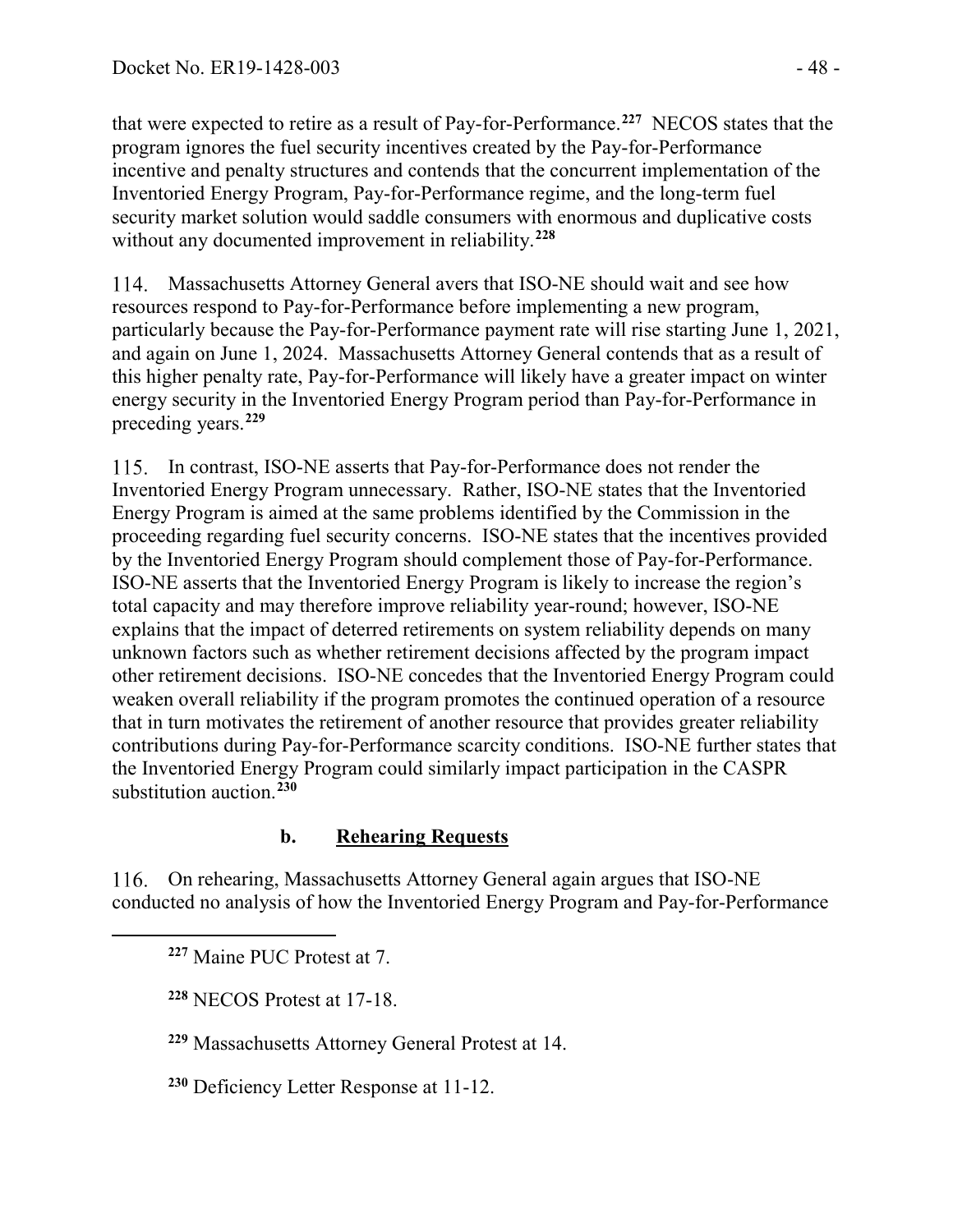would interact, asserting that ISO-NE is aware of a risk that the Inventoried Energy Program, if it achieves retirement deterrence, might undermine Pay-for-Performance.**[231](#page-48-0)** NECOS claims that the costs of the Inventoried Energy Program are duplicative because they will be combined with increased capacity prices resulting from Pay-for-Performance incentives and penalty rates and with the costs of the long-term market solution.**[232](#page-48-1)** Similarly, NESCOE contends that the Commission failed to explain how the Inventoried Energy Program does not conflict with the goals of Pay-for-Performance or CASPR.**[233](#page-48-2)**

#### **c. Determination**

117. We disagree with arguments that the existing fuel security cost-of-service Tariff provisions or Pay-for-Performance negates the need for the Inventoried Energy Program, or that the costs of the Inventoried Energy Program are duplicative to those of Pay-for-Performance. As discussed above, this program aims to ameliorate a misaligned incentives issue that was not resolved by the fuel security cost-of-service Tariff provisions and still exists under Pay-for-Performance.

118. In addition, we disagree that the interaction of Pay-for-Performance and CASPR with the Inventoried Energy Program renders ISO-NE's proposal unjust and unreasonable. We agree with ISO-NE that the Inventoried Energy Program should complement the incentives produced by Pay-for-Performance by providing additional incentives for resource owners to make additional investments in energy supply arrangements. With respect to Massachusetts Attorney General's request that ISO-NE wait and see how resources respond to Pay-for-Performance before implementing a new program, we note that ISO-NE has identified a misaligned incentives issue with its existing rules, as described above, and find that Massachusetts Attorney General does not provide sufficient evidence to suggest that Pay-for-Performance can address this problem, even with a higher Pay-for-Performance penalty rate. Further, the Inventoried Energy Program is designed to perform a different function than CASPR. Specifically, CASPR was designed to coordinate the entry of new Sponsored Policy Resources and the exit of retiring capacity, while the Inventoried Energy Program is designed to compensate resources that provide fuel security. **[234](#page-48-3)** We find that CASPR can continue to perform this

 $\overline{a}$ 

<span id="page-48-2"></span><span id="page-48-1"></span><span id="page-48-0"></span>**<sup>231</sup>** Massachusetts Attorney General Rehearing Request at 22-23 (citing Deficiency Letter Response at 12).

**<sup>232</sup>** NECOS Rehearing Request at 16-17.

**<sup>233</sup>** NESCOE Rehearing Request at 5-6, 12.

<span id="page-48-3"></span>**<sup>234</sup>** *ISO New England Inc.*, 162 FERC ¶ 61,205, at P 9 (2018).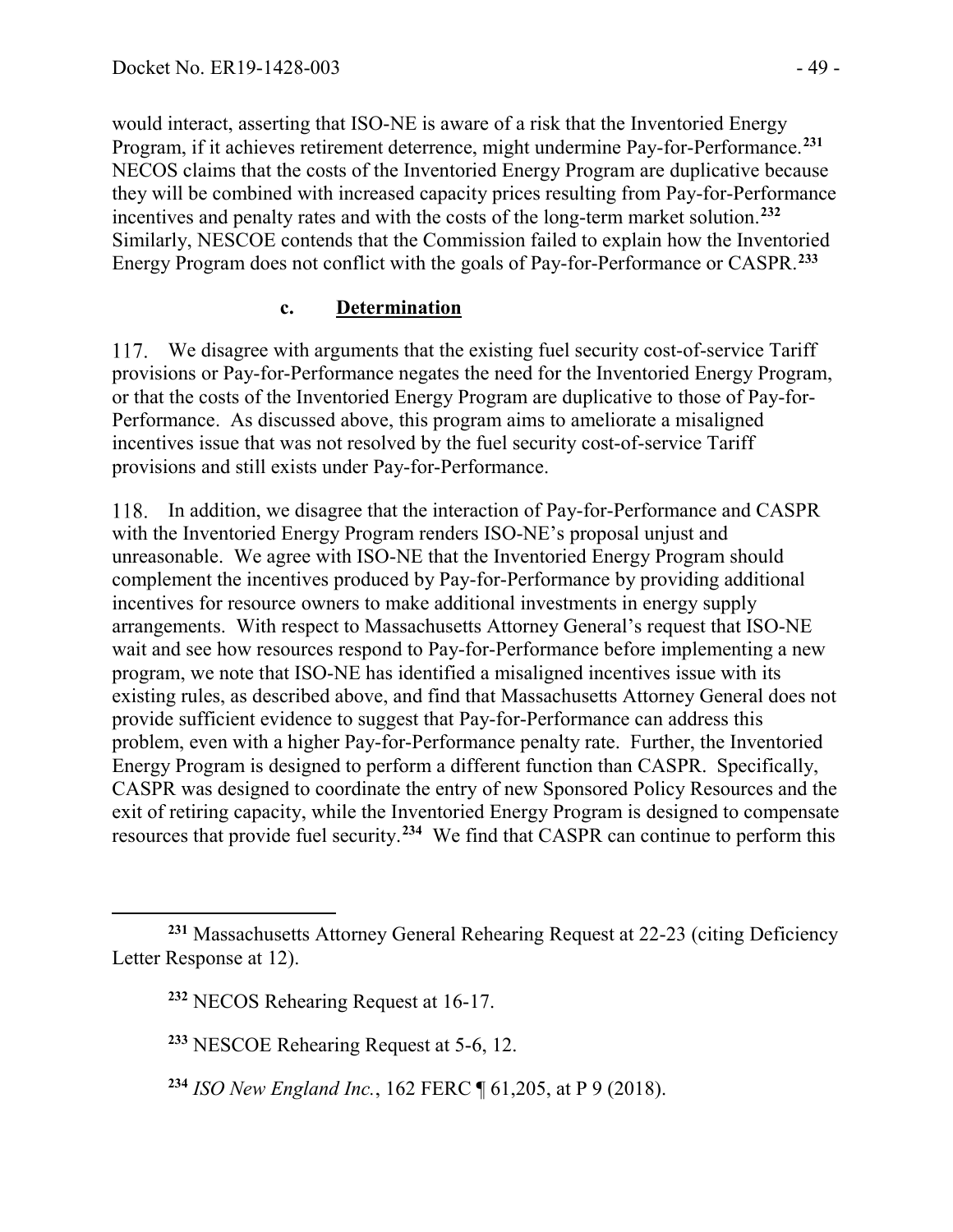coordination regardless of whether resources participating in the FCA receive inventoried energy payments.

We also disagree with the argument that the Inventoried Energy Program seeks to retain the very resources that were expected to retire through Pay-for-Performance and is therefore unjust and unreasonable. ISO-NE has demonstrated that Pay-for-Performance may not fully address concerns about adequately encouraging energy supply arrangements, even as the penalty levels begin to rise. While the Inventoried Energy Program also will not fully resolve this incentive problem, we also agree that it is a just and reasonable approach.

120. Lastly, it is premature to judge whether the costs of the Inventoried Energy Program are duplicative to those of the long-term market solution because the long-term solution is pending before the Commission and is not before us in this proceeding.

# **10. Setting the Forward Rate**

# **a. Comments and Protests**

121. The IMM argues that, although administratively setting the forward and spot payment rates almost five years in advance of the delivery period may provide participating resources with revenue certainty, there is nevertheless a risk that the cost of providing the underlying inventoried energy product will differ from the previously fixed rate. The IMM contends that the risk of the inventoried energy product being mispriced likely outweighs greater revenue certainty.<sup>[235](#page-49-0)</sup> The IMM recommends that ISO-NE incorporate a mechanism (such as using an LNG call option) to recalculate the forward and spot payment rates closer to the time of procurement and delivery in order to ensure consistency with the costs of providing the inventoried energy service.**[236](#page-49-1)** Calpine and Vistra agree with the IMM that the forward rate should be updated closer to the time of delivery to capture prevailing market conditions.**[237](#page-49-2)**

122. In contrast, Verso supports ISO-NE's proposal to set the forward rate in advance. However, Verso proposes a compromise whereby program participants would have the option to lock in the forward rate in advance; participants that choose not to lock in the

**<sup>236</sup>** *Id*. at 9.

<span id="page-49-2"></span><span id="page-49-1"></span><span id="page-49-0"></span> $\overline{a}$ 

**<sup>235</sup>** IMM Comments at 9.

**<sup>237</sup>** Calpine and Vistra Comments at 8 (citing IMM Comments at 8-11).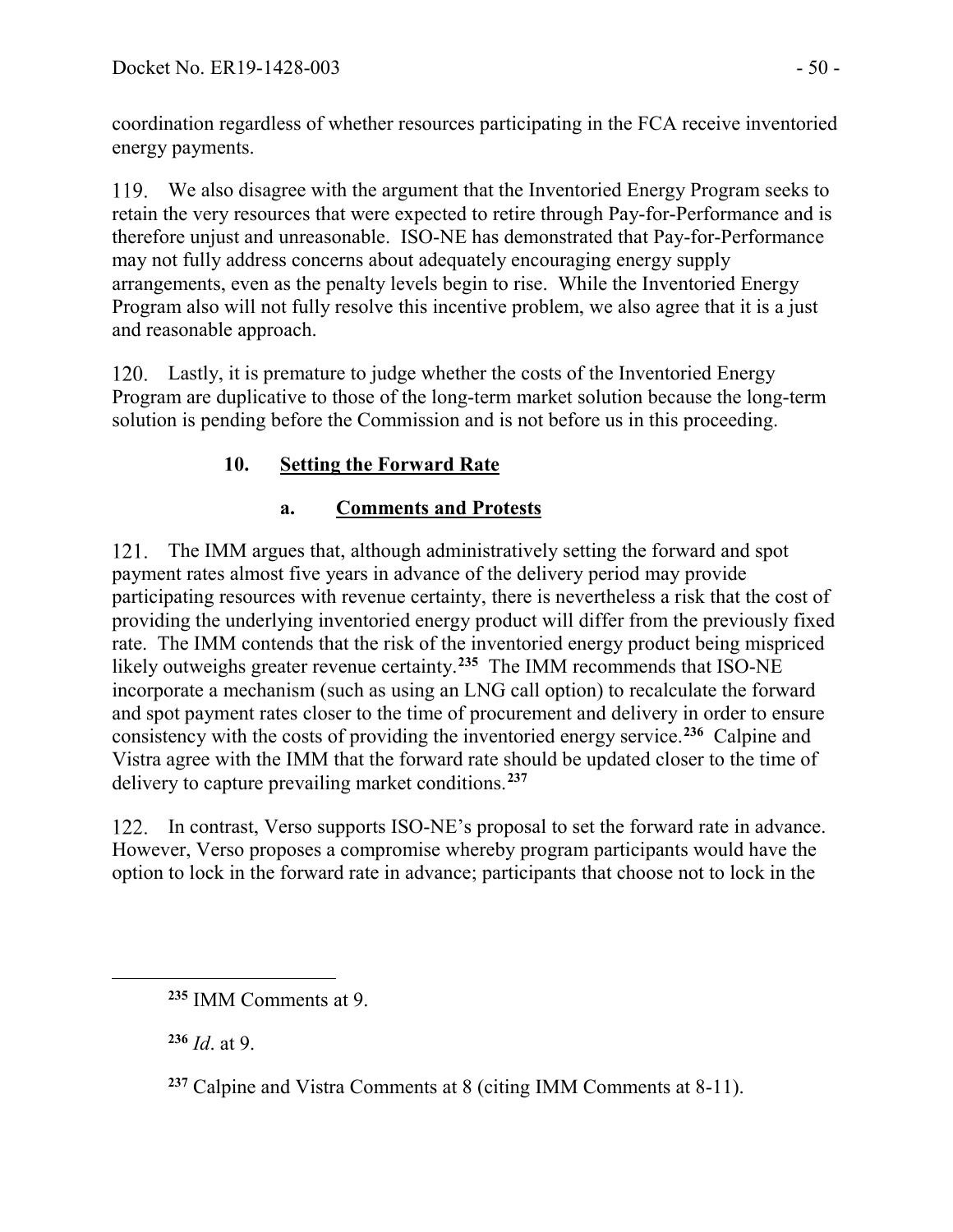forward rate in advance would receive a spot price adopting the same methodology used in the determination of the forward price.**[238](#page-50-0)**

123. In its answer, ISO-NE avers that setting the rate in advance allows resources to better forecast expected program revenues when devising bids to be submitted in the FCA.**[239](#page-50-1)** ISO-NE contends that establishing rates in advance increases the Inventoried Energy Program's effectiveness in deterring retirements by enabling participants to better forecast expected program revenues.**[240](#page-50-2)**

124. In response, Verso clarifies that its proposal is that the market participant would elect at the time of bid submission to either the \$82.49/MWh three years forward or a rate that would be updated in the future closer to when the service would be provided. Therefore, according to Verso the market participant would choose between the guaranteed forward price of \$82.49/MWh or an updated price that can be higher or lower as it reflects natural gas prices at the time the service is to be provided.**[241](#page-50-3)**

## **b. Determination**

We find that the Inventoried Energy Program's forward rate, set in advance, is just and reasonable. We agree with ISO-NE that establishing rates in advance increases the Inventoried Energy Program's effectiveness in deterring retirements by enabling participants to better forecast expected program revenues even if the forward rate is not fully precise.**[242](#page-50-4)** Accordingly, we disagree with parties suggesting that the forward rate be updated closer to the time of delivery to capture prevailing market conditions.**[243](#page-50-5)** We also decline to adopt the alternative proposals proposed.

**<sup>238</sup>** Verso Comments at 6.

<span id="page-50-0"></span> $\overline{a}$ 

<span id="page-50-2"></span><span id="page-50-1"></span>**<sup>239</sup>** ISO-NE Answer at 23-24 (citing Calpine and Vistra Comments at 8; IMM Comments at 9-11).

**<sup>240</sup>** ISO-NE Answer at 24.

**<sup>241</sup>** Verso Response at 8-9.

**<sup>242</sup>** ISO-NE Answer at 24.

<span id="page-50-5"></span><span id="page-50-4"></span><span id="page-50-3"></span>**<sup>243</sup>** Calpine and Vistra Comments at 8; IMM Comments at 8-11; Verso Comments at 6.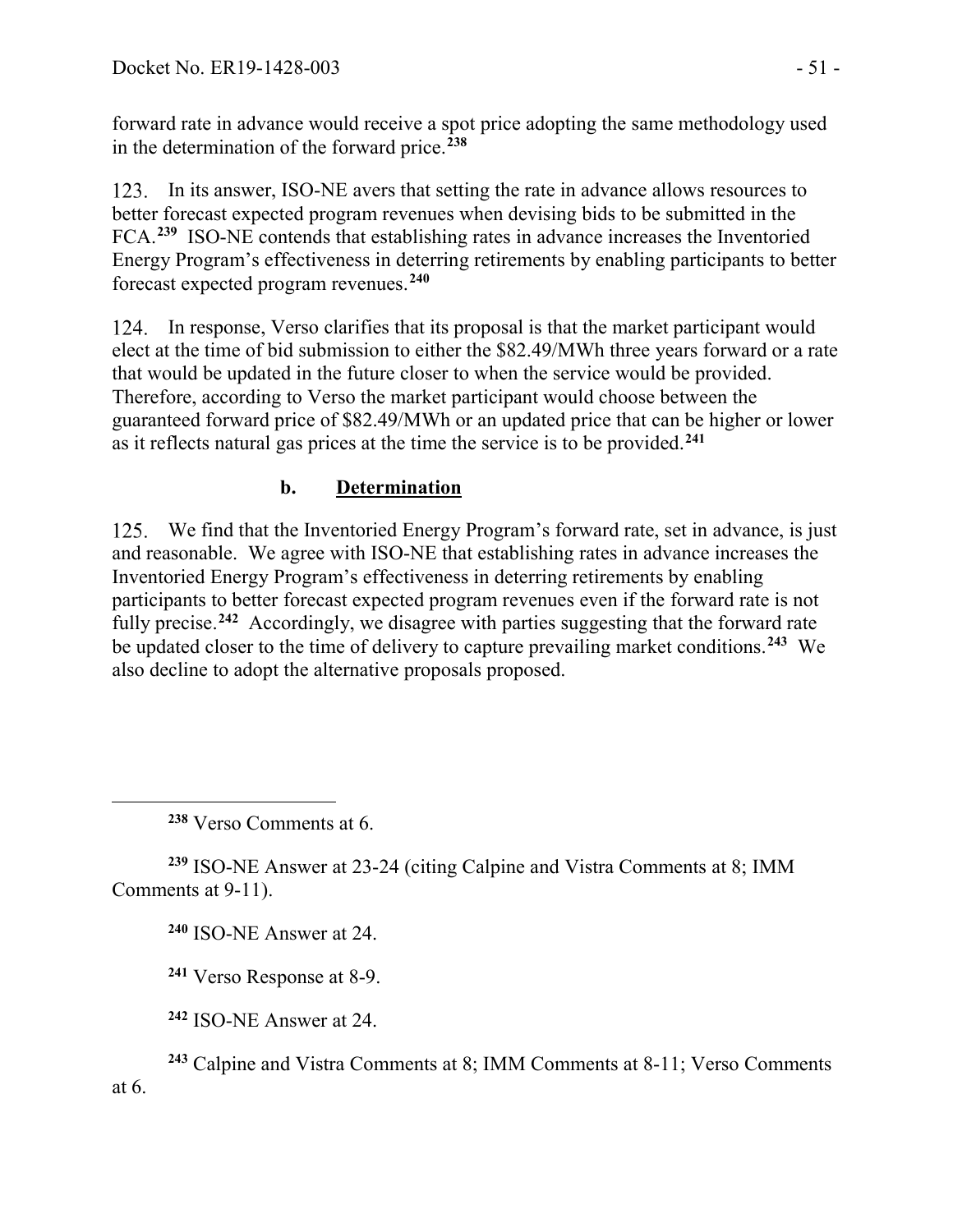#### **11. Trigger Conditions**

#### **a. Comments and Protests**

126. Massachusetts Attorney General argues that the Inventoried Energy Day trigger (i.e., any calendar day in the months of December, January, or February for which the average of the high temperature and the low temperature on that day, as measured at Bradley International Airport in Windsor Locks, Connecticut, is less than or equal to 17 degrees Fahrenheit) is arbitrary and subjective. Massachusetts Attorney General asserts that ISO-NE does not explain why, rather than temperature at one location, high dayahead energy prices or ISO-NE's published days-ahead forecasts of energy or demand could not provide a better identification of the days when system conditions will be tightest and when stored fuel would be most valuable for system reliability.**[244](#page-51-0)**

#### **b. Rehearing Requests**

127. On rehearing, Massachusetts Attorney General reiterates that the Inventoried Energy Program's design is arbitrary because the trigger condition is subjective and untethered to system constraints and the days when inventoried energy might be most valuable for system reliability (i.e., days with the highest natural gas prices).**[245](#page-51-1)**

#### **c. Determination**

We find the trigger condition proposed by ISO-NE to be just and reasonable. As ISO-NE explains, the Inventoried Energy Program is intended to address concerns surrounding winter energy security. We find that the proposed temperature trigger is a reasonable signal for when this reliability concern is most pronounced. As Dr. Geissler explains, it is during such cold weather conditions that more of the natural gas available to the region through the interstate pipelines is being used for heating, rather than electricity generation.**[246](#page-51-2)** Accordingly, we find that ISO-NE's proposal is a reasonable trigger condition and decline to adopt the alternative proposal proposed by Massachusetts Attorney General.

<span id="page-51-2"></span><span id="page-51-1"></span><span id="page-51-0"></span> $\overline{a}$ 

**<sup>244</sup>** Massachusetts Attorney General Protest at 15.

**<sup>245</sup>** Massachusetts Attorney General Rehearing Request at 25-26.

**<sup>246</sup>** Geissler Testimony at 36-37.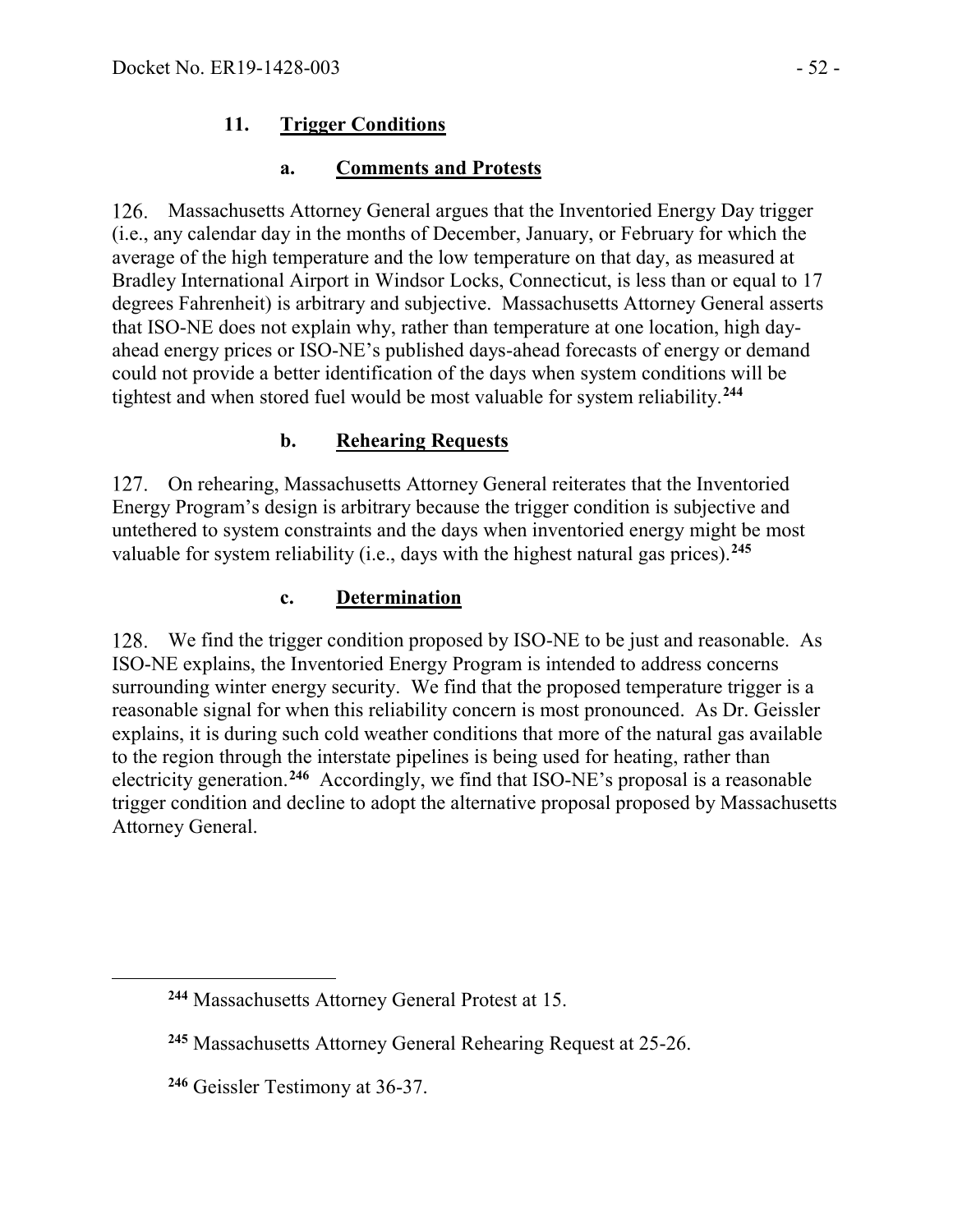### **12. Filing Taking Effect by Operation of Law**

#### **a. Rehearing Requests**

129. On rehearing, NESCOE argues that the Commission erred by failing to articulate a satisfactory explanation and otherwise engage in reasoned decision-making in accepting ISO-NE's Inventoried Energy Program because the Commission failed to respond meaningfully to the arguments before it, address substantial evidence in the record in accordance with the Administrative Procedure Act, or explain its departure from precedent.**[247](#page-52-0)** Similarly, Maine PUC argues that the Commission erred in allowing the Inventoried Energy Program to go into effect without addressing any of the issues raised by protestors and without substantial evidence addressing the need for inventoried fuel.**[248](#page-52-1)** Massachusetts Attorney General also asserts that the ISO-NE's proposal should be denied because approval of the proposal is not supported by substantial evidence. **[249](#page-52-2)** The New Hampshire Parties argue that the Commission erred in permitting the Inventoried Energy Program to become effective by operation of law when there was a deficient record and lack of substantial evidence upon which any determination could be made that the proposal is just and reasonable.**[250](#page-52-3)**

130. NECOS argues that the premise for the August 6 Notice was mistaken. NECOS contends that, in the absence of a Commission quorum, there was no properly constituted authority to determine either that: (1) ISO-NE's Deficiency Letter Response cured the deficiencies in ISO-NE's initial filing that were noted in the Deficiency Letter; or (2) waiver of the Commission's filing regulations was appropriate in order to deem ISO-NE's initial filing complete to trigger the statutory notice period under FPA section 205.**[251](#page-52-4)** NECOS asserts that, in the absence of such authority, there is no basis for the August 6 Notice's assumption that the statutory notice period under FPA section 205 ever began to run.

**<sup>247</sup>** NESCOE Rehearing Request at 12.

<span id="page-52-0"></span> $\overline{a}$ 

<span id="page-52-2"></span><span id="page-52-1"></span>**<sup>248</sup>** Maine PUC Rehearing Request at 4-8. Maine PUC argues that a lack of quorum does not supplant the requirement that an agency decision must be based on reasoned decision-making.

**<sup>249</sup>** Massachusetts Attorney General Rehearing Request at 27.

<span id="page-52-3"></span>**<sup>250</sup>** New Hampshire Parties Rehearing Request at 10-13.

<span id="page-52-4"></span>**<sup>251</sup>** NECOS Rehearing Request at 7-9 (citing 16 U.S.C. § 824d(d)).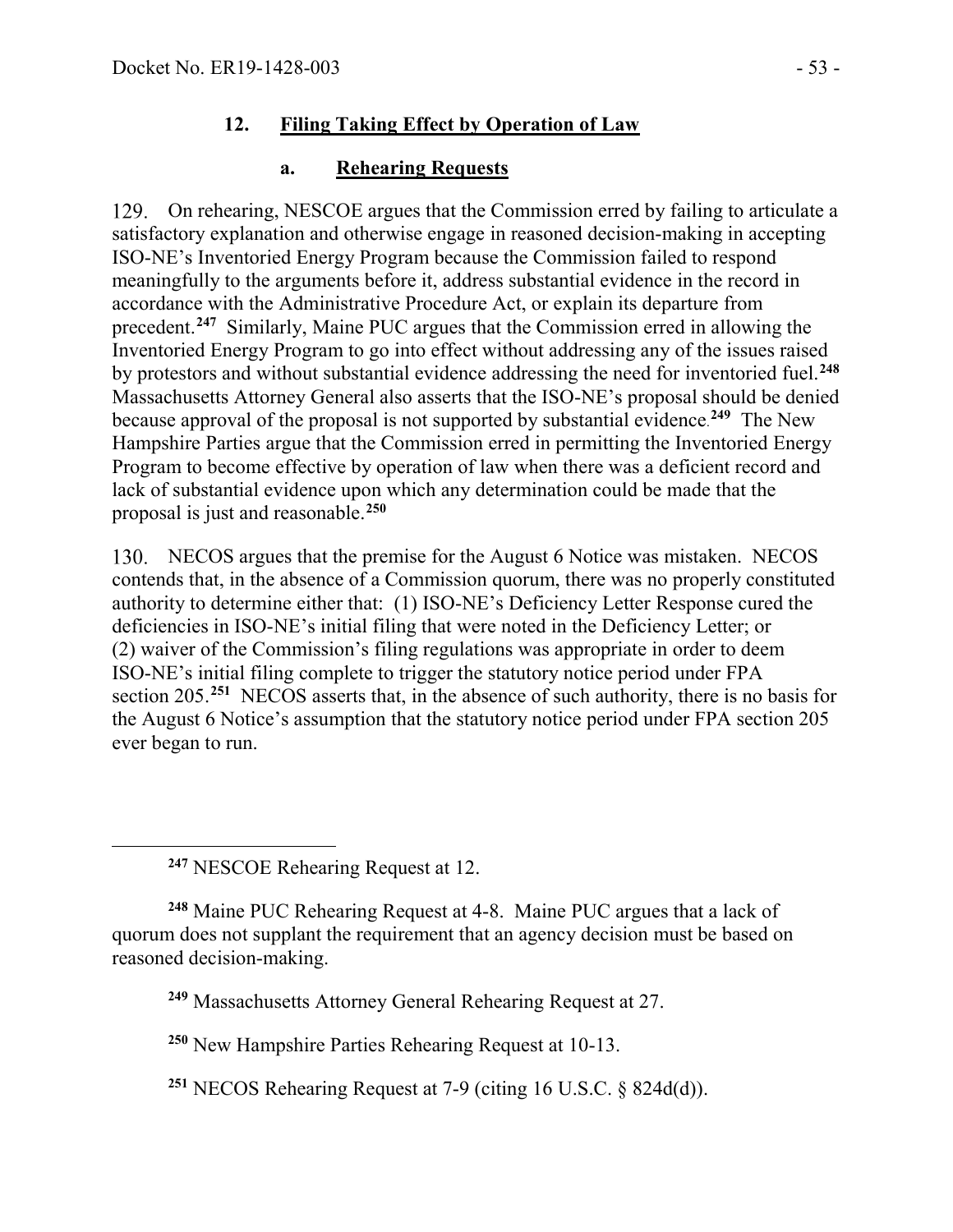#### **b. Determination**

Section  $205(g)$  of the FPA provides as follows: 131.

> With respect to a change described in subsection (d), if the Commission permits the 60-day period established therein to expire without issuing an order accepting or denying the change because the Commissioners are divided two against two as to the lawfulness of the change, as a result of vacancy, incapacity, or recusal on the Commission, or if the Commission lacks a quorum  $-$  (A) the failure to issue an order accepting or denying the change by the Commission shall be considered to be an order issued by the Commission accepting the change for purposes of section 825*l*(a)of this title; and (B) each Commissioner shall add to the record of the Commission a written statement explaining the views of the Commissioner with respect to the change.**[252](#page-53-0)**

In accordance with this provision, the Commission issued its Notice of Filing Taking Effect by Operation of Law on August 6, 2019. The Commission acted consistent with the directives of FPA section 205 given the lack of quorum in this proceeding at that time. Now that the Commission has a quorum, we have determined that, based on a review of the evidence in the record, the proposed Tariff revisions are just and reasonable, as discussed above.

We also find no merit to NECOS' argument that the Deficiency Letter Response did not restart the 60-day clock. As the Commission has previously explained, submitting a response to a deficiency letter "'resets the clock' with respect to the Commission's statutory obligation."**[253](#page-53-1)** Moreover, as discussed above, we have determined that ISO-NE has met its burden to show that the proposed Tariff revisions, as supported in its Deficiency Response, are just and reasonable.

**<sup>252</sup>** 16 U.S.C. § 825(g).

<span id="page-53-0"></span> $\overline{a}$ 

<span id="page-53-1"></span>**<sup>253</sup>** *Central Maine Power Co.*, 128 FERC ¶ 61,143, at P 89 (2009); *PJM Interconnection, L.L.C.*, 164 FERC ¶ 61,170, at P 40, n.131 (2018).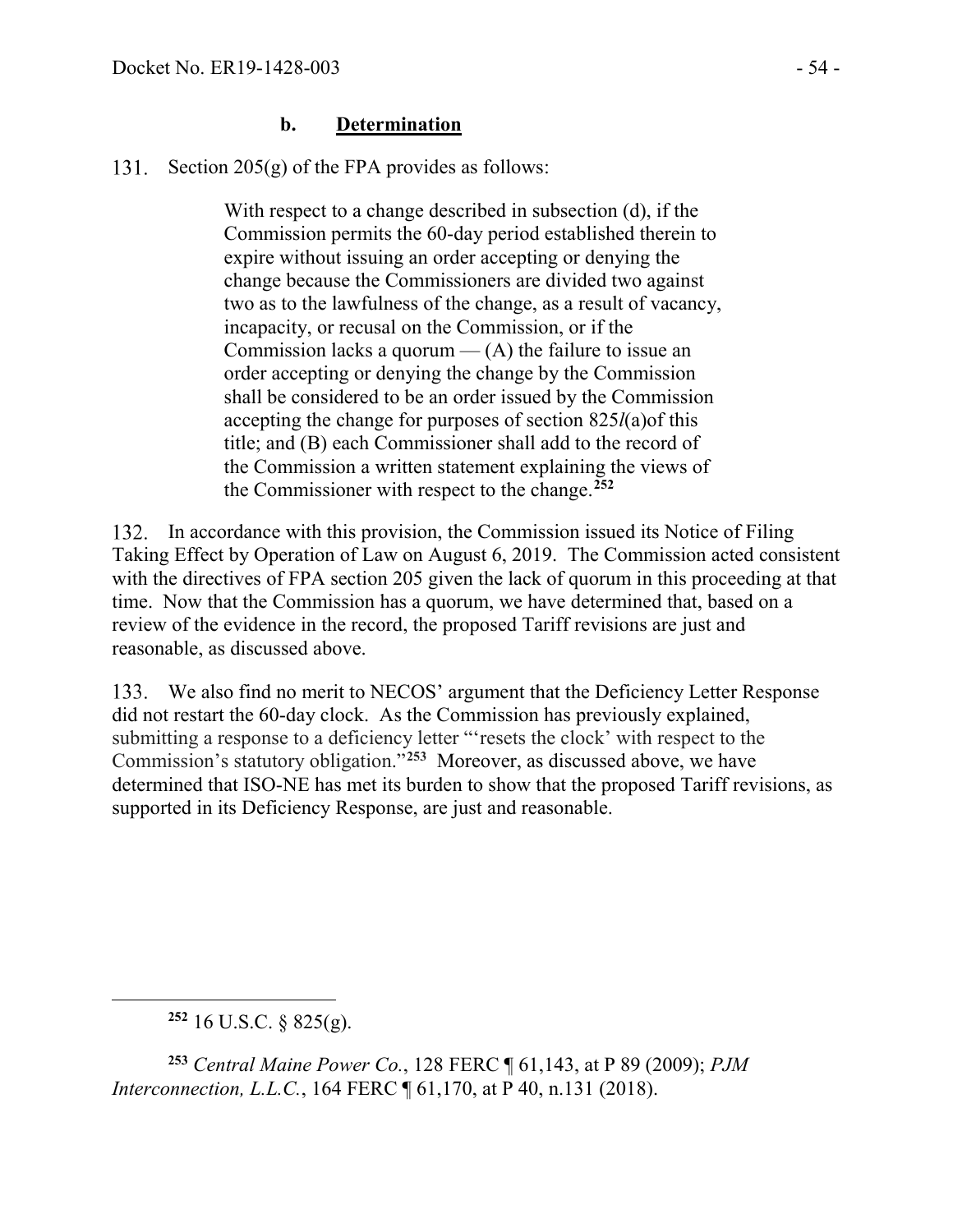#### The Commission orders:

ISO-NE's proposed Inventoried Energy Program is hereby accepted, to become effective May 28, 2019, as requested, as discussed in the body of this order.

By the Commission. Commissioner Glick is dissenting with a separate statement attached.

 $(S E A L)$ 

Nathaniel J. Davis, Sr., Deputy Secretary.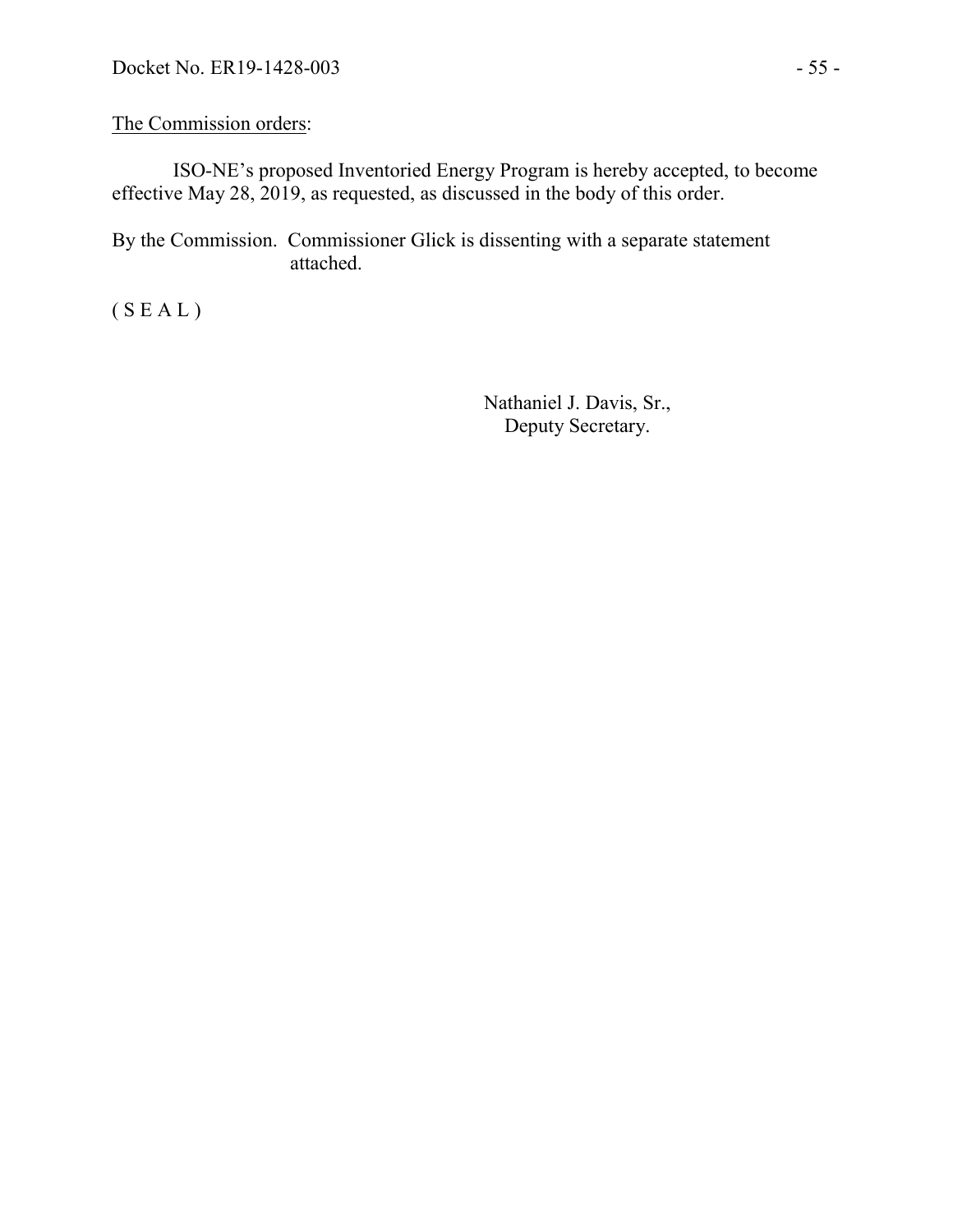#### UNITED STATES OF AMERICA FEDERAL ENERGY REGULATORY COMMISSION

 $\overline{a}$ 

ISO New England Inc. Docket No. ER19-1428-003

(Issued June 18, 2020)

GLICK, Commissioner, *dissenting*:

I dissent from today's order because ISO New England Inc. has failed to 1. demonstrate that the Inventoried Energy program will actually improve the region's fuel security or that any improvement, if it occurs, is likely to be worth the up to \$300 million it will cost consumers. I am particularly troubled by the evidence in the record that the program will hand out tens of millions of dollars**[1](#page-55-0)** to nuclear, coal, and hydropower generators without any indication that those payments will cause the slightest change in those generators' behavior. Handing out money for nothing is a windfall, not a just and reasonable rate.

\* \* \*

I agree that New England has a fuel security issue. During a handful of especially 2. cold winter days when gas demand for residential and commercial heating peaks, the region's natural gas transportation capacity can become constrained, potentially limiting the natural gas supply available to the gas-fired power plants that would otherwise help power the grid. On those days, the region tends to substitute oil and natural gas from liquefied natural gas (LNG) import terminals for natural gas that is typically delivered through the constrained pipelines.**[2](#page-55-1)** But because oil and LNG are expensive and rarely relied upon during normal conditions, resources may not always have enough of these fuels on hand to sustain the grid over a long period of time. Although the number of

<span id="page-55-0"></span>**<sup>1</sup>** The record suggests that *at least* \$40 million a year would go to resources that will not change their behavior in response to those payments. *See* New Hampshire Public Utilities Commission and New Hampshire Office of Consumer Advocate Protest at 11 (New Hampshire Entities Protest); *infra* note [7.](#page-57-0)

<span id="page-55-1"></span>**<sup>2</sup>** The fuel substitution we have observed in recent years has been the result of least-cost dispatch, not an inability to acquire natural gas. As natural gas prices rise, oil units become more competitive, making them more likely to be dispatched by the ISO. Additionally, dual-fuel units—units that can generate electricity by burning either oil or natural gas—will generate electricity from oil rather than natural gas when it becomes cheaper to do so.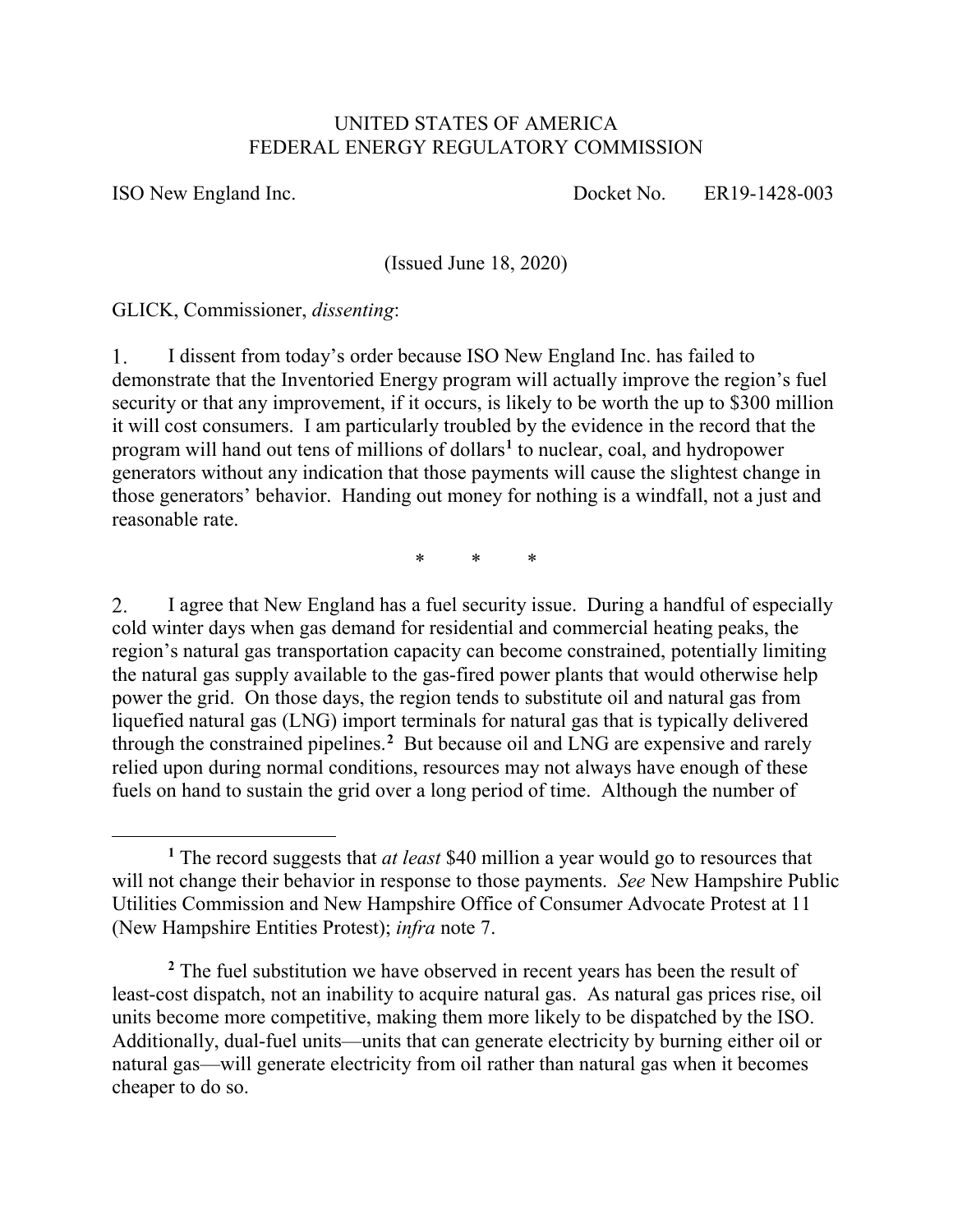these cold winter days has historically been low—and the region has never actually run out of oil or natural gas—the consequences of not being able to generate enough electricity make the region's fuel security an issue we must take seriously.

 $3<sub>1</sub>$ But that does not mean that every proposal that purports to address fuel security is a good idea. To the contrary, taking fuel security seriously means that ISO New England, its stakeholders, and the Commission itself must ensure that efforts to address this issue actually help the region procure the services needed to operate the grid reliably. It also means that we must not waste consumers' money on poorly designed solutions that do little, if anything, to improve fuel security.

<span id="page-56-3"></span>Unfortunately, wasting consumers' money is exactly what the Inventoried Energy  $\overline{4}$ . program does. Understanding why requires a brief overview of the program. ISO New England proposes to pay certain types of resources**[3](#page-56-0)** for maintaining "inventoried energy"—which is, essentially, onsite fuel that the resource can convert into electricity**[4](#page-56-1)** —during two winters: 2023-2024 and 2024-2025. A resource is eligible to participate in the program in one of two ways: Either by entering a forward contract, which requires the resource to have a certain amount of "inventoried energy" onsite whenever the ISO declares a cold weather event,<sup>[5](#page-56-2)</sup> or through the spot market, which allows the resource to be paid for whatever "inventoried energy" it happens to have onsite during a cold weather event. The bottom line is that, under either option, the program pays participating resources for having up to three days'-worth of "inventoried energy" onsite during certain conditions.

Although the simplicity of ISO New England's proposal may, at first, seem 5. appealing, the program contains a number of what should be fatal flaws. Most importantly, ISO New England does not point to any evidence that there is a near-term operational problem that cannot be adequately addressed by its existing rules, or any evidence that the Inventoried Energy program would address such a problem by making the region more fuel secure. Without this analysis, there is no foundation to evaluate

<span id="page-56-1"></span>**<sup>4</sup>** *Id.* at 8. In the case of a hydroelectric facility, pumped storage facility, or electric battery, the "fuel" in question is the resource's potential energy, rather than "fuel" as we typically understand that term. *Id.* 

<span id="page-56-2"></span>**<sup>5</sup>** A cold weather event for the purposes of this program occurs on any day between December and February when the temperature at Bradley International Airport outside Hartford, Connecticut, is 17 degrees Fahrenheit or below. *Id.* at 13.

<span id="page-56-0"></span> $\overline{a}$ **<sup>3</sup>** ISO New England explains that this includes all oil, coal, nuclear, biomass, and refuse generators as well as some hydroelectric and pumped storage facilities, some battery storage facilities, and demand response resources that contain behind-the-meter fossil-fuel generators. ISO New England Transmittal Letter at 15-16.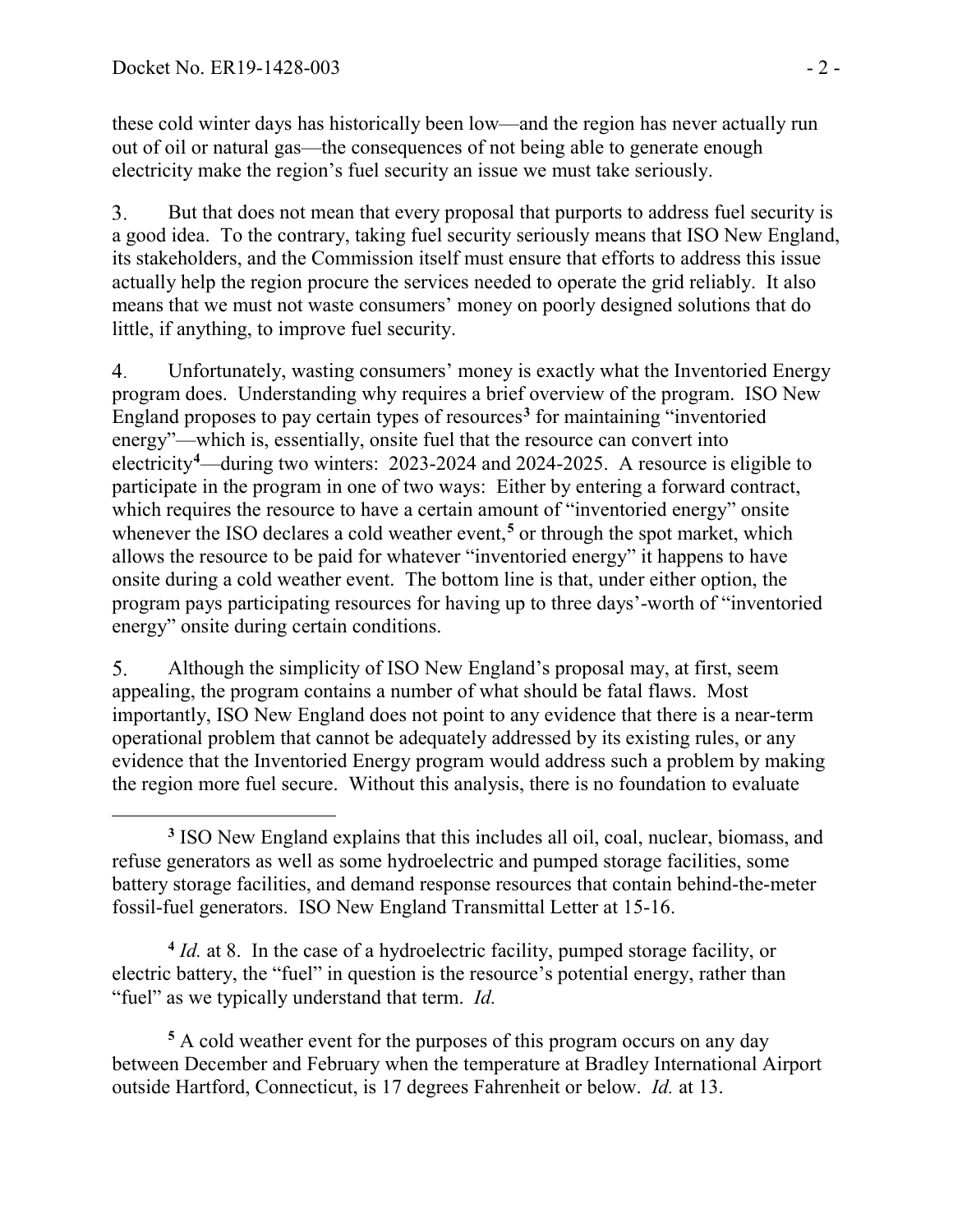<span id="page-57-1"></span> $\overline{a}$ 

whether the program will achieve its intended purpose or do so in a manner and at a cost that is just and reasonable. The Commission addresses this concern only obliquely, asserting that it is not required to perform formal cost-benefit analysis.**[6](#page-57-1)** Even so, that does not excuse the Commission from making any effort to reckon with whether the benefits of the program come even remotely close to justifying its costs nor does it permit the Commission to authorize a multi-hundred million dollar rate increase without knowing whether it will meaningfully improve regional fuel security.

6. Short of evidence, ISO New England identifies two pathways in which the proposal might theoretically improve fuel security: By incentivizing resources to keep fuel on hand or by creating an additional revenue stream that will prevent certain resources from retiring. The record, however, contains compelling evidence that neither pathway is likely to make much of a contribution, if any, to the region's fuel security.

<span id="page-57-0"></span>Let's begin with the "incentive" to keep fuel onsite. As an initial matter, at least a  $7.$ third of the capacity eligible to receive payments through the Inventoried Energy program comes from resources that will not change their behavior in response to these payments because they already maintain considerably more than three days'-worth of fuel onsite (which, as noted, is the cap on payments for "inventoried energy").**[7](#page-57-2)** That means that at least \$40 million dollars a year is likely to be spent on resources, such as nuclear, coal, and hydro generators, that will not change their behavior in response to those payments. That is an utter waste of consumers' money. Based on the record before us, it would seem that burning that money**[8](#page-57-3)** might contribute as much to fuel security as wasting it on entities that we know will not do anything differently.

ISO New England responds that it is appropriate to pay all resources that provide 8. "inventoried energy" regardless of whether the payments will affect their behavior because doing so makes the program "technology-neutral."**[9](#page-57-4)** But the Commission has rejected that argument in previous orders addressing a similar ISO New England proposal

**<sup>6</sup>** *ISO New England Inc.*, 171 FERC ¶ 61,235, at P 58 (2020) (Order).

<span id="page-57-2"></span>**<sup>7</sup>** New Hampshire Entities Protest at 11. That figure assumes that natural gas-only resources participate in the program. *Id.* As explained below, *infra* P 9, it is unlikely that there will be much participation by those resources and it is possible there will not be any. To the extent natural gas resources do not participate, or participate on only a small scale, an even larger percentage of the program's total cost would compensate resources that will not change their behavior.

<span id="page-57-4"></span><span id="page-57-3"></span>**<sup>8</sup>** After all, a refuse generator, which burns waste to produce electricity, is eligible to participate in the Inventoried Energy program. *See supra* note [3.](#page-56-3)

**<sup>9</sup>** ISO New England Transmittal Letter at 5-7.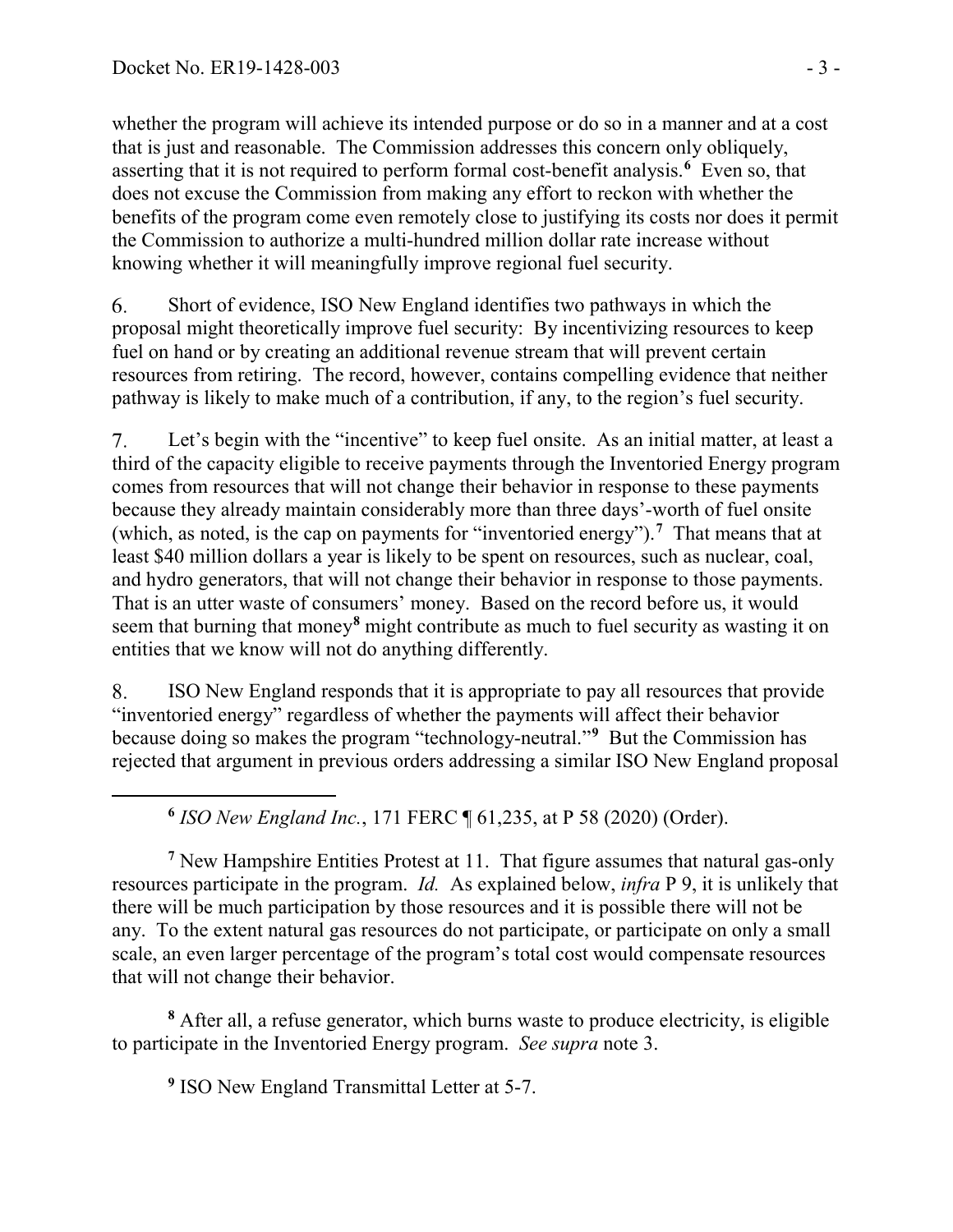regarding fuel security.**[10](#page-58-0)** The Commission explained that resources that would not take any action in response to fuel security payments were not similarly situated to resources that might take such actions<sup>[11](#page-58-1)</sup>—a statement that strongly suggests that the former category of resources should not be receiving the same payments as the latter (or any payments at all for that matter). The Commission went on to explain that, where "the purpose of [a p]rogram is to ensure reliability during the winter, we do not find it necessary to include resources that do not provide any additional benefit to winter reliability for the sake of fuel neutrality alone."**[12](#page-58-2)** Accordingly, the Commission's own precedent weighs against any conclusion that the pretense of fuel neutrality justifies paying money for nothing.

9. In addition, the record suggests that the Inventoried Energy program's design will dissuade certain other resources from participating. ISO New England explains that its proposed forward rate is based on the fair market value of a fuel contract between a natural gas-only generator and an LNG storage terminal.**[13](#page-58-3)** This suggests that the program is intended to incentivize resources to enter into backup LNG contracts. But ISO New England itself describes this forward rate as representing the "break even"

<span id="page-58-0"></span> $\overline{a}$ **<sup>10</sup>** These orders addressed the Winter Reliability Program, which is discussed in greater detail below. *See infra* P 18.

<span id="page-58-1"></span>**<sup>11</sup>** *ISO New England Inc.*, 154 FERC ¶ 61,133, at P 13 (2016) ("Coal, nuclear, and hydro resources are not similarly situated [to resources such as oil, LNG, etc.] . . . as the record reflects that including such resources in the Program would not provide any additional winter reliability benefit to the region.").

<span id="page-58-2"></span>**<sup>12</sup>** *ISO New England Inc.*, 154 FERC ¶ 61,133 at P 13. In its answer, the ISO attempts to distinguish these precedents on the basis that "fuel neutrality" was not an "explicit design goal" of the Winter Reliability Program, but is a goal of the Inventoried Energy program. ISO New England April 30th, 2019 Answer at 15-16. That is a distinction without a difference for our purposes. As noted, both the Winter Reliability Program and the Inventoried Energy program are meant to get at the same issue. The Winter Reliability Program was intended to "ensure reliability during the winter," *see ISO New England*, 154 FERC ¶ 61,133 at P 13, and the Inventoried Energy program is intended to address "winter energy security," ISO New England Transmittal at 5. Accordingly, the Commission's basic insight in the earlier order—that resources that will not do anything differently in response to a particular payment are not similarly situated to those that will—applies equally to this filing. And because ISO New England has not shown that resources that will do nothing in response to Inventoried Energy payments are similarly situated to those that will change their behavior in response to such payments, the Commission's previous conclusions apply equally here.

<span id="page-58-3"></span>**<sup>13</sup>** ISO New England Transmittal Letter at 11.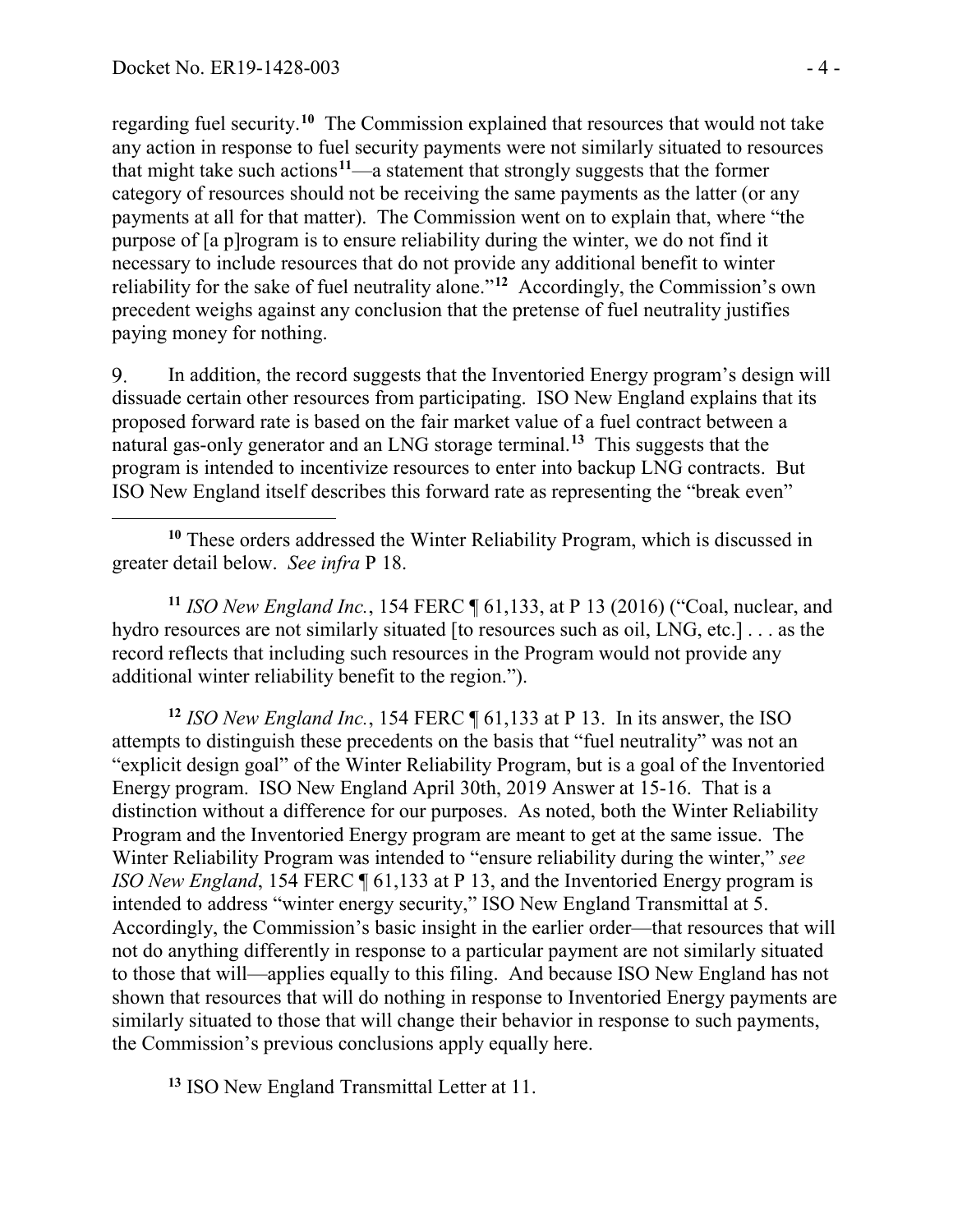payment associated with a backup LNG contract, meaning that, at that price, resources will be economically indifferent about whether to enter such a contract.<sup>[14](#page-59-0)</sup> In other words, if ISO New England's modeling assumptions are correct, gas-only generators that enter into such a contract will not expect to make any money participating in the Inventoried Energy program. It is hard to imagine many resources freely taking on risk for no expected profit. As a result, however, there is little reason to think that the program will do anything to change the behavior of natural gas-only units, which, as noted, are the primary concern when it comes to fuel security in New England.**[15](#page-59-1)** And while the proposal may potentially incentivize some resources (*i.e.*, oil-fired generators) to keep more fuel onsite, the program is unlikely to result in any additional investment in fuel infrastructure because many, and perhaps most, eligible resources do not need to make any infrastructure investments to participate in the program.

 $10.$ ISO New England also suggests that the Inventoried Energy program is just and reasonable because it might forestall the retirement of otherwise uneconomic resources, which might benefit the region's fuel security.<sup>[16](#page-59-2)</sup> For one thing, creating a program to funnel money to uneconomic resources in order to prevent their retirement would seem to undermine a key element of the balancing act that the Commission relied upon when it found the Capacity Auctions with Sponsored Policy Resources (CASPR) program just and reasonable.**[17](#page-59-3)** ISO New England's willingness to propose a program that will so plainly work at cross-purposes with the CASPR's substitution auction raises serious questions about the durability of the CASPR construct. But, even putting that fundamental concern aside, the ISO again does not point to any record evidence suggesting that the Inventoried Energy program will make a difference in any resource's

**<sup>14</sup>** *Id*.

<span id="page-59-1"></span><span id="page-59-0"></span> $\overline{a}$ 

**<sup>15</sup>** *See supra* P 2.

**<sup>16</sup>** ISO New England Transmittal Letter at 8.

<span id="page-59-3"></span><span id="page-59-2"></span>**<sup>17</sup>** CASPR created a secondary element as part of ISO New England's capacity market that allows state-sponsored resources, such as wind and solar resources, to "buy" a capacity commitment from a resource that clears the capacity auction, but is nevertheless willing to permanently retire in exchange for a payment from a statesponsored resource. *See ISO New England Inc.*, 162 FERC ¶ 61,205, at P 7 (2018). If the Inventoried Energy program were to "succeed" in reducing the number of resources willing to retire, it would lessen the number of resources willing to sell a capacity obligation and retire through CASPR. In addition, Inventoried Energy payments will increase the cost that a state-sponsored resource must incur to buy a capacity commitment from an existing resource. Both effects will stymie the New England states' clean energy goals.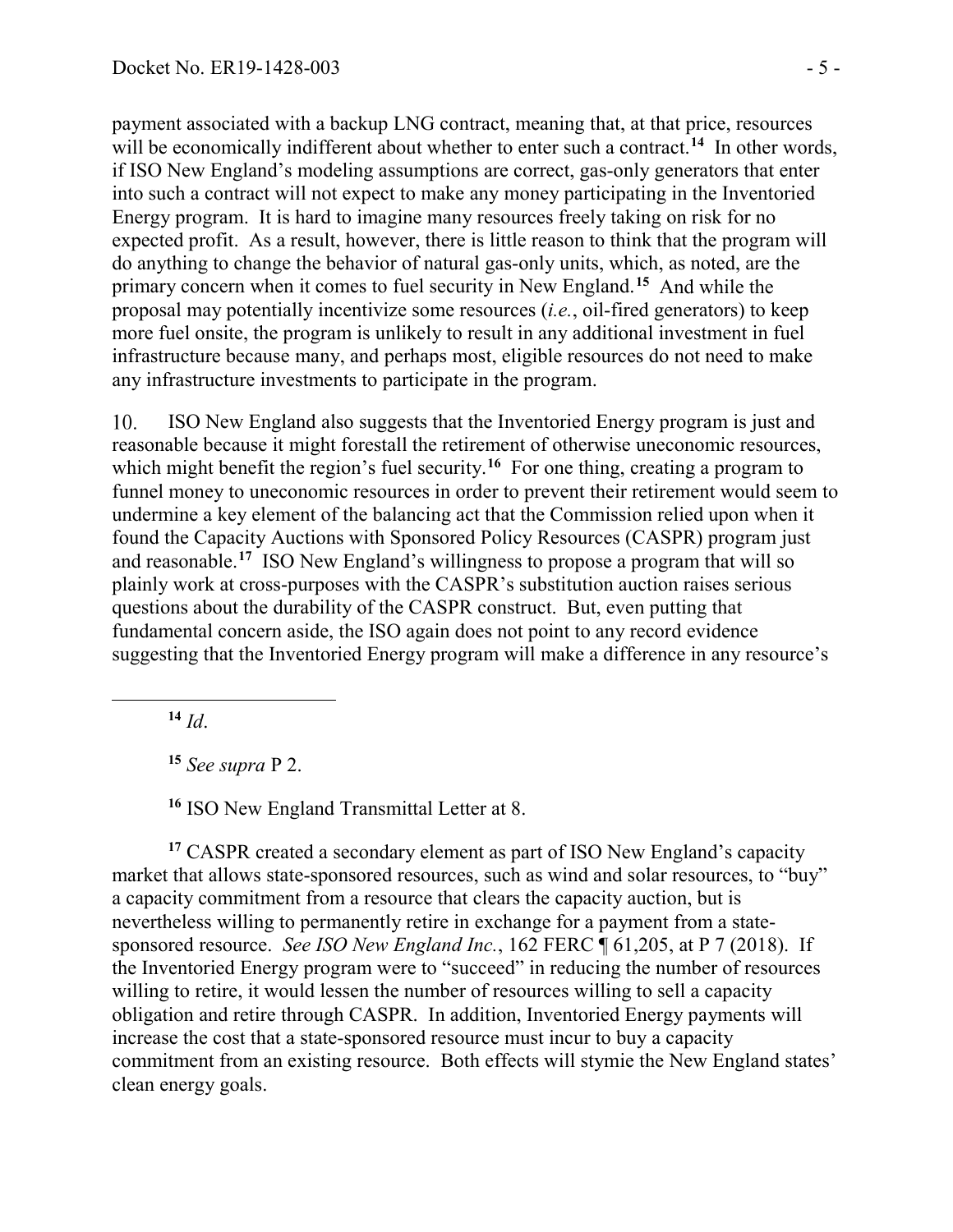retirement decision. On the other hand, several commenters introduced persuasive evidence that those payments would not materially affect those decisions.**[18](#page-60-0)**

In any case, even if we assume, for the sake of argument, that the Inventoried 11. Energy program will make an incremental contribution to fuel security, ISO New England has not shown that this contribution is likely to be worth the program's considerable price tag. As noted, the ISO estimates that the program will cost New England customers between \$200 and \$300 million over just two years.**[19](#page-60-1)** But the record does not provide a basis for making a reasoned assessment of whether the cost of that purported contribution is just and reasonable. For one thing, there is no evidence of how much incremental "inventoried energy" the ISO might get in response to those payments—*i.e.*, we do not know what New England consumers will be paying for. In addition, because the ISO did not perform any analysis of how much "inventoried energy" it needs, we have no way of knowing whether the "inventoried energy" it may procure will satisfy any need that New England may or may not have.**[20](#page-60-2)** And without that information, we simply cannot assess what benefit, if any, New England customers will receive from the program or whether the cost for that benefit is just and reasonable.

12. Making matters worse, the Inventoried Energy program does not possess even the basic principles of an effective market-based solution, which the Commission has repeatedly instructed ISO New England to make the foundation of its approach to fuel security.<sup>[21](#page-60-3)</sup> Those principles—which, according to the ISO, include (1) specifying a

<span id="page-60-0"></span> $\overline{a}$ **<sup>18</sup>** *See* New Hampshire Entities Protest at 5, 8-9; NRG Protest at 8; New England Power Generators Association Protest at 6-7.

<span id="page-60-1"></span>**<sup>19</sup>** This estimate may understate the actual cost because it does not include the impact to energy market offers of eligible resources increasing their bids to reflect the opportunity cost of consuming what could be "inventoried energy." *See* ISO New England Transmittal at 21. As the ISO explained in its response to Commission Staff's request for additional information, it did not analyze the expected impact on total system costs that may result from the inclusion of opportunity costs from the Inventoried Energy program in energy market offers. ISO New England Deficiency Letter Response at 7-8.

<span id="page-60-2"></span>**<sup>20</sup>** *See, e.g.*, NRG Deficiency Letter Response Comments at 5 (observing that ISO New England did not even estimate how much incremental fuel supply would have been obtained had the program been in place in one or more previous winters).

<span id="page-60-3"></span>**<sup>21</sup>** *See, e.g.*, *ISO New England Inc.*, 164 FERC ¶ 61,003, at P 53 (2018) ("We reaffirm our support for market solutions as the most efficient means to provide reliable electric service to New England consumers at just and reasonable rates."); *see also ISO New England Inc.*, 165 FERC ¶ 61,202, at P 96 (2018) (explaining that "[m]oving to a market-based approach as soon as possible is the best way to achieve th[e] objective" of fully valuing resources' contribution to fuel security).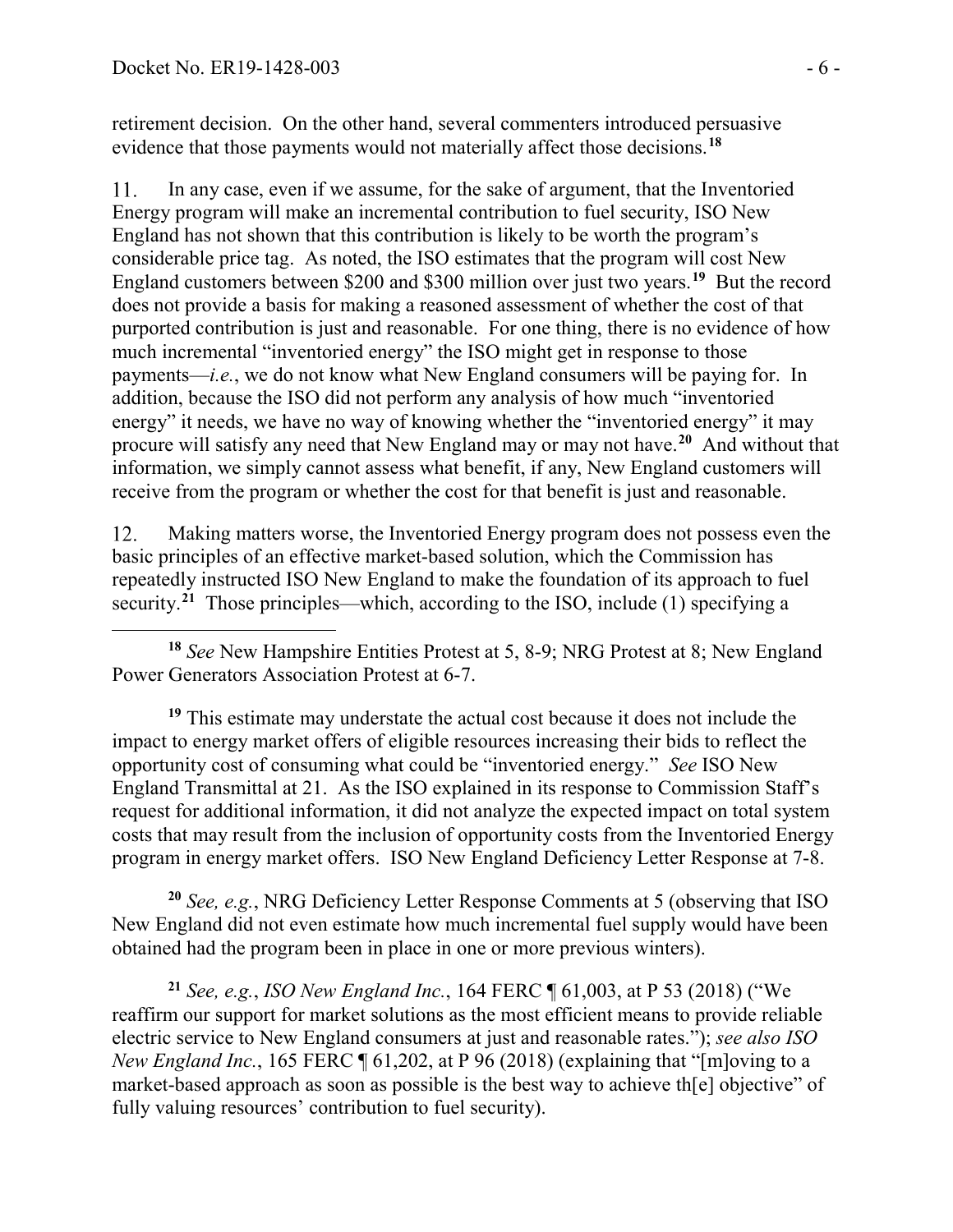clearly defined product, (2) transparently pricing the product, (3) incentivizing market participants to deliver the product in a cost-effective manner, and (4) settling any forward sale of the product against its spot delivery within a framework that is technologyneutral**[22](#page-61-0)**—help to ensure that a program is effective, both in delivering the product in question and in ensuring that customers get what they pay for.

13. Evaluated against those principles, the Inventoried Energy program gets a failing grade. Although ISO New England defines what resources are eligible to provide "inventoried energy," it evaluates neither the specific need for inventoried fuel nor the quantity demanded. As a result, there is no market competition for this product because every resource with the necessary attributes receives the same price. But without competition, the price-setting mechanism is untethered from market fundamentals and may produce an extremely inefficient outcome. And that is precisely what has happened here. ISO New England established a fixed price, \$82.49 per megawatt-hour for a forward contract, without making any attempt to evaluate how much "inventoried energy" it should buy at the price or how much resources might supply at that price.**[23](#page-61-1)**

 $14.$ In fairness, the Commission's statutory responsibility is to ensure that rates are just and reasonable and not unduly discriminatory or preferential**[24](#page-61-2)**—a standard that does not necessarily require an effective market-based solution. The main alternative to a market-based approach, especially in exigent circumstances, has generally been a cost-ofservice approach. Regulating via cost-of-service sacrifices the efficiency and innovation created by the market, but it theoretically ensures that customers are getting what they pay for by permitting the seller to recover only what is needed to serve those customers.

15. The Inventoried Energy program, however, does not provide any such protections for consumers. Instead, by compromising market principles without creating any corresponding protections, the Inventoried Energy program lacks the benefits of either a market-based or a cost-of-service ratemaking methodology. Such a worst-of-both-worlds approach, especially in the absence of any clear benefits, is a recipe for unjust and unreasonable rates, not an example of how to take fuel security seriously.

<span id="page-61-1"></span>**<sup>23</sup>** The Commission's suggestion that the Inventoried Energy program is marketlike because ISO New England estimated what a contract for LNG would cost and then offered to purchase all "inventoried energy" at that price is borderline laughable. Order, 171 FERC ¶ 61,235 at P 63. An administratively determined single price that is available to an unlimited quantity of resources without any semblance of competition is not a market or anything even remotely close to it.

<span id="page-61-2"></span>**<sup>24</sup>** 16 U.S.C. § 824d(a).

<span id="page-61-0"></span> $\overline{a}$ 

**<sup>22</sup>** ISO New England Transmittal Letter at 5.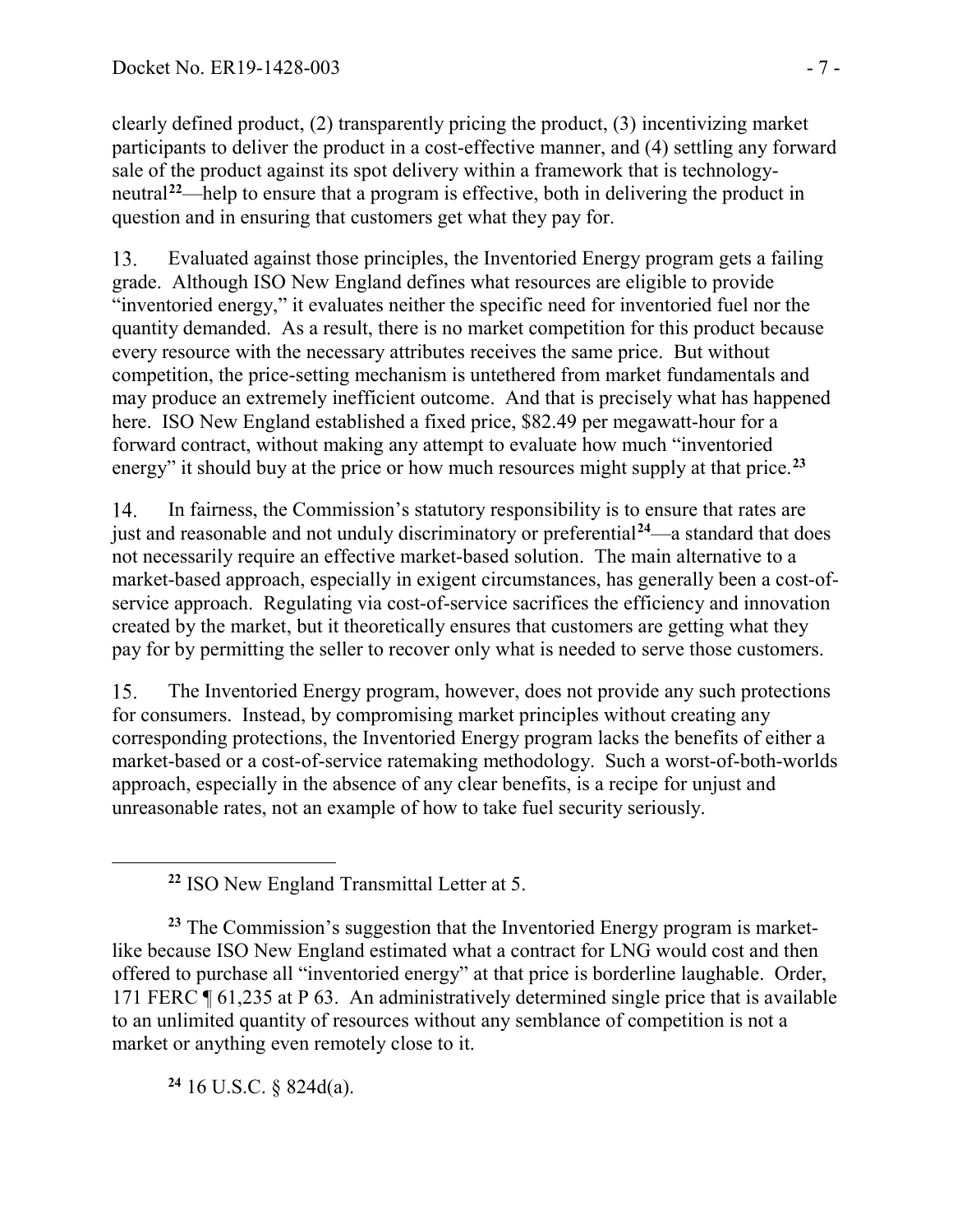$\overline{a}$ 

16. ISO New England suggests that the Inventoried Energy program is just and reasonable notwithstanding these shortcomings because a sound market design would take too long to develop and the program will last only two years: 2023-2024 and 2024- 2025.**[25](#page-62-0)** And it further suggests that it is justified in rushing to implement an operational solution that will not take effect for more than three years because it expects that the extra money associated with the program will potentially forestall the retirement of otherwise uneconomic generators in the capacity auctions associated with the 2023-2024 and 2024- 2025 delivery years. As noted, however, there is no evidence in the record indicating that the payments under the Inventoried Energy program are likely to have any effect on retirements, much less an effect that could conceivably be worth a few hundred million dollars. Without such evidence, there is simply no excuse for rushing a half-baked solution that will not take effect until the middle of the decade.

17. In addition, the Inventoried Energy program may interfere with other initiatives that address reliability, including ISO New England's existing market-based approach to reliability, the Pay for Performance program (PFP).**[26](#page-62-1)** PFP was designed to improve reliability, including fuel security, by creating an incentive for resources to be available when called upon, meaning that it rewards resources for the services that they actually provide, instead of their attributes. We have heard a lot recently about the Commission's purported reverence for markets above all else.**[27](#page-62-2)** And yet, rather than waiting to gather evidence on how PFP's market-based approach works in practice**[28](#page-62-3)** or seeking to further tailor the PFP parameters to address fuel security, ISO New England is now proposing a

<span id="page-62-1"></span>**<sup>26</sup>** PFP rewards resources that perform during an ISO New England-declared PFP event (essentially a potential resource shortage that meets certain conditions) and penalizes those that do not. PFP was intended to incentivize resources to take steps to ensure that they are capable of producing electricity whenever a PFP event occurs. *See generally ISO New England Inc. & New England Power Pool*, 147 FERC ¶ 61,172, at PP 36-40, 63-64 (2014) (discussing PFP).

<span id="page-62-2"></span>**<sup>27</sup>** *See, e.g.*, *PJM Interconnection, L.L.C.*, 169 FERC ¶ 61,239, at P 7 (2019), *reh'g denied* 171 FERC ¶ 61,035 (2020).

<span id="page-62-3"></span>**<sup>28</sup>** The Commission approved a phased-in approach to the PFP rewards and penalties that does not fully take effect until 2024. *ISO New England Inc. & New England Power Pool*, 147 FERC ¶ 61,172 at P 6 n.8.

<span id="page-62-0"></span>**<sup>25</sup>** ISO New England Transmittal Letter at 4; ISO New England April 30, 2019 Answer at 2 (recognizing that, in the interest of timing and simplicity, the program is "not a perfect, fully market-based solution to the region's energy security issues"). In any case, these interim programs have a history of sticking around longer than initially contemplated. The Winter Reliability Program, for example, was originally proposed to last one year and ended up being in place in one form or another for four.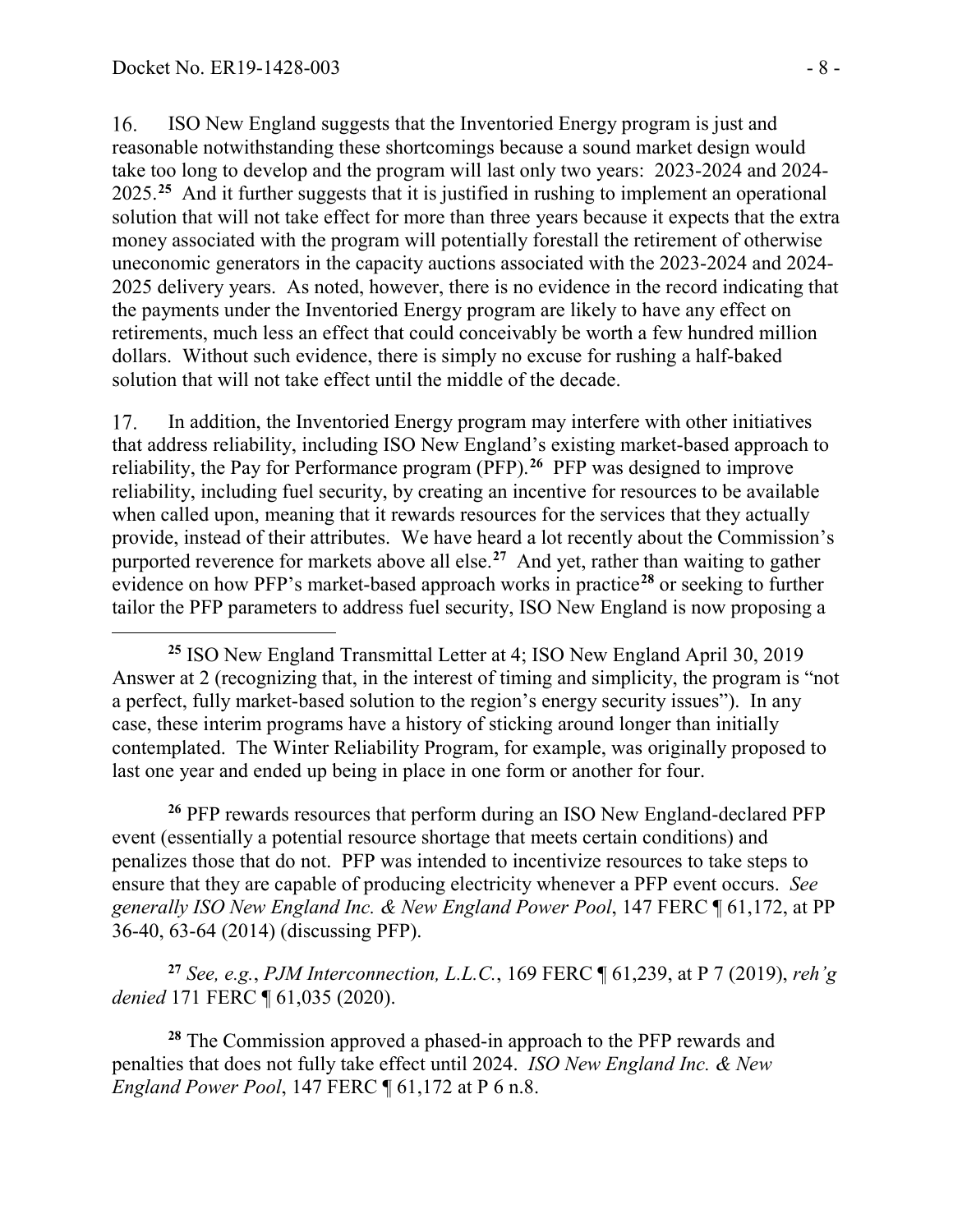<span id="page-63-1"></span><span id="page-63-0"></span> $\overline{a}$ 

whole new program that will interfere with PFP's objectives if it succeeds by retaining resources that can store fuel, but cannot reliably perform when needed during a PFP event.**[29](#page-63-0)** Although Commission Staff raised this concern in seeking additional information from ISO New England,**[30](#page-63-1)** the ISO did not directly respond, instead insisting that the Inventoried Energy program and PFP address different issues and could potentially work together.**[31](#page-63-2)** But the *potential* for the two programs to work together is no answer to the concern that, in practice, they will interfere with each other—a result which several commenters suggested is likely.**[32](#page-63-3)** Similarly, today's order lacks any response to the argument that the Inventoried Energy program will undermine PFP's market-based approach, tersely noting only that PFP may "not fully address concerns about adequately encouraging energy supply arrangements."**[33](#page-63-4)**

18. ISO New England's decision to pursue such an ill-conceived approach is all-themore disappointing because the ISO has better options than the Inventoried Energy program to address any short-term need that might exist. These other options illustrate how ISO New England could more effectively address the region's needs while also better protecting its ratepayers. For example, consider the Winter Reliability Program, which lapsed following the 2017-2018 winter.<sup>[34](#page-63-5)</sup> By taking away the downside risk of having excess fuel at the end of the winter, the Winter Reliability Program provided a proven method for incentivizing resources to procure fuel while targeting payments at resources that might actually respond to those payments. A modified version of the Winter Reliability Program might have helped to address any short-term need while providing at least some evidentiary basis, in the form of real-world experience, for the

**<sup>30</sup>** Commission Staff Deficiency Letter at 9.

**<sup>31</sup>** ISO New England Deficiency Letter Response at 11-12.

<span id="page-63-3"></span><span id="page-63-2"></span>**<sup>32</sup>** *See* Massachusetts Attorney General Protest at 13-14; Maine Public Utility Commission Protest at 6-7.

**<sup>33</sup>** Order, 171 FERC ¶ 61,235 at P 119.

<span id="page-63-5"></span><span id="page-63-4"></span>**<sup>34</sup>** The last three years of the Winter Reliability Program had an average annual cost of roughly \$30 million dollars, New Hampshire Entities Protest at 11 (citing ISO New England Winter Reliability Program data for 2015/16 thru 2017/18, *available at*  https://www.iso-ne.com/markets-operations/markets/winter-program-payment-rate)—less than one third of ISO New England's *lower* bound estimate for the cost of the Inventoried Energy program, ISO New England Transmittal Letter at 19.

**<sup>29</sup>** *See, e.g.*, Maine Public Utility Commission Protest at 6-7.